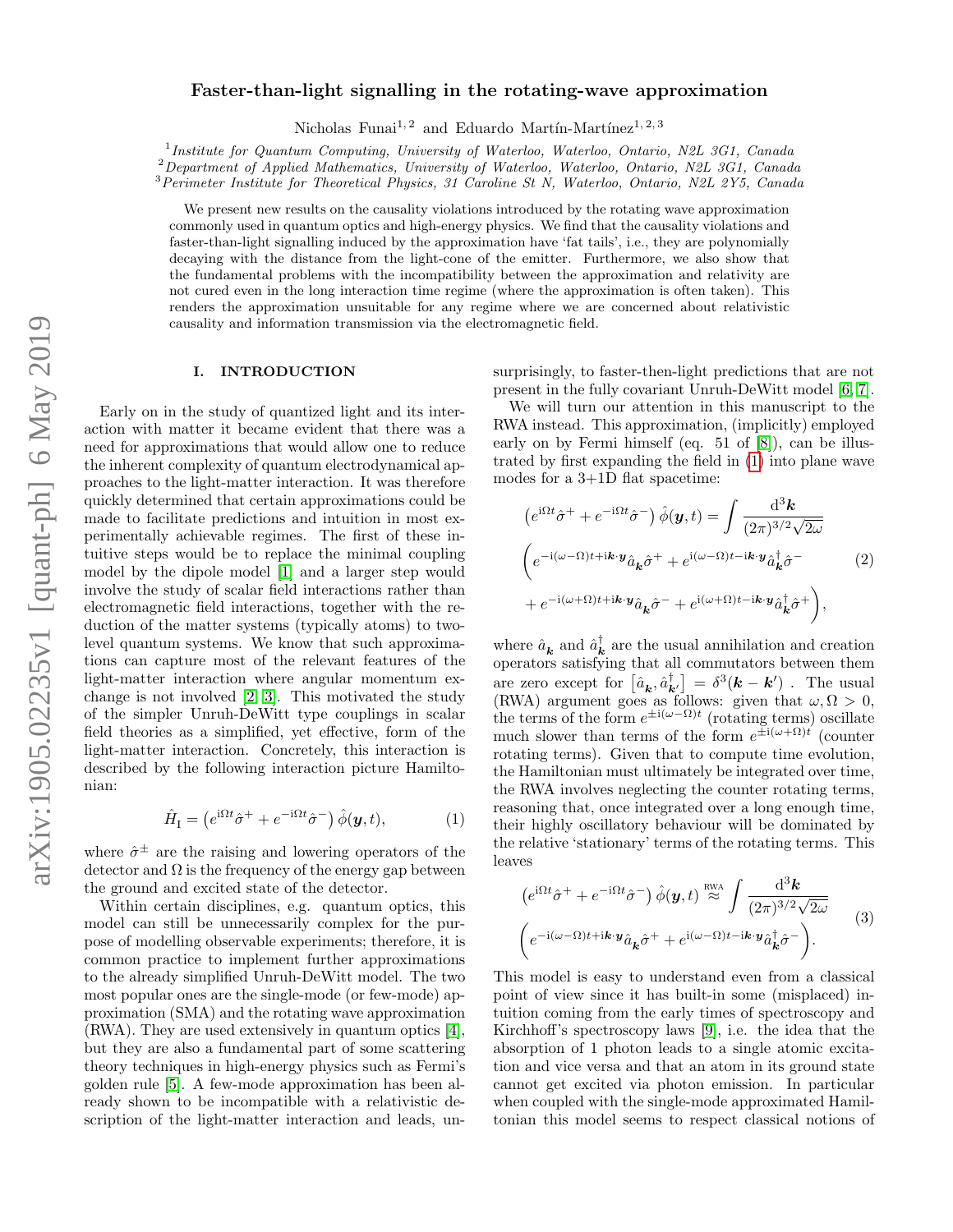energy conservation. However, it would be a misconception to think that the counter-rotating terms do not conserve energy: the Hamiltonians in the Schrödinger picture are time independent and therefore they conserve the expectation of energy at all times. One should realize, however, that single-photon states and the excited and ground state of the atoms are not eigenstates of the interaction Hamiltonian and therefore they do not have a well-defined value of energy and hence the total Hamiltonian eigenstates will not include the eigenstates of the free theories (such as the ground state of the atom and the vacuum of the field), so the whole energy conservation argument of the RWA cannot be carried out a-priori to establish the model's Hamiltonian.

In spite of the issues associated with the rotating wave approximation and the single mode approximation, they have been commonly used in condensed matter [\[10\]](#page-22-9) as well as in quantum optics [\[11\]](#page-22-10) in the form of Jaynes-Cummings models or as rotating-frame approximations. Due to the frequent use of finite size cavities within these communities, the RWA and SMA are in general good approximations when causality and relativistic considerations are not of paramount importance, i.e. extremely long times.

The RWA is indeed very tempting, given the enormous mathematical simplifications it brings with it as well as the coincidence with empirical observations from spectral lines and the seemingly intuitive 'conservation of energy' arguments of the model; however, from a relativist's standpoint, it becomes apparent that the RWA modifies a once local interaction into a non-local interaction that, if taken seriously, would enable superluminal signalling. Compagno et al. [\[12,](#page-22-11) [13\]](#page-22-12) demonstrated this non-locality with electromagnetic (EM) fields, highlighting the importance of the counter-rotating terms interfering with rotating terms in order to maintain causality, which was measured by means of the support of the renormalized stress-energy tensor propagation.

Whilst looking at the interaction terms themselves [\(3\)](#page-0-1), Clerk & Sipe [\[14\]](#page-22-13) demonstrated that the RWA's nonlocality stems from the RWA interaction Hamiltonian's non-locality, a result that is independent of the field measurment device used. This non-locality can then be quantified by the standard approach in Relativistic Quantum Information where we consider the actual communication between two particle detectors under the Unruh-DeWitt interaction (see, among others, [\[6,](#page-22-5) [7,](#page-22-6) [15–](#page-22-14)[18\]](#page-22-15)).

In this paper we will extend and explicitly quantify what was hinted in previous works on the RWA's nonlocality and superluminal communication. This will first involve a study of the expectations of energy density and field fluctuations  $\langle \phi^2 \rangle$ , both perturbatively and nonperturbatively, outside of the interactions light-cone extending [\[12,](#page-22-11) [13\]](#page-22-12) by studying in detail the decay rate of the non-locality. We will then revisit Clerk & Sipe's calculation on the Hamiltonian's non-locality, further highlighting its connection to non-localities of observables. Finally we will explore, from the point of view of informa-

tion theory, the communication of two particle detectors (modelling, e.g., atoms) communicating under RWA in order to explicitly quantify the presence of faster-thanlight signalling and its rate of decay with the different scales of the problem. Furthermore, we will analytically show that even for long times, when the RWA is supposed to be ultimately valid, there are polynomially suppressed violations of causality as a receiver increases their distance from the light-cone of the emitter, which means that faster-than-light signalling is therefore always possible under this approximation even for arbitrarily long evolution times. Besides the consideration of communication protocols, another significant novelty in this paper is the extensive numerics included to quantify to what extent the RWA is an acceptable approximation when relativistic considerations are important.

# II. ROTATING WAVE APPROXIMATION

#### <span id="page-1-0"></span>A. Theoretical review

The object of our study are the acausal non-localities introduced into a reasonable relativistic theory as a consequence of the rotating wave approximation. In addition to determining the exact magnitude of these nonlocalities we are also interested in if and how the RWA becomes exact in the long time limit.

Our work will be focused on the scalar field in 3+1 D, which in terms of a plane-wave expansion can be written as

$$
\hat{\phi}(\boldsymbol{x},t) = \int \frac{\mathrm{d}^3 \boldsymbol{k}}{(2\pi)^{3/2}\sqrt{2\omega}} \left( e^{-i\omega t + i\boldsymbol{k}\cdot\boldsymbol{x}} \hat{a}_{\boldsymbol{k}} + e^{i\omega t - i\boldsymbol{k}\cdot\boldsymbol{x}} \hat{a}_{\boldsymbol{k}}^{\dagger} \right)
$$
\n(4)

and has  $\hat{\pi}$  as its canonical conjugate momentum, which in terms of plane-wave modes takes the form

<span id="page-1-1"></span>
$$
\hat{\pi}(\boldsymbol{x},t) = -\mathrm{i} \int \frac{\mathrm{d}^3 \boldsymbol{k}}{(2\pi)^{3/2}} \sqrt{\frac{\omega}{2}} \left( e^{-\mathrm{i}\omega t + \mathrm{i}\boldsymbol{k}\cdot\boldsymbol{x}} \hat{a}_{\boldsymbol{k}} - e^{\mathrm{i}\omega t - \mathrm{i}\boldsymbol{k}\cdot\boldsymbol{x}} \hat{a}_{\boldsymbol{k}}^{\dagger} \right). \tag{5}
$$

To increase the physicality of the model at the same time as avoiding spurious divergences, the interaction used will be a spatially smeared Unruh-DeWitt interaction that, as has been discussed, captures all the fundamental features of the light-matter interaction when exchange of angular momentum between atoms and light is not relevant [\[2,](#page-22-1) [3\]](#page-22-2):

$$
\hat{H}_{\rm I}^{\rm FUL} = \lambda \chi(t) \left( e^{\mathrm{i}\Omega t} \hat{\sigma}^+ + e^{-\mathrm{i}\Omega t} \hat{\sigma}^- \right) \int \mathrm{d}^3 \mathbf{y} \, F(\mathbf{y}) \hat{\phi}(\mathbf{y}, t), \tag{6}
$$

where  $\chi(t)$  is a switching function controlling the duration of the interaction and its adiabaticity or suddenness,  $\lambda$  is the interaction strength,  $\hat{\sigma}^{\pm}$  are the detector raising and lower operators,  $\Omega$  is the detector's energy gap and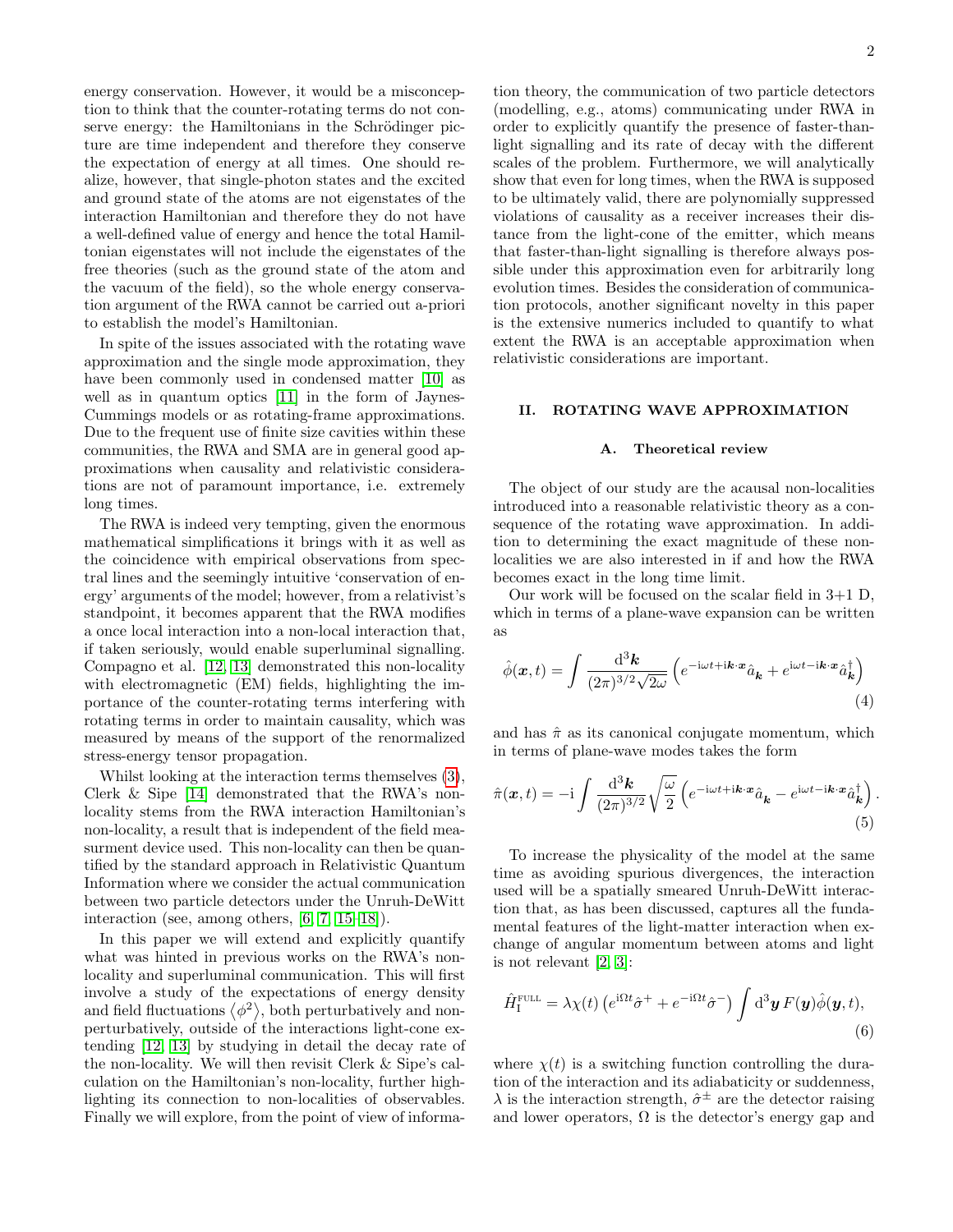$F(\mathbf{y})$ , which has dimensions of  $[L]^{-3}$ , is the detector's smearing that can be associated to the wavefunctions of the excited and ground state of the atom being modelled [\[2,](#page-22-1) [3\]](#page-22-2). We will assume that the smearing function is only non-negligible for a length scale  $R$  (the size of the atom). For convenience, in this paper we will rewrite this smearing function in terms of a dimensionless smearing as follows

$$
F(y) = \frac{1}{R^3} G\left(\frac{y}{R}\right),\tag{7}
$$

where the dimensionless function  $G(\zeta)$  is localized around  $|\zeta| \lesssim 1$ .

As shown in [\(2\)](#page-0-2) the Unruh-DeWitt interaction has 'rotating terms'  $e^{\pm i(\omega-\Omega)t}$  and 'counter-rotating terms'  $e^{\pm i(\omega+\Omega)t}$ . Given that  $\omega > 0$  and  $\Omega > 0$  then  $e^{\pm i(\omega+\Omega)t}$  oscillates at least as quickly as  $e^{\pm i\Omega t}$ , therefore any integral over time (as required for the unitary time evolution operator) will bound these counter-rotating terms by  $\tilde{\chi}(\Omega)$ , the Fourier transform of  $\chi(t)$ . On the other hand, for contributions from modes where  $\omega \approx \Omega$ , the rotating terms hardly oscillate. Therefore the 'resonant' rotating terms are roughly  $\int dt \chi(t)$  large, where  $\chi(t) \geq 0$ . Therefore if  $\chi(t)$  is on for long times these rotating terms should easily dominate over the counter-rotating terms. With this progression of logic the RWA would be justified and we could approximately have

$$
\hat{H}_{\rm I}^{\rm RWA} = \lambda \chi(t) \int \mathrm{d}^3 \mathbf{y} \, \frac{1}{R^3} G\left(\frac{\mathbf{y}}{R}\right) \int \frac{\mathrm{d}^3 \mathbf{k}}{(2\pi)^{3/2} \sqrt{2\omega}} \left(e^{-i(\omega - \Omega)t + i\mathbf{k} \cdot \mathbf{y}} \hat{a}_{\mathbf{k}} \hat{\sigma}^+ + e^{i(\omega - \Omega)t - i\mathbf{k} \cdot \mathbf{y}} \hat{a}_{\mathbf{k}}^\dagger \hat{\sigma}^- \right), \tag{8}
$$

where the approximation is expected to work in the very long time limit.

#### <span id="page-2-4"></span>B. Hamiltonian non-locality

In order to see the non-locality of the RWA Hamiltonian it is useful to express the creation and annihilation operators in terms of the local operators [\(4\)](#page-1-0) and [\(5\)](#page-1-1). Namely,

$$
\hat{a}_{\mathbf{k}} = \int \frac{d^3 \mathbf{y}}{\sqrt{2}(2\pi)^{3/2}} e^{i\omega t - i\mathbf{k} \cdot \mathbf{y}} \left( \sqrt{\omega} \hat{\phi}(\mathbf{y}, t) + \frac{i}{\sqrt{\omega}} \hat{\pi}(\mathbf{y}, t) \right),
$$
\n(9)\n
$$
\hat{a}_{\mathbf{k}}^{\dagger} = \int \frac{d^3 \mathbf{y}}{\sqrt{2}(2\pi)^{3/2}} e^{-i\omega t + i\mathbf{k} \cdot \mathbf{y}} \left( \sqrt{\omega} \hat{\phi}(\mathbf{y}, t) - \frac{i}{\sqrt{\omega}} \hat{\pi}(\mathbf{y}, t) \right).
$$
\n(10)

Consequently by substitution into [\(8\)](#page-2-0) we obtain

$$
\hat{H}_{\rm I}^{\rm RWA} = \lambda \chi(t) \int \mathrm{d}^3 y \, \frac{1}{R^3} G\left(\frac{y}{R}\right) \int \frac{\mathrm{d}^3 z}{2} \hat{\phi}(z, t) \int \frac{\mathrm{d}^3 k}{(2\pi)^3} \n\left(e^{\mathrm{i}\Omega t} e^{\mathrm{i} \mathbf{k} \cdot (\mathbf{y} - \mathbf{z})} \hat{\sigma}^+ + e^{-\mathrm{i}\Omega t} e^{-\mathrm{i} \mathbf{k} \cdot (\mathbf{y} - \mathbf{z})} \hat{\sigma}^-\right) \n+ \mathrm{i} \lambda \chi(t) \int \mathrm{d}^3 y \, \frac{1}{R^3} G\left(\frac{y}{R}\right) \int \frac{\mathrm{d}^3 z}{2} \hat{\pi}(z, t) \int \frac{\mathrm{d}^3 k}{(2\pi)^3 \omega} \n\left(e^{\mathrm{i}\Omega t} e^{\mathrm{i} \mathbf{k} \cdot (\mathbf{y} - \mathbf{z})} \hat{\sigma}^+ - e^{-\mathrm{i}\Omega t} e^{-\mathrm{i} \mathbf{k} \cdot (\mathbf{y} - \mathbf{z})} \hat{\sigma}^-\right).
$$
\n(11)

This analysis is analogous to the one performed by Clerk & Sipe in [\[14\]](#page-22-13). We can extend those results further and determine the exact polynomial decay of the non-locality. We can do so considering that (as shown in appendix [A\)](#page-12-0) we can write

<span id="page-2-5"></span><span id="page-2-1"></span>
$$
\int d^3 \mathbf{k} e^{i \mathbf{k} \cdot (\mathbf{y} - \mathbf{z})} = (2\pi)^3 \delta(\mathbf{y} - \mathbf{z}), \tag{12}
$$

<span id="page-2-6"></span><span id="page-2-2"></span>
$$
\int d^3 \mathbf{k} \frac{e^{i\mathbf{k} \cdot (\mathbf{y} - \mathbf{z})}}{\omega} = \frac{4\pi}{|\mathbf{y} - \mathbf{z}|^2},\tag{13}
$$

which can be appropriately substituted into [\(11\)](#page-2-1) such that we are left with

$$
\hat{H}_{\rm I}^{\rm RWA} = \frac{\lambda \chi(t)}{2} \int \frac{\mathrm{d}^3 \mathbf{y}}{R^3} G\left(\frac{\mathbf{y}}{R}\right) \left[ \left( e^{\mathrm{i}\Omega t} \hat{\sigma}^+ + e^{-\mathrm{i}\Omega t} \hat{\sigma}^- \right) \hat{\phi}(\mathbf{y}, t) \right. \\
\left. - \frac{2\mathrm{i}}{(2\pi)^2} \left( e^{\mathrm{i}\Omega t} \hat{\sigma}^+ - e^{-\mathrm{i}\Omega t} \hat{\sigma}^- \right) \int \mathrm{d}^3 z \frac{\hat{\pi}(z, t)}{|\mathbf{y} - z|^2} \right].\n\tag{14}
$$

<span id="page-2-0"></span>By means of backward substitution [\(14\)](#page-2-2) has shown us that implementation of the RWA introduces a polynomial non-locality into the Hamiltonian; and, rather importantly, this non-locality has no indication of improving for long-time limits.

## III. NON-LOCALITIES IN FIELD OBSERVABLES

Whilst we have seen how the RWA Hamiltonian contains a  $1/r^2$  non-locality, we would like to know how exactly this non-locality translates into possible fasterthan-light behaviour of field observables. For example, we would like to know if any coincidental cancellations may improve the decay rate of the non-locality in any parameter regimes either for short or long interaction times.

### <span id="page-2-3"></span>A. Non-perturbative very short time regimes

### 1. Time evolution

We begin our considerations of field observables in the very short time regime. In particular we will consider that our switching function is proportional to a delta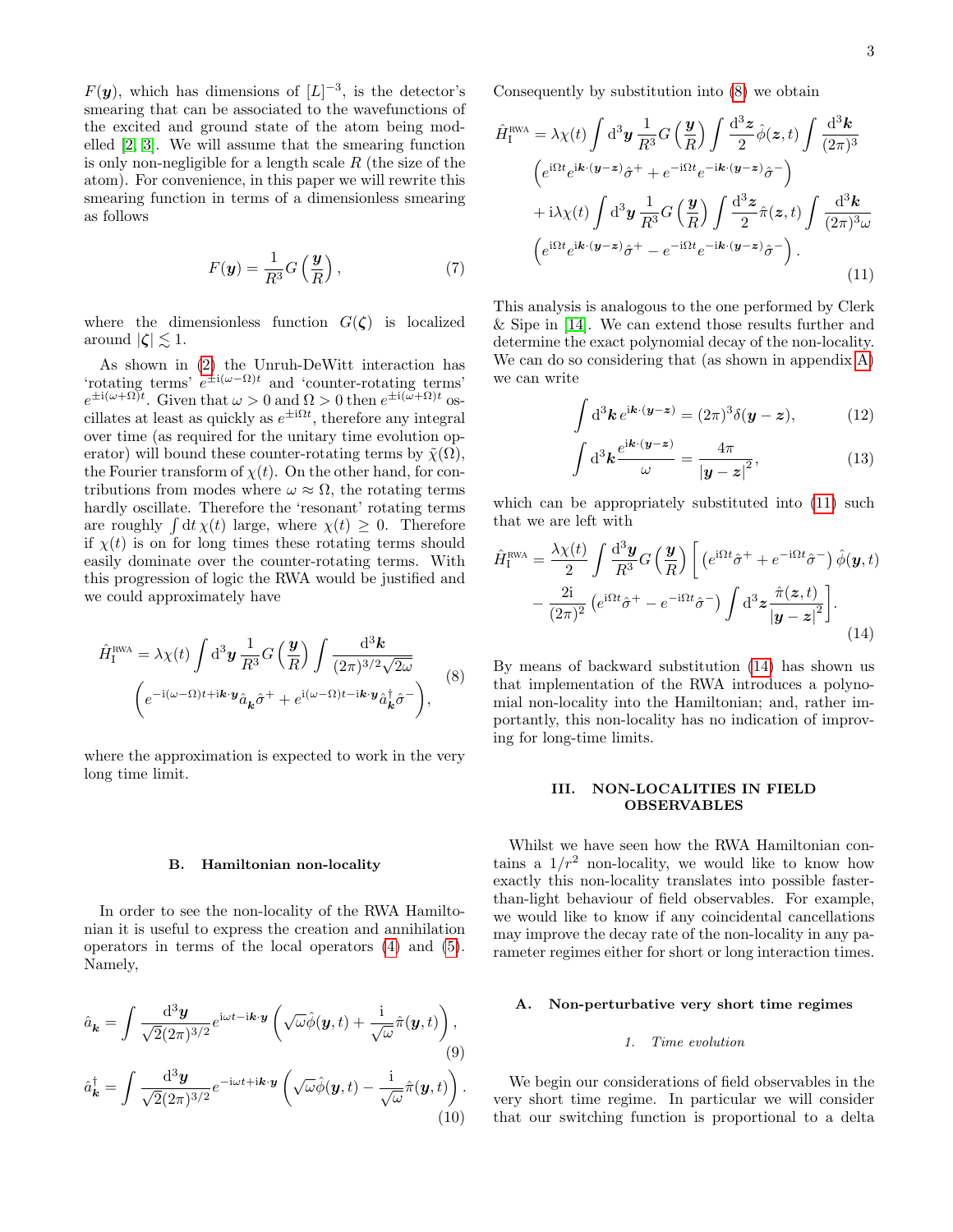distribution (see, e.g.,[\[19\]](#page-22-16)), i.e.,  $\chi(t) = \eta \delta(t)$ , where  $\eta$ is a timescale quantifying the intensity of the delta-kick. This switching can be thought of as the limit of Gaussian switching when the interaction time is taken to be very short as compared to all other scales in the problem, but the overall intensity of the coupling over time is kept constant (see e.g., appendix D of [\[20\]](#page-22-17)). Picking this particular switching will allows us to use non-perturbative tools. Our expectation is to measure the magnitude of RWA's shortcomings when the interaction time is extremely short, i.e. the opposite of the RWA's validity criterion. We are also interested to see how exactly the interaction Hamiltonian's non-locality translates onto the time evolution operator's non-locality.

The RWA interaction Hamiltonian, for the  $\delta$ -switching case takes the form

$$
\hat{H}_{\rm I}^{\rm RWA} = \tilde{\lambda}\delta(t) \int \mathrm{d}^3 \mathbf{y} \, \frac{1}{R^3} G\left(\frac{\mathbf{y}}{R}\right) \int \frac{\mathrm{d}^3 \mathbf{k}}{(2\pi)^{3/2} \sqrt{2\omega}} \qquad (15)
$$
\n
$$
\left(e^{-\mathrm{i}(\omega-\Omega)t + \mathrm{i}\mathbf{k}\cdot\mathbf{y}} \hat{a}_{\mathbf{k}} \hat{\sigma}^+ + e^{\mathrm{i}(\omega-\Omega)t - \mathrm{i}\mathbf{k}\cdot\mathbf{y}} \hat{a}_{\mathbf{k}}^\dagger \hat{\sigma}^- \right),
$$

where we recall  $R$  is the characteristic length of our smearing function and  $\lambda \coloneqq \lambda \eta$  is the overall interaction strength. In order to compress notation we also define

$$
\tilde{F}(\mathbf{k}) \coloneqq \int \mathrm{d}^3 \mathbf{y} \, \frac{1}{R^3} G\left(\frac{\mathbf{y}}{R}\right) e^{\mathrm{i} \mathbf{k} \cdot \mathbf{y}},\tag{16}
$$

$$
\hat{\alpha}(t) := \tilde{\lambda} \int \frac{\mathrm{d}^3 \mathbf{k}}{(2\pi)^{3/2} \sqrt{2\omega}} \tilde{F}(\mathbf{k}) e^{-i\omega t} \hat{a}_{\mathbf{k}}.
$$
 (17)

This allows us to write the interaction Hamiltonian in a very compact form

$$
\hat{H}_{\rm I}^{\rm RWA} = \delta(t) \left( \hat{\alpha}(t) \hat{\sigma}^+(t) + \hat{\alpha}^\dagger(t) \hat{\sigma}^-(t) \right), \qquad (18)
$$

where  $\hat{\sigma}^{\pm}(t) = e^{\pm i\Omega t} \hat{\sigma}^{\pm}$ . Observe that  $\hat{\alpha}(t)$  consists of the sum of annihilation operators [\(17\)](#page-3-0), i.e.  $\hat{\alpha}(t)$  acts similarly to an annihilation operator (annihilating the same vacuum as all of the  $\hat{a}_{\bf k}$ ). This allows us to think of [\(18\)](#page-3-1) as a sort of Jaynes-Cummings model, albeit where  $\hat{\alpha}(t)$  and its adjoint do not satisfy canonical commutation relationships.

Taking advantage of the  $\delta$ -switching we can evaluate the time evolution operator,

$$
\hat{U} = \mathcal{T} \exp\left(-i \int dt \, \hat{H}_{\rm I}^{\rm RWA}(t)\right) = \exp\left[-i \left(\hat{\alpha}\hat{\sigma}^+ + \hat{\alpha}^\dagger\hat{\sigma}^-\right)\right],\tag{19}
$$

where  $\hat{\alpha}$  and  $\hat{\sigma}^{\pm}$  are evaluated at  $t = 0$ . As shown in appendix [B](#page-12-1) the exponential above can be expanded and simplified when acting on the vacuum state:

$$
\hat{U}|\varphi\rangle|0\rangle = \left[\begin{aligned}\n\hat{\Pi}_g \otimes \hat{\mathbb{1}} + \hat{\Pi}_e \otimes \hat{\mathbb{1}}\cos K \\
-\mathrm{i}\frac{\hat{\sigma}^- \otimes \hat{\alpha}^\dagger(0)}{K}\sin K\n\end{aligned}\right]|\varphi\rangle|0\rangle, \tag{20}
$$

where  $|\varphi\rangle$  is the initial detector state and

$$
K^2\hat{\mathbb{1}} \coloneqq \left[\hat{\alpha}(0), \hat{\alpha}^\dagger(0)\right] = \tilde{\lambda}^2 \int \frac{\mathrm{d}^3 \mathbf{k}}{(2\pi)^3 2\omega} \left|\tilde{F}(\mathbf{k})\right|^2 \hat{\mathbb{1}}, \quad (21)
$$

i.e.  $K \geq 0$ .  $\hat{\Pi}_{g,e}$  are the projection operators onto the detector ground and excited state respectively.

Note that in the RWA, [\(20\)](#page-3-2) yields 0 and 1 field excitations, conditional on the initial state of the detector. This is particularly interesting when comparing with the nonapproximated full interaction Hamiltonian, which has the form

$$
\hat{H}_{\rm I}^{\rm FUL} = \tilde{\lambda} \delta(t) \hat{\sigma}_x(t) \int \mathrm{d}^3 \mathbf{y} \, \frac{1}{R^3} G\left(\frac{\mathbf{y}}{R}\right) \int \frac{\mathrm{d}^3 \mathbf{k}}{(2\pi)^{3/2} \sqrt{2\omega}} \n\left(e^{-i\omega t + i\mathbf{k} \cdot \mathbf{y}} \hat{a}_{\mathbf{k}} + e^{i\omega t - i\mathbf{k} \cdot \mathbf{y}} \hat{a}_{\mathbf{k}}^{\dagger}\right)
$$
\n(22)

<span id="page-3-4"></span>
$$
= \delta(t)\hat{\sigma}_x(t) \left( \hat{\alpha}(t) + \hat{\alpha}^\dagger(t) \right), \tag{23}
$$

where  $\hat{\sigma}_x(t) = e^{i\Omega t} \hat{\sigma}^+ + e^{-i\Omega t} \hat{\sigma}^-$ . This particular Hamiltonian allows for terms of the form  $\hat{\alpha}^{\dagger} \hat{\sigma}^+$ , i.e. emission of a field excitation via a detector excitation. The corresponding time evolution operator then becomes

<span id="page-3-3"></span>
$$
\hat{U} = \mathcal{T} \exp\left(-i \int \hat{H}_I dt\right)
$$
  
=  $|+\rangle\langle+| \otimes \exp(-i (\hat{\alpha} + \hat{\alpha}^{\dagger}))$   
+  $|-\rangle\langle-| \otimes \exp(i (\hat{\alpha} + \hat{\alpha}^{\dagger})),$  (24)

<span id="page-3-5"></span><span id="page-3-0"></span>where  $|+\rangle$  and  $|-\rangle$  are the  $\pm$  eigenstates of  $\hat{\sigma}_x$  and  $\hat{\alpha}, \hat{\alpha}^{\dagger}$ are evaluated at  $t = 0$ . In contrast to the [\(20\)](#page-3-2), the full interaction time evolution operator generates phase-space displacements conditioned to the state of the detector, which applied to the vacuum state generates superpositions of coherent states and therefore states with multiple field excitations. This is in stark contrast with the RWA where only single-photon excitations are produced.

<span id="page-3-1"></span>However, note that if  $\lambda$  is very small then the coherent state displacements in [\(24\)](#page-3-3) approximate zero and one excitation states, but as the coupling increases the approximation becomes exponentially worse. In fact the final states produced by these two Hamiltonians,  $|\psi_{\text{RWA}}\rangle$  and  $|\psi_{\text{Full}}\rangle$  have the following overlap:

$$
\langle \psi_{\text{RWA}} | \psi_{\text{Full}} \rangle = \langle \varphi | \hat{\Pi}_g | \varphi \rangle e^{-K^2/2} + \langle \varphi | \hat{\Pi}_e | \varphi \rangle e^{-K^2/2} (\cos K + K \sin K)
$$
\n(25)

which, regardless of the detector's initial state, goes to zero exponentially fast on  $\lambda$ .

### 2. Faster-than-light effects in physical observables

<span id="page-3-2"></span>In this subsection we will focus on the energy deposited in the field and in the amplitude of the field. In particular we will evaluate the expectation of the stress-energy density and the square of the field amplitude. The expectation values we are interested in finding correspond to the operators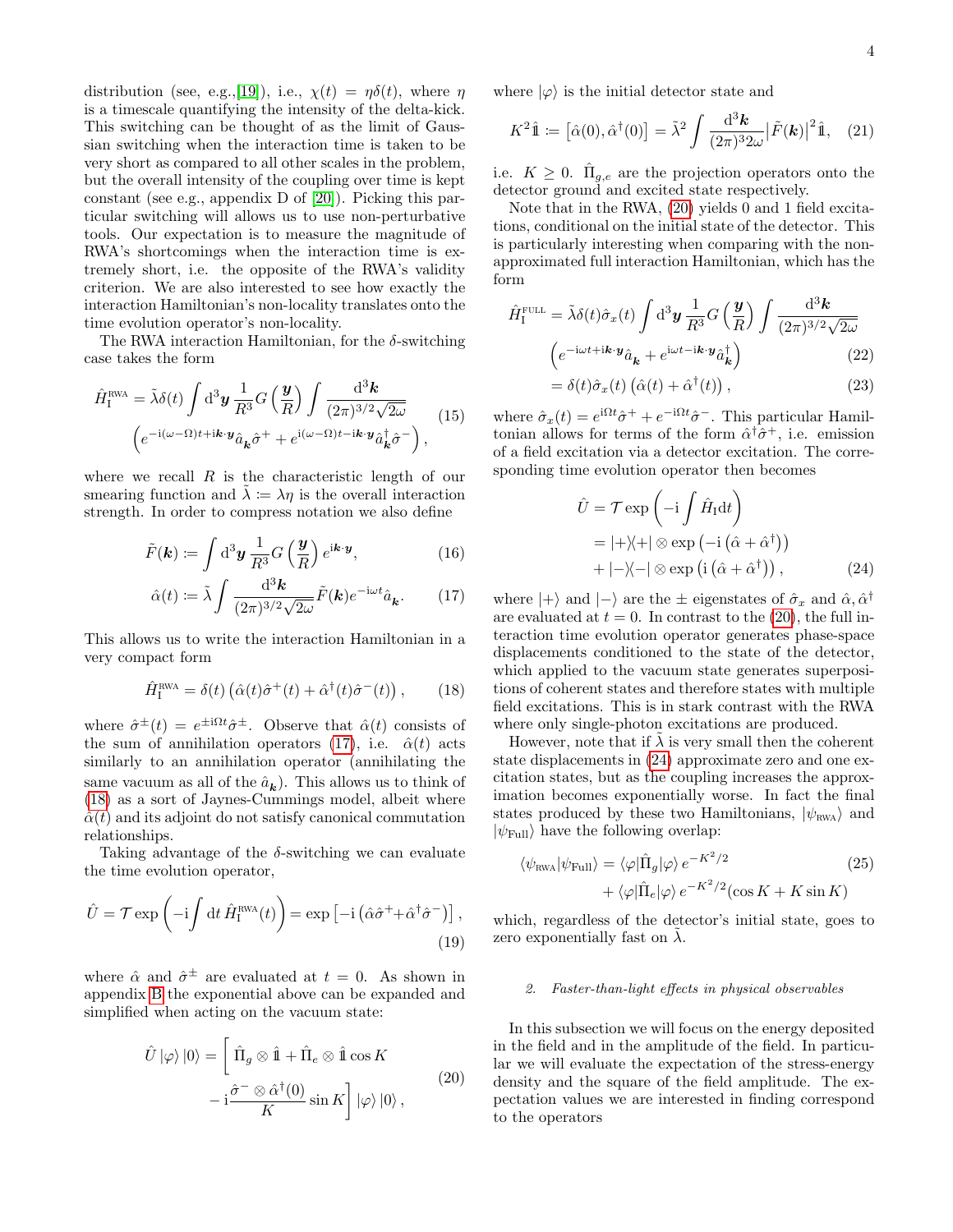$$
\begin{split}\n\therefore \hat{T}_{\mu\nu}(\boldsymbol{x},t) &:= \int \frac{\mathrm{d}^3 \boldsymbol{k} \mathrm{d}^3 \boldsymbol{k}'}{(2\pi)^3 \sqrt{4\omega \omega'}} \left( k_{\mu} k_{\nu}^{\prime} - \frac{\eta_{\mu\nu}}{2} k_{\gamma} k^{\prime \gamma} \right) \left[ e^{-i(\omega - \omega^{\prime})t + i(\boldsymbol{k} - \boldsymbol{k}^{\prime}) \cdot \boldsymbol{x}} \hat{a}_{\boldsymbol{k}}^{\dagger} \hat{a}_{\boldsymbol{k}} + e^{i(\omega - \omega^{\prime})t - i(\boldsymbol{k} - \boldsymbol{k}^{\prime}) \cdot \boldsymbol{x}} \hat{a}_{\boldsymbol{k}}^{\dagger} \hat{a}_{\boldsymbol{k}^{\prime}} \right] \\
&- e^{-i(\omega + \omega^{\prime})t + i(\boldsymbol{k} + \boldsymbol{k}^{\prime}) \cdot \boldsymbol{x}} \hat{a}_{\boldsymbol{k}^{\prime}} \hat{a}_{\boldsymbol{k}} - e^{i(\omega - \omega^{\prime})t - i(\boldsymbol{k} - \boldsymbol{k}^{\prime}) \cdot \boldsymbol{x}} \hat{a}_{\boldsymbol{k}^{\prime}}^{\dagger} \hat{a}_{\boldsymbol{k}}^{\dagger} \right], \\
\therefore \phi^2(\boldsymbol{x},t) &:= \int \frac{\mathrm{d}^3 \boldsymbol{k} \mathrm{d}^3 \boldsymbol{k}'}{(2\pi)^3 \sqrt{4\omega \omega'}} \left[ e^{-i(\omega - \omega^{\prime})t + i(\boldsymbol{k} - \boldsymbol{k}^{\prime}) \cdot \boldsymbol{x}} \hat{a}_{\boldsymbol{k}^{\prime}}^{\dagger} \hat{a}_{\boldsymbol{k}} + e^{i(\omega - \omega^{\prime})t - i(\boldsymbol{k} - \boldsymbol{k}^{\prime}) \cdot \boldsymbol{x}} \hat{a}_{\boldsymbol{k}}^{\dagger} \hat{a}_{\boldsymbol{k}^{\prime}} \right], \\
&+ e^{-i(\omega + \omega^{\prime})t + i(\boldsymbol{k} + \boldsymbol{k}^{\prime}) \cdot \boldsymbol{x}} \hat{a}_{\boldsymbol{k}^{\prime}} \hat{a}_{\boldsymbol{k}} + e^{i(\omega - \omega^{\prime})t - i(\boldsymbol{k} - \boldsymbol{k}^{\prime}) \cdot \boldsymbol{x}} \hat{a}_{\boldsymbol{k}^{\prime}}^{\dagger} \hat{a}_{\boldsymbol{k}}^{\dagger} \right],\n\end{split} \tag{27}
$$

where  $k_{\gamma} = (\omega, -k)$  is a 4-vector. When considering a normalised initial detector state  $|\varphi\rangle = a_{g} |g\rangle + a_{e} |e\rangle$  tensored with an initial vacuum field state, i.e.  $|\varphi\rangle \otimes |0\rangle$ , the final (RWA evolved) state is described by [\(20\)](#page-3-2). This in turn leads to

$$
\left\langle : \hat{T}_{\mu\nu}(\boldsymbol{x},t) : \right\rangle_{\text{RWA}} = \tilde{\lambda}^2 \frac{|a_e|^2 \sin^2 K}{K^2} \int \frac{\mathrm{d}^3 \mathbf{k} \mathrm{d}^3 \mathbf{k}'}{(2\pi)^6 4\omega \omega'} \left( k_\mu k'_\nu - \frac{\eta_{\mu\nu}}{2} k_\gamma k'^\gamma \right) \times \left[ e^{-i(\omega - \omega')t + i(\mathbf{k} - \mathbf{k}') \cdot \mathbf{x}} \tilde{F}(\mathbf{k}') \tilde{F}^*(\mathbf{k}) + e^{i(\omega - \omega')t - i(\mathbf{k} - \mathbf{k}') \cdot \mathbf{x}} \tilde{F}(\mathbf{k}) \tilde{F}^*(\mathbf{k}') \right],
$$
\n(28)

$$
\left\langle : \phi^2(\boldsymbol{x}, t) : \right\rangle_{\text{RWA}} = \tilde{\lambda}^2 \left| a_e \right|^2 \frac{\sin^2 K}{K^2} \frac{1}{2(2\pi)^6} \left| \int \frac{\mathrm{d}^3 \boldsymbol{k}}{\omega} e^{i\omega t - i \boldsymbol{k} \cdot \boldsymbol{x}} \tilde{F}(\boldsymbol{k}) \right|^2. \tag{29}
$$

These expressions are non-zero only if  $a_e \neq 0$ , that is the detector must be excited in order to deposit energy in the field. In contrast the final state following the non-approximated interaction Hamiltonian leads to

$$
\left\langle : \hat{T}_{\mu\nu}(\boldsymbol{x},t) : \right\rangle_{\text{Full}} = \tilde{\lambda}^2 \int \frac{\mathrm{d}^3 \mathbf{k} \mathrm{d}^3 \mathbf{k}'}{(2\pi)^6 4\omega \omega'} \left( k_{\mu} k_{\nu}^{\prime} - \frac{\eta_{\mu\nu}}{2} k_{\gamma} k^{\prime \gamma} \right)
$$
\n
$$
\left( e^{i\omega t - i\mathbf{k} \cdot \mathbf{x}} \tilde{F}(\mathbf{k}) + e^{-i\omega t + i\mathbf{k} \cdot \mathbf{x}} \tilde{F}^*(\mathbf{k}) \right) \left( e^{i\omega^{\prime t} - i\mathbf{k}^{\prime} \cdot \mathbf{x}} \tilde{F}(\mathbf{k}^{\prime}) + e^{-i\omega^{\prime t} + i\mathbf{k}^{\prime} \cdot \mathbf{x}} \tilde{F}^*(\mathbf{k}^{\prime}) \right),
$$
\n
$$
\left\langle : \hat{\phi}^2(\mathbf{r},t) : \right\rangle = -\frac{\tilde{\lambda}^2}{\pi} \left[ \int \frac{\mathrm{d}^3 \mathbf{k}}{2\pi} \left( e^{i\omega t - i\mathbf{k} \cdot \mathbf{x}} \tilde{F}(\mathbf{k}) - e^{-i\omega t + i\mathbf{k} \cdot \mathbf{x}} \tilde{F}^*(\mathbf{k}) \right) \right]^2 \tag{31}
$$

$$
\left\langle : \hat{\phi}^2(\boldsymbol{x}, t) : \right\rangle_{\text{Full}} = -\frac{\lambda^2}{4(2\pi)^6} \left[ \int \frac{\mathrm{d}^3 \boldsymbol{k}}{\omega} \left( e^{i\omega t - i\boldsymbol{k} \cdot \boldsymbol{x}} \tilde{F}(\boldsymbol{k}) - e^{-i\omega t + i\boldsymbol{k} \cdot \boldsymbol{x}} \tilde{F}^*(\boldsymbol{k}) \right) \right]^2. \tag{31}
$$

Note that these results are independent of the detector energy gap  $\Omega$  (as we would expect from a delta switching). Let us highlight again a relevant qualitative difference between the RWA case and the full model: in the case of the full Hamiltonian, the results are also independent of the the initial detector state unlike in the RWA. Indeed, inspection of  $(28)$  and  $(29)$  vs  $(30)$  and  $(31)$  respectively demonstrates two important points. Firstly, the RWA expectation values are dependent on the detector being excited. The RWA does not permit spontaneous excitation of a detector via a field excitation emission. Secondly, the RWA expectation values take the form  $\varphi_i \varphi_j^{\dagger} + \varphi_i^{\dagger} \varphi_j$ , whilst the full model expectations take the form  $(\varphi_i + \varphi_j^{\mathsf{T}})(\varphi_i^{\mathsf{T}} + \varphi_j^{\mathsf{T}})$ , which is a direct reflection of the differences in the Hamiltonians [\(18\)](#page-3-1) and [\(23\)](#page-3-4).

#### <span id="page-4-3"></span><span id="page-4-2"></span><span id="page-4-1"></span><span id="page-4-0"></span>3. Numerical Results

Using the results above we consider the situation of a spherically symmetric detector smearing

<span id="page-4-4"></span>
$$
G(\zeta) = \begin{cases} 1 & \text{if } |\zeta| < 1 \\ 0 & \text{otherwise.} \end{cases} \tag{32}
$$

I.e. a "hard sphere" extending to radius  $R$ . We will use the lengthscale  $R$  as a reference scale to adimensionalize all the dimensionful parameters in our setup. We will study numerically the expectation values of the renormalized energy density, and :  $\hat{\phi}^2$  : at  $t = 0^+$ , i.e., immediately following the  $\delta$ -coupling interaction. Note that (for the purpose of the RWA to yield a non-trivial result) the detector is assumed to be initially excited.

In figure [1](#page-5-0) the renormalised energy density, for the full interaction model, is plotted as a function of distance from the detector's distribution centre at time  $t = 0^+,$ i.e. just after the  $\delta$ -coupling interaction has taken place. As expected from a local relativistic theory there is no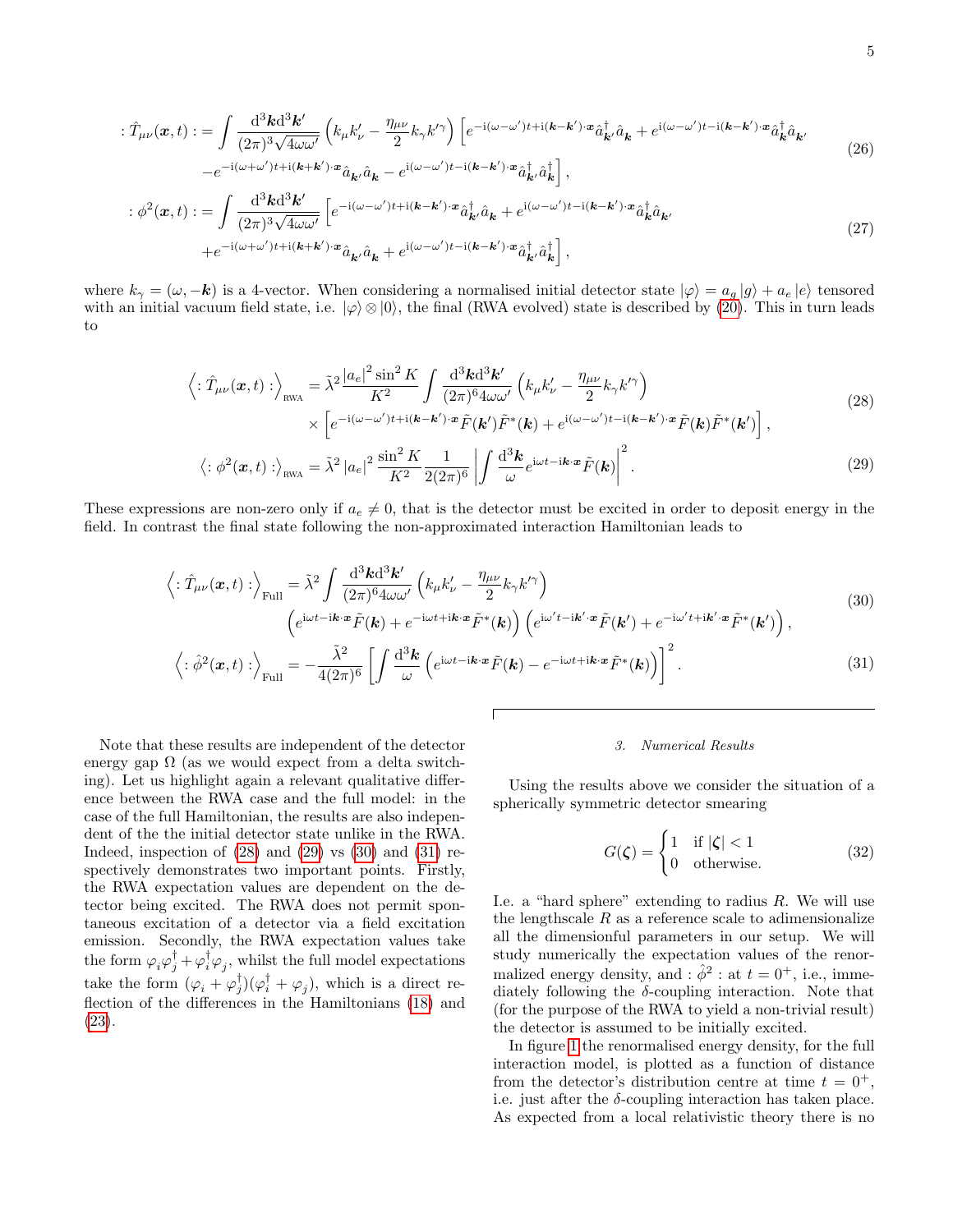acausal propagation or perturbations of energy beyond the support of the detector distribution (and their support remains always strictly inside the lightcone of the detector).

In contrast in figures [2](#page-7-0) and [3](#page-7-1) the renormalized energy density and normal ordered  $\phi^2$  distributions are plotted respectively, for the RWA model, at time  $t = 0^+$ . Particularly noteworthy are the non-zero values for  $|x| > R$ , demonstrating acausal behaviour in physically measurable quantities. Moreover, these acausal tails decay only polynomially, severely limiting the situations when the RWA can be treated as local in this regime.



<span id="page-5-0"></span>FIG. 1. Energy density distribution immediately following  $\delta$ coupling interaction with no approximations. Here  $G(\zeta)$  =  $\Theta(1-\zeta)$ , i.e. a hard sphere. Note that the interaction has no non-local field consequences.

#### B. Perturbative evolution and long time regime

The previous section demonstrated that for extremely short interaction times the RWA's Hamiltonian nonlocality is reflected in the non-locality of physically measurable field quantities. However, one may perhaps expect the RWA to work well when considering long interaction times. We will see that this is not quite the case, and what the effects of the RWA on the causality of the model are in the long time regime.

In this case we consider an extended switching function and hence the RWA Hamiltonian we use is

$$
\hat{H}_{\rm I}^{\rm RWA}(t) = \lambda \chi(t) \int \mathrm{d}^3 \mathbf{y} \, \frac{1}{R^3} G\left(\frac{\mathbf{y}}{R}\right) \int \frac{\mathrm{d}^3 \mathbf{k}}{(2\pi)^{3/2} \sqrt{2\omega}} \n\left(e^{-i(\omega-\Omega)t + i\mathbf{k} \cdot \mathbf{y}} \hat{a}_{\mathbf{k}} \hat{\sigma}^+ + e^{i(\omega-\Omega)t - i\mathbf{k} \cdot \mathbf{y}} \hat{a}_{\mathbf{k}}^\dagger \hat{\sigma}^-\right) \n= \chi(t) \left(\hat{\alpha}(t)\hat{\sigma}^+(t) + \hat{\alpha}^\dagger(t)\hat{\sigma}^-(t)\right),
$$
\n(33)

where we take  $\chi(t) = \Theta(t+T/2) - \Theta(t-T/2)$ , i.e. an interaction of duration T switched on at  $t = -T/2$ . Here  $\hat{\alpha}$  and its conjugate are defined by:

$$
\tilde{F}(\mathbf{k}) := \int \mathrm{d}^3 \mathbf{y} \, \frac{1}{R^3} G\left(\frac{\mathbf{y}}{R}\right) e^{\mathrm{i} \mathbf{k} \cdot \mathbf{y}},\tag{34}
$$

$$
\hat{\alpha}(t) := \lambda \int \frac{\mathrm{d}^3 \mathbf{k}}{(2\pi)^{3/2} \sqrt{2\omega}} \tilde{F}(\mathbf{k}) e^{-i\omega t} \hat{a}_{\mathbf{k}}.\tag{35}
$$

Under these conditions the corresponding time evolution operator becomes, up to second order in the Dyson expansion,

$$
\hat{U}^{\text{RWA}}(t) = \hat{\mathbb{1}} - i \int_{-\infty}^{\infty} dt_1 \,\chi(t_1) \left( \hat{\alpha}(t_1) \hat{\sigma}^+(t) + \hat{\alpha}^\dagger(t_1) \hat{\sigma}^-(t) \right)
$$
\n
$$
- \int_{-\infty}^{\infty} dt_1 \int_{-\infty}^{t_1} dt_2 \,\chi(t_1) \chi(t_2) \left( \hat{\alpha}(t_1) \hat{\alpha}^\dagger(t_2) \hat{\Pi}_e e^{i\Omega(t_1 - t_2)} \right)
$$
\n
$$
+ \hat{\alpha}^\dagger(t_1) \hat{\alpha}(t_2) \hat{\Pi}_g e^{-i\Omega(t_1 - t_2)} \Big) + \mathcal{O}(\lambda^3). \tag{36}
$$

Here  $\hat{\Pi}_{g,e}$  are the detector projection operators onto the ground and excited state respectively.

In contrast, the full model has a Hamiltonian

$$
\hat{H}_{\rm I}(t) = \chi(t)\hat{\sigma}_x(t) \left( \hat{\alpha}(t) + \hat{\alpha}^{\dagger}(t) \right), \tag{37}
$$

and the second order Dyson expansion of the time evolution operator yields

$$
\hat{U}^{\text{FUL}} = \hat{\mathbb{I}} - \mathrm{i} \int_{-\infty}^{\infty} \mathrm{d}t_1 \,\chi(t_1)\hat{\sigma}_x(t_1) \left(\hat{\alpha}(t_1) + \hat{\alpha}^\dagger(t_1)\right) \n- \int_{-\infty}^{\infty} \mathrm{d}t_1 \int_{-\infty}^{t_1} \mathrm{d}t_2 \,\chi(t_1)\chi(t_2)\hat{\sigma}_x(t_1)\hat{\sigma}_x(t_2) \left(\hat{\alpha}(t_1) + \hat{\alpha}^\dagger(t_1)\right) \n\times \left(\hat{\alpha}(t_2) + \hat{\alpha}^\dagger(t_2)\right) + \mathcal{O}(\lambda^3).
$$
\n(38)

If in the long time regime, it were satisfied that  $||\hat{U}^{\text{RWA}} - \hat{U}^{\text{FULL}}|| \rightarrow 0$ , then the rotating wave approximation would be guaranteed to work. Let us analyze this perturbatively (2nd order) and particularize for the initial state  $|\psi\rangle = |\varphi\rangle |0\rangle$ :

<span id="page-5-1"></span>
$$
\begin{split}\n&\left(\hat{U}^{\text{RWA}} - \hat{U}^{\text{FUL}}\right) |\varphi\rangle |0\rangle \\
&= \left(\mathrm{i}\lambda \int \frac{\mathrm{d}^3 \mathbf{k}}{(2\pi)^{3/2} \sqrt{2\omega}} \tilde{F}^*(\mathbf{k}) \hat{a}_{\mathbf{k}}^\dagger \hat{\sigma}^+ \int \limits_{-\infty}^{\infty} \mathrm{d}t_1 \chi(t_1) e^{\mathrm{i}(\omega + \Omega)t_1} \\
&+ \lambda^2 \int \frac{\mathrm{d}^3 \mathbf{k} \mathrm{d}^3 \mathbf{k'}}{(2\pi)^3 \sqrt{4\omega \omega'}} \tilde{F}^*(\mathbf{k}) \tilde{F}^*(\mathbf{k'}) \hat{a}_{\mathbf{k}}^\dagger \hat{a}_{\mathbf{k'}}^\dagger \int \limits_{-\infty}^{\infty} \mathrm{d}t_1 \int \limits_{-\infty}^{t_1} \mathrm{d}t_2 \chi(t_1) \\
&\times \chi(t_2) \left(\hat{\Pi}_e e^{\mathrm{i}(\omega + \Omega)t_1 + \mathrm{i}(\omega' - \Omega)t_2} + \hat{\Pi}_g e^{\mathrm{i}(\omega - \Omega)t_1} e^{\mathrm{i}(\omega' + \Omega)t_2}\right) \\
&+ \int \limits_{-\infty}^{\infty} \mathrm{d}t_1 \int \limits_{-\infty}^{t_1} \mathrm{d}t_2 \left[\hat{\alpha}(t_1), \hat{\alpha}^\dagger(t_2)\right] \hat{\Pi}_g e^{-\mathrm{i}\Omega(t_1 - t_2)}\right) |\varphi\rangle |0\rangle \\
&\quad (39)\n\end{split}
$$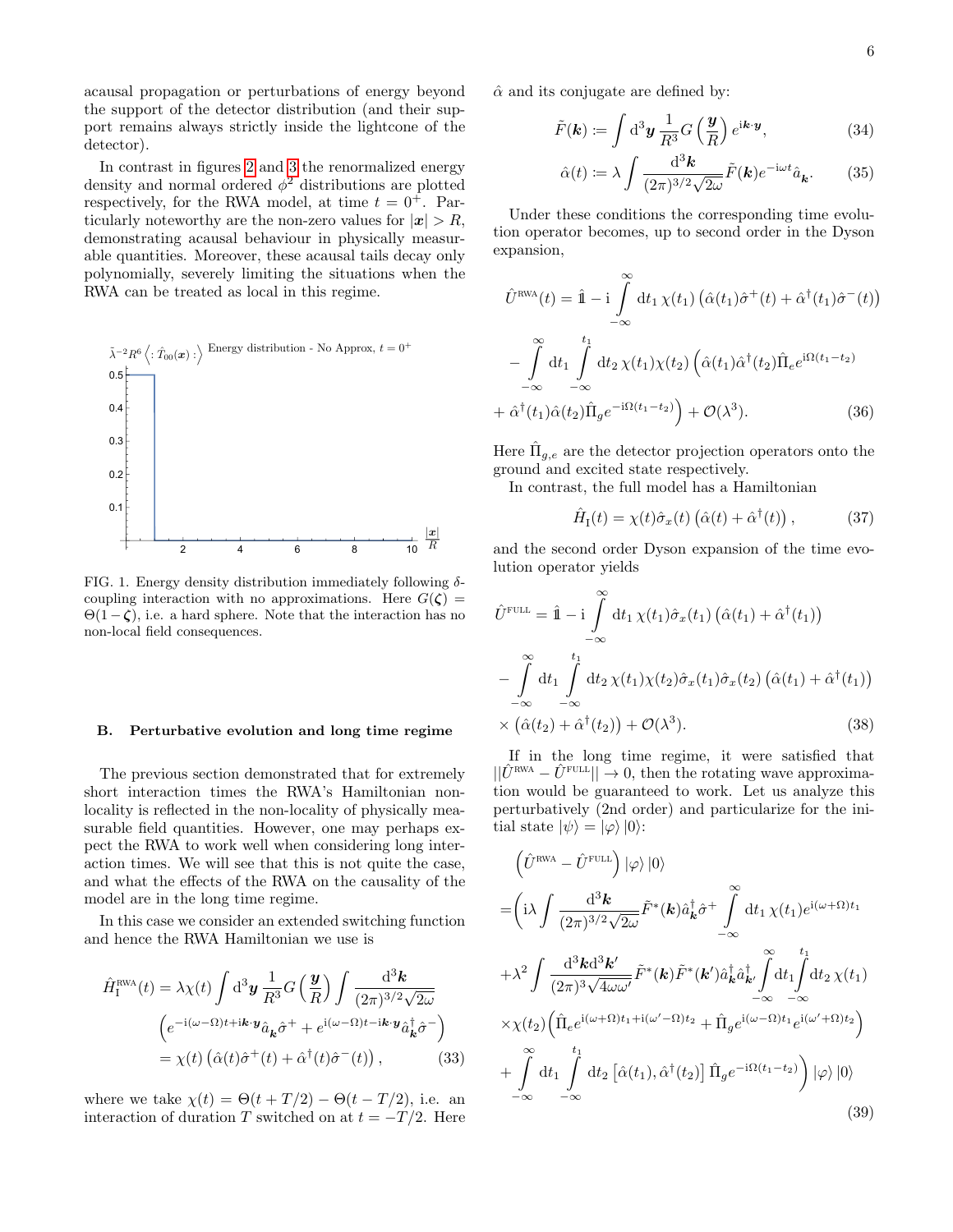should converge to zero for long times  $(\hat{\Pi}_{g,e}$  are the usual ground and excited state detector projection operators). We will see that this is not the case.

For the first term in [\(39\)](#page-5-1) the time integral in the  $T \rightarrow \infty$  limit will become a Dirac delta of a positive argument  $\delta(\omega + \Omega)$ , which after integration over k yields zero. Therefore, the difference in predictions [\(39\)](#page-5-1) vanishes to order  $\mathcal{O}(\lambda)$  as  $T \to \infty$ ; as dictated by the RWA.

However, the quadratic features a double integral over a semi-infinite domain, which will not yield a delta-like contribution of an always positive argument. Instead its contribution is governed by the expression [\(D4\)](#page-18-0) in appendix [D.](#page-17-0) This ensures a persistent non-zero difference between the RWA and the exact prediction, of order  $\mathcal{O}(\lambda^2)$ , even when  $T \to \infty$ . Notice that this implies that as the coupling strength approaches non-perturbative regimes, the RWA validity becomes more and more questionable.

<span id="page-6-2"></span><span id="page-6-1"></span>We show below how this difference between the two models manifests in the field's observables' expectation values, with a focus on causality.

As in section [III A,](#page-2-3) we consider an initial state given by  $(a_q |g\rangle + a_e |e\rangle) \otimes |0\rangle$  then, as shown in appendix [C,](#page-13-0) the second order expectation values are

$$
\left\langle : \hat{T}_{\mu\nu}(\boldsymbol{x},t) : \right\rangle_{\text{RWA}} = \frac{\lambda^2}{4(2\pi)^6} \left| a_e \right|^2 \left[ J_{\mu,e}^1 (J_{\nu,e}^1)^* + (J_{\mu,e}^1)^* J_{\nu,e}^1 - \eta_{\mu\nu} (J_{\gamma,e}^1)^* J_e^1{}^{\gamma} \right] + \mathcal{O}(\lambda^3),\tag{40}
$$

$$
\left\langle : \hat{\phi}^2(\boldsymbol{x}, t) : \right\rangle_{\text{RWA}} = \frac{\lambda^2}{2(2\pi)^6} \left| a_e \right|^2 \left| M_e^1 \right|^2 + \mathcal{O}(\lambda^3), \tag{41}
$$

and

$$
\left\langle : \hat{T}_{\mu\nu}(\boldsymbol{x},t) : \right\rangle_{\text{Full}} = \frac{\lambda^2}{4(2\pi)^6} \sum_{i \in \{e,g\}} |a_i|^2 \left[ J_{\mu,i}^1 (J_{\nu,i}^1)^* + (J_{\mu,i}^1)^* J_{\nu,i}^1 - \frac{\eta_{\mu\nu}}{2} \left( J_{\gamma,i}^1 (J_i^{1\gamma})^* + (J_{\gamma,i}^1)^* J_i^{1\gamma} \right) \right. \\ \left. + J_{\mu\nu,i}^2 + (J_{\mu\nu,i}^2)^* - \frac{\eta_{\mu\nu}}{2} \left( J_{\gamma,i}^{2\gamma} + (J_{\gamma,i}^{2\gamma})^* \right) \right] + \mathcal{O}(\lambda^3), \tag{42}
$$

$$
\left\langle : \hat{\phi}^2(\mathbf{x}, t) : \right\rangle_{\text{Full}} = \frac{\lambda^2}{4(2\pi)^6} \sum_{i \in \{e, g\}} |a_i|^2 \left( 2 \left| M_i^1 \right|^2 - M_i^2 - (M_i^2)^* \right) + \mathcal{O}(\lambda^3), \tag{43}
$$

where

$$
J_{\mu,e}^1(\boldsymbol{x},t) := \int \frac{\mathrm{d}^3 \boldsymbol{k}}{\omega} k_{\mu} \tilde{F}(\boldsymbol{k}) e^{\mathrm{i}\omega t - \mathrm{i}\boldsymbol{k} \cdot \boldsymbol{x}} \int \limits_{-\infty}^{\infty} \mathrm{d}t_1 \, \chi(t_1) e^{-\mathrm{i}(\omega - \Omega)t_1},\tag{44}
$$

$$
J_{\mu\nu,e}^{2}(\boldsymbol{x},t) \coloneqq \int \frac{\mathrm{d}^{3} \mathbf{k} \mathrm{d}^{3} \mathbf{k}'}{\omega \omega'} k_{\mu} k_{\nu}' \tilde{F}(\mathbf{k}) \tilde{F}(\mathbf{k}') e^{i\omega t - i\mathbf{k} \cdot \mathbf{x}} e^{i\omega' t - i\mathbf{k}' \cdot \mathbf{x}} \times \int \limits_{-\infty}^{\infty} \mathrm{d}t_{1} \int \limits_{-\infty}^{t_{1}} \mathrm{d}t_{2} \chi(t_{1}) \chi(t_{2}) \left( e^{-i(\omega + \Omega)t_{1} - i(\omega' - \Omega)t_{2}} + e^{-i(\omega - \Omega)t_{2} - i(\omega' + \Omega)t_{1}} \right),
$$
\n
$$
(45)
$$

$$
M_e^1(\boldsymbol{x},t) \coloneqq \int \frac{\mathrm{d}^3 \boldsymbol{k}}{\omega} \tilde{F}(\boldsymbol{k}) e^{\mathrm{i}\omega t - \mathrm{i}\boldsymbol{k} \cdot \boldsymbol{x}} \int \limits_{-\infty}^{\infty} \mathrm{d}t_1 \, \chi(t_1) e^{-\mathrm{i}(\omega - \Omega)t_1},\tag{46}
$$

$$
M_e^2(\boldsymbol{x},t) = \int \frac{\mathrm{d}^3 \boldsymbol{k} \mathrm{d}^3 \boldsymbol{k}'}{\omega \omega'} \tilde{F}(\boldsymbol{k}) \tilde{F}(\boldsymbol{k}') e^{\mathrm{i}\omega t - \mathrm{i}\boldsymbol{k} \cdot \boldsymbol{x}} e^{\mathrm{i}\omega' t - \mathrm{i}\boldsymbol{k}' \cdot \boldsymbol{x}} \tag{47}
$$

$$
\times \int\limits_{-\infty}^{\infty} dt_1 \int\limits_{-\infty}^{t_1} dt_2 \,\chi(t_1)\chi(t_2) \left( e^{-i(\omega+\Omega)t_1 - i(\omega'-\Omega)t_2} + e^{-i(\omega-\Omega)t_2 - i(\omega'+\Omega)t_1} \right),\tag{48}
$$

with  $J_{\mu,g}^1, J_{\mu\nu,g}^2, M_g^1$  and  $M_g^2$  differing from those above by a swap  $\Omega \to -\Omega$  and  $\tilde{F}(\boldsymbol{k})$  defined in equation [\(16\)](#page-3-5). In the equations above the repeated Greek subindex and superindex pairs follow Einstein's summation convention.

Numerical evaluations

<span id="page-6-0"></span> $(32)$ , i.e. a hard sphere with radius R. We also use

As with the  $\delta$ -coupling case we consider the situation of a spherically symmetric detector spatial distribution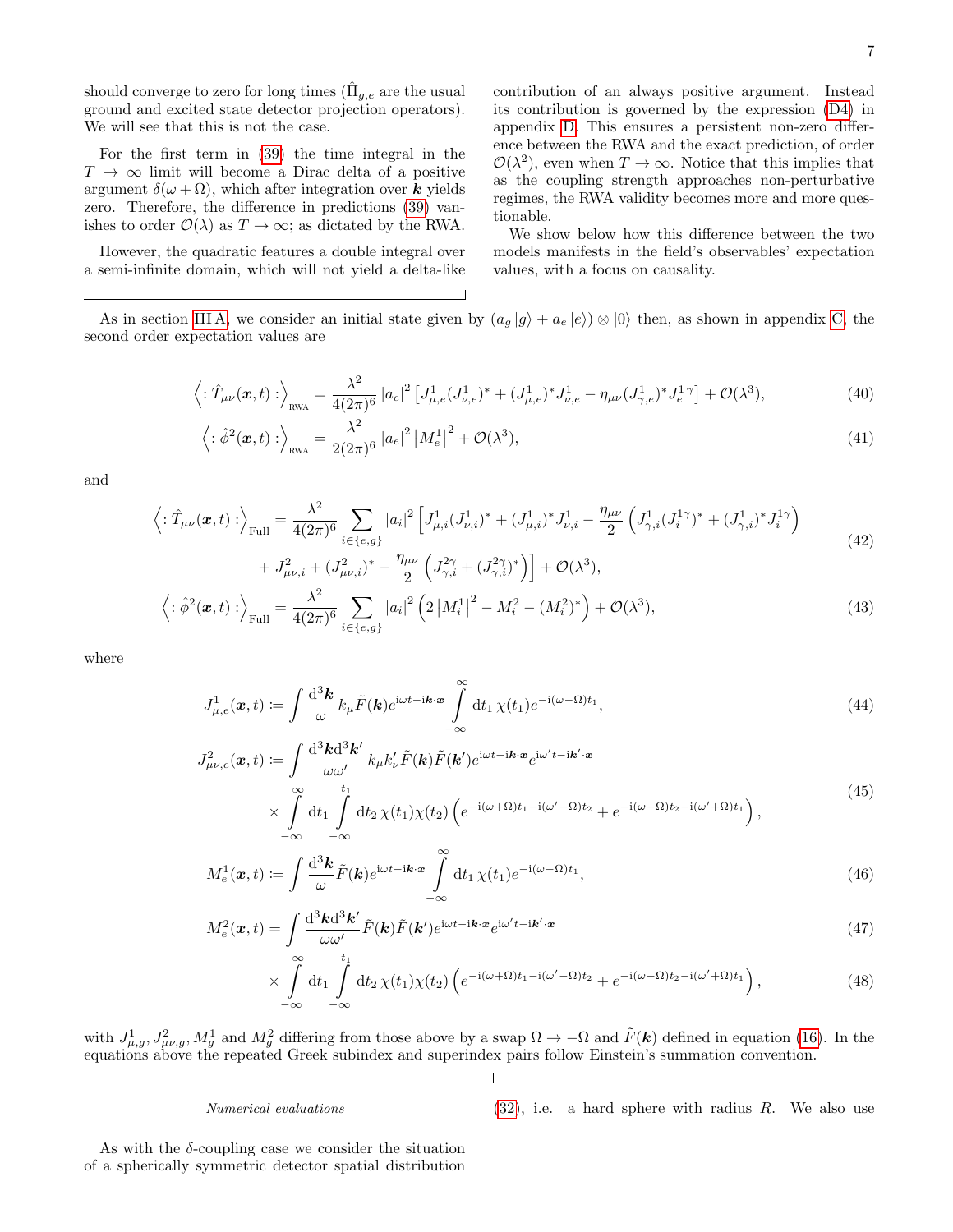

<span id="page-7-0"></span>FIG. 2. Energy density distribution immediately following  $\delta$ coupling interaction under the RWA. Here  $G(\zeta) = \Theta(1 - \zeta)$ , i.e. spherically symmetric with a sudden cutoff. The spike at  $|\mathbf{x}| = R$  is a consequence of the  $F(\mathbf{x})$  discontinuity. Note the polynomially decaying tail for  $|x| > R$ .



<span id="page-7-1"></span>FIG. 3. :  $\hat{\phi}^2$ : distribution immediately following  $\delta$ -coupling interaction under the RWA. Here  $G(\zeta) = \Theta(1-\zeta)$ , i.e. spherically symmetric with a sudden cutoff. Note the polynomially decaying tail for  $|x| > R$ .

sudden switching, i.e.

$$
\chi(t) = \Theta(t)\Theta(T - t),\tag{49}
$$

which means that the interaction starts at  $t = 0$  and we evaluate as if the interaction stops at time  $t = T$ , hence T represents the duration of the interaction. Here, instead of the energy density and  $\hat{\phi}^2$  distributions at  $t = 0^+$ , we consider the distributions at  $t = T = 150 R$ . This lies within the RWA criterion  $T\Omega \gg 1$  as we take  $\Omega = 4 R^{-1}$ , such that  $T\Omega = 600$ . Note that the detector is initially assumed to be excited.

In figures [4](#page-7-2) and [5](#page-8-0) the normal ordered energy density and  $\phi^2$  distributions are plotted respectively for the full model at  $t = T = 150 R$ . The field observable expectations should be zero outside of the lightcone of the detector. Hence, from the support of the switching and smearing functions chosen, the field expectations should vanish for  $|x| > 151 R$ . This is the case for the full model prediction, as can be seen in the aforementioned figures.

In figures [6](#page-8-1) and [7](#page-8-2) the normal ordered energy density and  $\phi^2$  distributions are plotted respectively for the RWA model at  $t = T = 150 R$ . In this case the violations of causality in physically measurable quantities is apparent, especially so in figure [7,](#page-8-2) with an obvious polynomial tail extending well beyond  $|\mathbf{x}| = 151 R$ .

The results presented above satisfied the RWA criterion  $T\Omega = 600 \gg 1$ , and yet causality violations have not been lessened. This could be perhaps more surprising than the  $\delta$ -coupling case, as it is usually stated that "the RWA corrects itself over long times". However, due to second order effects coming from the nested integration in time appearing in terms such as [\(45\)](#page-6-0), as discussed in the previous section and in appendix [D,](#page-17-0) this is not the case. It is worth noting that figures [4](#page-7-2) and [6](#page-8-1) appear very similar over large scales, especially when far from the leading edge of the causal sphere. It is also equally important to note that figures [5](#page-8-0) and [7](#page-8-2) are wildly different. This can be attributed to the longer range effects of the qubit and the leading edge of the causal sphere on  $\phi^2$ . However, theoretically for sufficiently long times the two figures should begin to converge when far from the qubit and light cone surface. Nevertheless, they will always be different near the light-cone no matter how long the interaction time. Particularly, the faster-than-light tails that the RWA wrongfully predicts will not disappear for large T (See more details in appendix [D\)](#page-17-0).



<span id="page-7-2"></span>FIG. 4. Energy density distribution from a second order perturbative interaction where  $\chi(t) = \Theta(t)\Theta(T-t)$  with no approximations and  $T = 150 R$ . Here  $G(\zeta) = \Theta(1 - \zeta)$ , i.e. spherically symmetric with a sudden cutoff. Note that the interaction has no non-local field consequences, i.e. no effect beyond  $|x| > 151 R$ . The vertical line at  $|x| = 151 R$  indicates the locality limit.

# IV. COMMUNICATION IN THE RWA: FASTER-THAN-LIGHT SIGNALLING

From the perspective of a relativistic quantum information theorist the non-localities in the field state make little impression if they do not translate into causality violations during exchanges of information. For exam-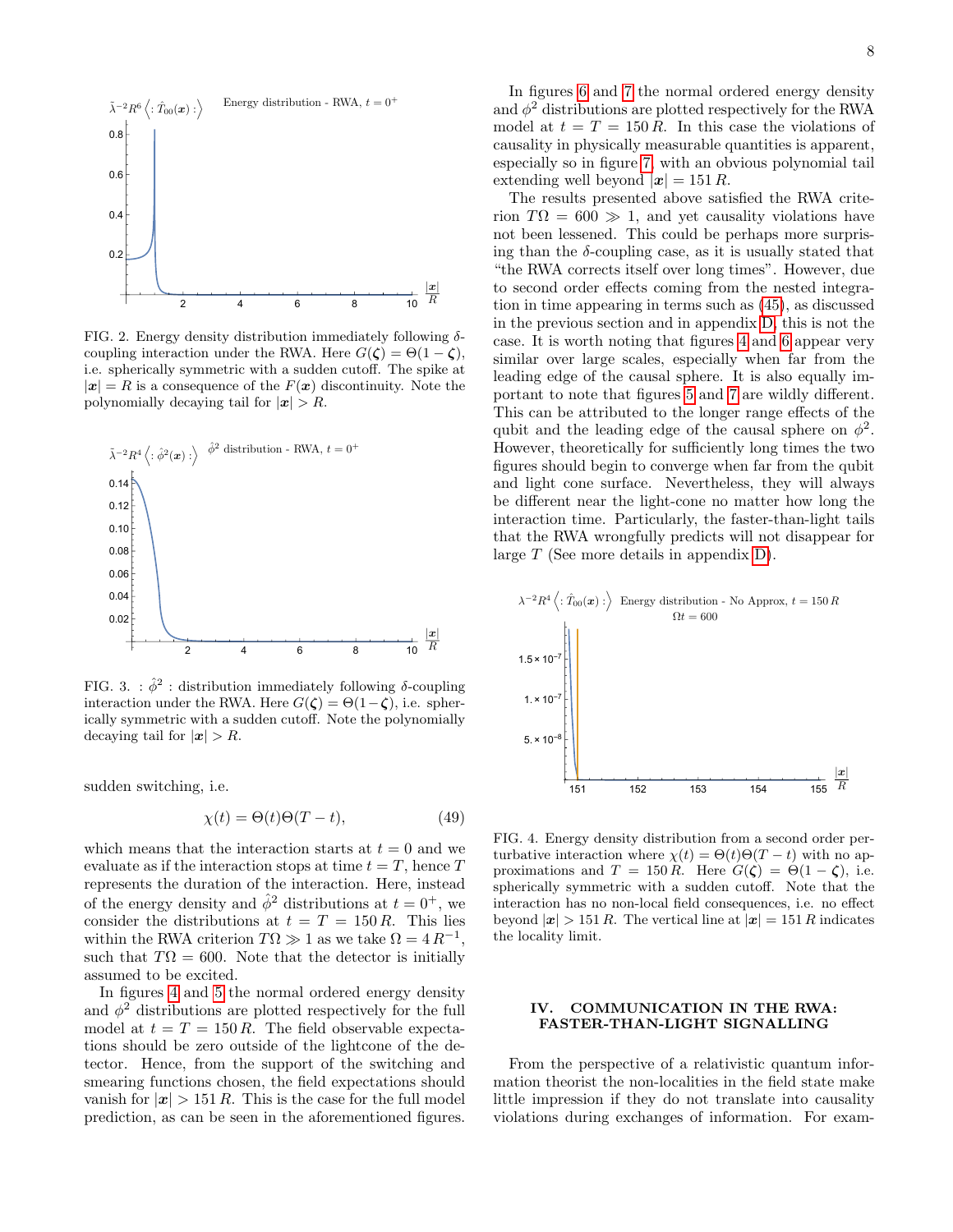

<span id="page-8-0"></span>FIG. 5. :  $\hat{\phi}^2$ : density distribution from a second order perturbative interaction where  $\chi(t) = \Theta(t)\Theta(T - t)$  with no approximations and  $T = 150 R$ . Here  $G(\zeta) = \Theta(1 - \zeta)$ , i.e. spherically symmetric with a sudden cutoff. Note that the interaction has no non-local field consequences, i.e. no effect beyond  $|x| > 151 R$  (to numerical precision). The vertical line at  $|x| = 151 R$  indicates the locality limit.



<span id="page-8-1"></span>FIG. 6. Energy density distribution from a second order perturbative interaction where  $\chi(t) = \Theta(t)\Theta(T-t)$  under the RWA and  $T = 150 R$ . Here  $G(\zeta) = \Theta(1 - \zeta)$ , i.e. spherically symmetric with a sudden cutoff. Note the polynomial decaying tail for  $|x| > 151 R$ . The vertical line at  $|x| = 151 R$ indicates the locality limit.

ple, does the RWA allow for superluminal signalling between 2 detectors that communicate via 'exchanging field quanta'? This section answers this question by considering two detectors coupling to the field at different times, communicating with each other through that interaction. We will see the emergence and behaviour of superluminal signalling when the RWA is assumed.

The leading order communication between two particle detectors has been formalized in [\[7\]](#page-22-6). We will follow a similar scheme here comparing the RWA with the full model in a much more detailed way.

In the case of two detectors the RWA Hamiltonian is



<span id="page-8-2"></span>FIG. 7. :  $\hat{\phi}^2$  : density distribution from a second order perturbative interaction where  $\chi(t) = \Theta(t)\Theta(T-t)$  under the RWA and  $T = 150 R$ . Here  $G(\zeta) = \Theta(1 - \zeta)$ , i.e. spherically symmetric with a sudden cutoff. Note the polynomial decaying tail for  $|x| > 151$ . The vertical line at  $|x| = 151 R$  indicates the locality limit.

naturally extended to

$$
\hat{H}_{\rm I}^{\rm RWA}(t) = \lambda_{\rm A} \chi_{\rm A}(t) \int d^3 y \, \frac{1}{R_{\rm A}^3} G_{\rm A} \left(\frac{y}{R_{\rm A}}\right) \int \frac{d^3 k}{(2\pi)^{3/2} \sqrt{2\omega}} \n\left(e^{-i(\omega - \Omega_{\rm A})t + i\mathbf{k} \cdot y} \hat{a}_{\mathbf{k}} \hat{\sigma}_{\rm A}^+ + e^{i(\omega - \Omega_{\rm A})t - i\mathbf{k} \cdot y} \hat{a}_{\mathbf{k}}^+ \hat{\sigma}_{\rm A}^- \right) \n+ \lambda_{\rm B} \chi_{\rm B}(t) \int d^3 y \, \frac{1}{R_{\rm B}^3} G_{\rm B} \left(\frac{y}{R_{\rm B}}\right) \int \frac{d^3 k}{(2\pi)^{3/2} \sqrt{2\omega}} \n\left(e^{-i(\omega - \Omega_{\rm B})t + i\mathbf{k} \cdot y} \hat{a}_{\mathbf{k}} \hat{\sigma}_{\rm B}^+ + e^{i(\omega - \Omega_{\rm B})t - i\mathbf{k} \cdot y} \hat{a}_{\mathbf{k}}^+ \hat{\sigma}_{\rm B}^- \right),
$$
\n(50)

where  $\lambda_{A,B}, \chi_{A,B}, G_{A,B}$  are the interaction strength, switching function and spatial smearing functions of the two detectors respectively; and  $\hat{\sigma}_{A,B}^{\pm}$  are the usual ladder operators acting on detectors A and B respectively with their associated energy gaps  $\Omega_{A,B}$  respectively. Similarly for the full Hamiltonian:

$$
\hat{H}_{\rm I}^{\rm FUL} = \frac{\lambda_{\rm A} \chi_{\rm A}(t)}{R_{\rm A}^3} \hat{\sigma}_{\rm A,x}(t) \int \mathrm{d}^3 \mathbf{y} \, G_{\rm A} \left(\frac{\mathbf{y}}{R_{\rm A}}\right) \int \frac{\mathrm{d}^3 \mathbf{k}}{(2\pi)^{3/2} \sqrt{2\omega}} \n\left(e^{-i\omega t + i\mathbf{k} \cdot \mathbf{y}} \hat{a}_{\mathbf{k}} + e^{i\omega t - i\mathbf{k} \cdot \mathbf{y}} \hat{a}_{\mathbf{k}}^{\dagger}\right) \n+ \frac{\lambda_{\rm B} \chi_{\rm B}(t)}{R_{\rm B}^3} \hat{\sigma}_{\rm B,x}(t) \int \mathrm{d}^3 \mathbf{y} \, G_{\rm B} \left(\frac{\mathbf{y}}{R_{\rm B}}\right) \int \frac{\mathrm{d}^3 \mathbf{k}}{(2\pi)^{3/2} \sqrt{2\omega}} \n\left(e^{-i\omega t + i\mathbf{k} \cdot \mathbf{y}} \hat{a}_{\mathbf{k}} + e^{i\omega t - i\mathbf{k} \cdot \mathbf{y}} \hat{a}_{\mathbf{k}}^{\dagger}\right),
$$
\n(51)

where we recall that

$$
\hat{\sigma}_{\kappa,x}(t) \coloneqq e^{\mathrm{i}\Omega_{\kappa}t}\hat{\sigma}_{\kappa}^+ + e^{-\mathrm{i}\Omega_{\kappa}t}\hat{\sigma}_{\kappa}^-,\tag{52}
$$

acting on the subspace of states of detector  $\kappa$ . In order to compress notation we can encompass the Hamiltonians of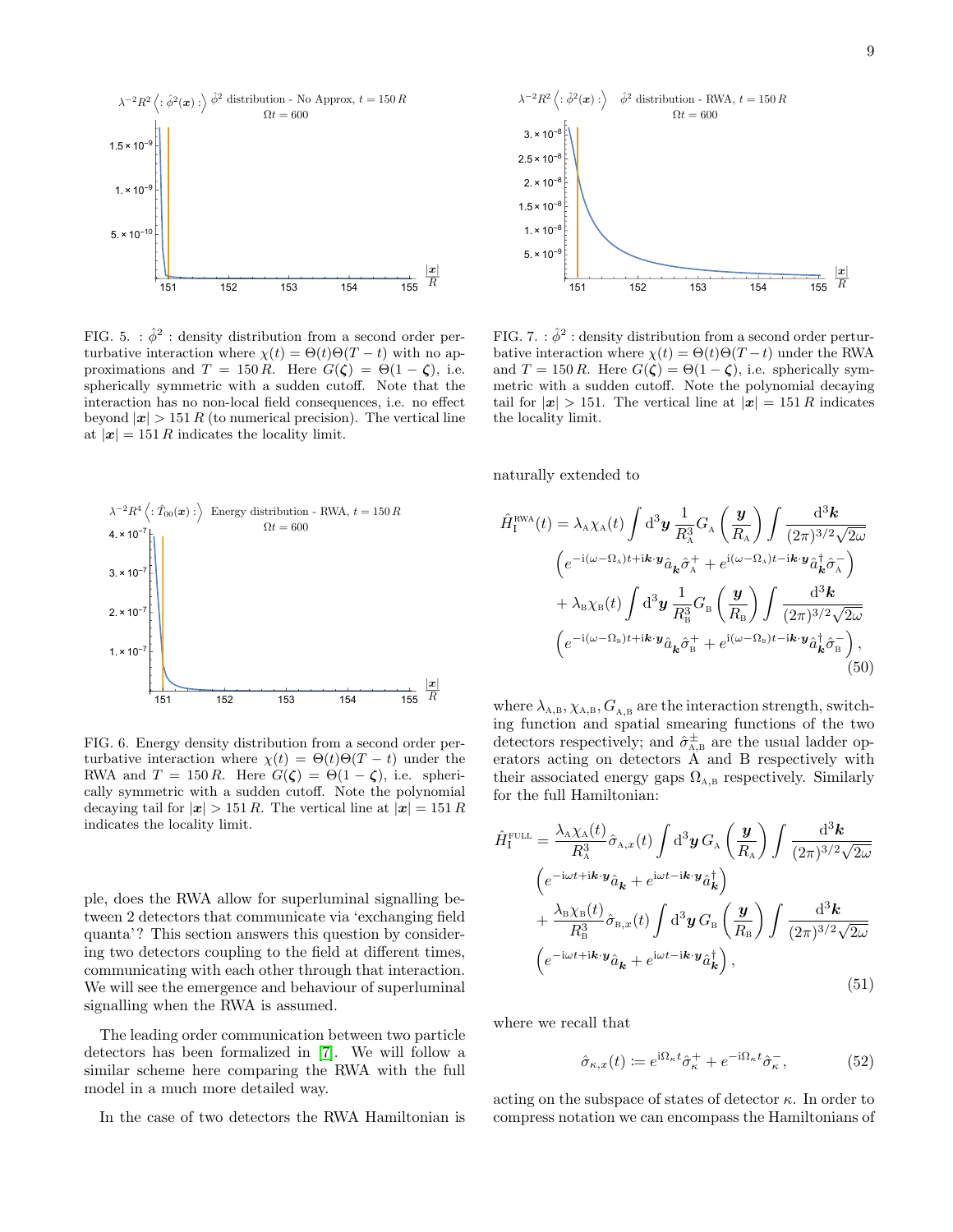both cases with the following expression:

$$
\hat{H} = \chi_{\rm A}(t) \left( \hat{\sigma}_{\rm A}^+(t) \hat{\psi}_{\rm A} + \hat{\sigma}_{\rm A}^-(t) \hat{\psi}_{\rm A}^\dagger \right) \n+ \chi_{\rm B}(t) \left( \hat{\sigma}_{\rm B}^+(t) \hat{\psi}_{\rm B} + \hat{\sigma}_{\rm B}^-(t) \hat{\psi}_{\rm B}^\dagger \right),
$$
\n(53)

where

$$
\tilde{F}_{\kappa}(\mathbf{k}) \coloneqq \lambda_{\kappa} \int \mathrm{d}^3 \mathbf{y} \, \frac{1}{R_{\kappa}^3} G_{\kappa} \left( \frac{\mathbf{y}}{R_{\kappa}} \right) e^{\mathrm{i} \mathbf{k} \cdot \mathbf{y}},\qquad(54)
$$

$$
\hat{\alpha}_{\kappa}(t) := \int \frac{\mathrm{d}^3 \mathbf{k}}{(2\pi)^{3/2} \sqrt{2\omega}} \tilde{F}_{\kappa}(\mathbf{k}) e^{-i\omega t} \hat{a}_{\mathbf{k}},\qquad(55)
$$

<span id="page-9-0"></span>
$$
\hat{\psi}_{\kappa}(t) \coloneqq \begin{cases} \hat{\alpha}_{\kappa} & \text{if RWA,} \\ \hat{\alpha}_{\kappa} + \hat{\alpha}_{\kappa}^{\dagger} & \text{otherwise.} \end{cases}
$$
(56)

With this notation we only need to perform one formal second order Dyson expansion of the time evolution operator in order to investigate the possibilities of superluminal signalling. The corresponding second order Dyson expansion of the time evolution operator takes the form

$$
\hat{U}(t) = \hat{\mathbb{I}} - i \int_{-\infty}^{\infty} dt_1 \left( \chi_A(t_1) \left( \hat{\sigma}_A^+(t_1) \hat{\psi}_A(t_1) + \hat{\sigma}_A^-(t_1) \hat{\psi}_A^{\dagger}(t_1) \right) + \chi_B(t_1) \left( \hat{\sigma}_B^+(t_1) \hat{\psi}_B(t_1) + \hat{\sigma}_B^-(t_1) \hat{\psi}_B^{\dagger}(t_1) \right) \right) \n- \int_{-\infty}^{\infty} dt_1 \int_{-\infty}^{t_1} dt_2 \left( \chi_A(t_1) \left( \hat{\sigma}_A^+(t_1) \hat{\psi}_A(t_1) + \hat{\sigma}_A^-(t_1) \hat{\psi}_A^{\dagger}(t_1) \right) + \chi_B(t_1) \left( \hat{\sigma}_B^+(t_1) \hat{\psi}_B(t_1) + \hat{\sigma}_B^-(t_1) \hat{\psi}_B^{\dagger}(t_1) \right) \right)
$$
\n
$$
\left( \chi_A(t_2) \left( \hat{\sigma}_A^+(t_2) \hat{\psi}_A(t_2) + \hat{\sigma}_A^-(t_2) \hat{\psi}_A^{\dagger}(t_2) \right) + \chi_B(t_2) \left( \hat{\sigma}_B^+(t_2) \hat{\psi}_B(t_2) + \hat{\sigma}_B^-(t_2) \hat{\psi}_B^{\dagger}(t_2) \right) \right) + \mathcal{O}(\lambda^3).
$$
\n(57)

As usual we assume the initial field state is the vacuum and we consider the initial state to be a completely uncorrelated state i.e.  $\hat{\rho} = \hat{\rho}_A \otimes \hat{\rho}_B \otimes |0\rangle\langle 0|$ . For brevity we will also define  $\hat{\rho}^0 = \hat{\rho}_A \otimes \hat{\rho}_B$ . Additionally, since we are investigating the causality of the signalling, we set up the detectors' switching and smearing functions to be compactly supported and their domains to be spacelike separated. With the extra assumption that the supports of the switching functions are non-overlapping in the frame  $(t, x)$ , we can denest the time integrals in the same fashion as in [\[7\]](#page-22-6), and we can assume WLOG that  $\chi_B$  switches on and off before  $\chi_A$  switches on in that frame. This plays a large role in simplifying the time ordered integral above.

Following the application of the time evolution operator we trace out the field and detector 2 and focus our attention on the reduced density matrix terms that involve communication, i.e. the  $\lambda_A\lambda_B$  dependent terms. This leads us to

$$
\hat{\rho}^{1}(t) = \text{Tr}_{B}(\hat{\rho}^{0}) + \mathcal{O}(\lambda_{A}^{2}) + \mathcal{O}(\lambda_{B}^{2}) + \int_{-\infty}^{\infty} dt_{1} \int_{-\infty}^{\infty} dt_{2} \Big\{ \chi_{A}(t_{1}) \chi_{B}(t_{2})
$$
\n
$$
\text{Tr}_{B} \Big( \hat{\sigma}_{A}^{+}(t_{1}) \hat{\rho}^{0} \hat{\sigma}_{B}^{+}(t_{2}) \Big\langle \Big[ \hat{\psi}_{B}(t_{2}), \hat{\psi}_{A}(t_{1}) \Big] \Big\rangle + \hat{\sigma}_{A}^{+}(t_{1}) \hat{\rho}^{0} \hat{\sigma}_{B}^{-}(t_{2}) \Big\langle \Big[ \hat{\psi}_{B}^{\dagger}(t_{2}), \hat{\psi}_{A}(t_{1}) \Big] \Big\rangle
$$
\n
$$
+ \hat{\sigma}_{A}^{-}(t_{1}) \hat{\rho}^{0} \hat{\sigma}_{B}^{+}(t_{2}) \Big\langle \Big[ \hat{\psi}_{B}(t_{2}), \hat{\psi}_{A}^{\dagger}(t_{1}) \Big] \Big\rangle + \hat{\sigma}_{A}^{-}(t_{1}) \hat{\rho}^{0} \hat{\sigma}_{B}^{-}(t_{2}) \Big\langle \Big[ \hat{\psi}_{B}^{\dagger}(t_{2}), \hat{\psi}_{A}^{\dagger}(t_{1}) \Big] \Big\rangle \Big)
$$
\n
$$
+ \text{Tr}_{B} \Big( \hat{\sigma}_{B}^{+}(t_{2}) \hat{\rho}^{0} \hat{\sigma}_{A}^{+}(t_{1}) \Big\langle \Big[ \hat{\psi}_{A}(t_{1}), \hat{\psi}_{B}(t_{2}) \Big] \Big\rangle + \hat{\sigma}_{B}^{+}(t_{2}) \hat{\rho}^{0} \hat{\sigma}_{A}^{-}(t_{1}) \Big\langle \Big[ \hat{\psi}_{A}^{\dagger}(t_{1}), \hat{\psi}_{B}(t_{2}) \Big] \Big\rangle
$$
\n
$$
+ \hat{\sigma}_{B}^{-}(t_{2}) \hat{\rho}^{0} \hat{\sigma}_{A}^{+}(t_{1}) \Big\langle \Big[ \hat{\psi}_{A}(t_{1}), \hat{\psi}_{B}^{\dagger}(t_{2}) \Big] \Big\rangle + \hat{\sigma}_{B}^{-}(t_{2}) \hat{\rho}^{0} \hat{\sigma}_{A}^{-}(t_{1}) \Big\langle \Big[ \hat{\psi}_{A}^{\dagger}(
$$

where the expectation values are taken over the field vacuum.

At this point we can examine the differences between the RWA and the full model by referring to our definitions in [\(56\)](#page-9-0). In the RWA, only expectation values of the form  $\langle \psi \psi^{\dagger} \rangle$  will be non-zero, meaning that only 1 of the 2 terms in the commutators above would actually

contribute. In these cases we have

<span id="page-9-2"></span><span id="page-9-1"></span>
$$
\left\langle \left[ \hat{\psi}_{\kappa}(t_1), \hat{\psi}_{\xi}^{\dagger}(t_2) \right] \right\rangle \stackrel{\text{RWA}}{=} \left\langle \hat{\psi}_{\kappa}(t_1) \hat{\psi}_{\xi}^{\dagger}(t_2) \right\rangle = \n\lambda_{\kappa} \lambda_{\xi} \int \frac{\mathrm{d}^3 \mathbf{y}_1 \mathrm{d}^3 \mathbf{y}_2}{R_{\kappa}^3 R_{\xi}^3} G_{\kappa} \left( \frac{\mathbf{y}_1}{R_{\kappa}} \right) G_{\xi} \left( \frac{\mathbf{y}_2}{R_{\xi}} \right) \qquad (59) \n\times \int \frac{\mathrm{d}^3 \mathbf{k}}{(2\pi)^3 2\omega} e^{-i\omega(t_1 - t_2)} e^{i\mathbf{k} \cdot (\mathbf{y}_1 - \mathbf{y}_2)},
$$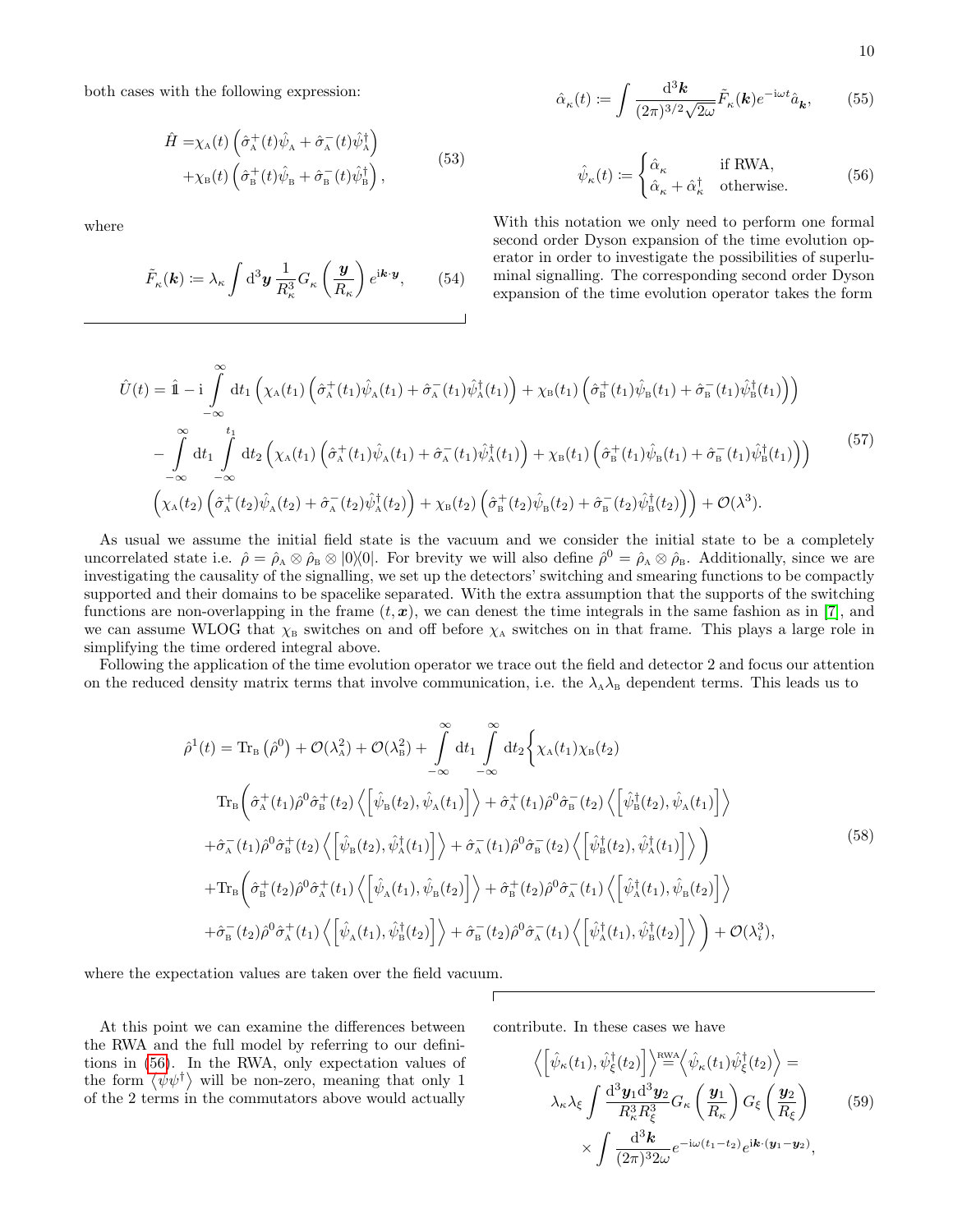where the indices  $\kappa$  and  $\xi$  take values in  $\{A, B\}$ .

In contrast, for the full model none of the expectations of the commutators are zero. Since the  $\hat{\psi}_{\kappa}$  are self-adjoint in the full model (see [\(56\)](#page-9-0)), then all the commutators are of the form:

$$
\langle \left[ \hat{\psi}_{\kappa}(t_1), \hat{\psi}_{\xi}(t_2) \right] \rangle^{\text{Full}} \lambda_{\kappa} \lambda_{\xi}
$$
\n
$$
\int \frac{\mathrm{d}^3 \mathbf{y}_1 \mathrm{d}^3 \mathbf{y}_2}{R_{\kappa}^3 R_{\xi}^3} G_{\kappa} \left( \frac{\mathbf{y}_1}{R_{\kappa}} \right) G_{\xi} \left( \frac{\mathbf{y}_2}{R_{\xi}} \right)
$$
\n
$$
\int \frac{\mathrm{d}^3 \mathbf{k}}{(2\pi)^3 2\omega} \left( e^{-i\omega(t_1 - t_2)} - e^{i\omega(t_1 - t_2)} \right) e^{i\mathbf{k} \cdot (\mathbf{y}_1 - \mathbf{y}_2)}.
$$
\n(60)

The difference between [\(59\)](#page-9-1) and [\(60\)](#page-10-0) is the fact that the sole exponential  $e^{-i\omega\Delta t}$  in the RWA case is replaced by the difference  $e^{-i\omega\Delta t} - e^{i\omega\Delta t}$ . To understand the implications of this difference, let us evaluate the following integral:

$$
\int \frac{\mathrm{d}^3 \mathbf{k}}{(2\pi)^3 2\omega} e^{\mp i\omega \Delta t} e^{i\mathbf{k} \cdot \mathbf{x}} = \int \frac{\mathrm{d}\omega \mathrm{d}z \, \omega}{2(2\pi)^2} e^{\mp i\omega \Delta t} e^{i\omega |\mathbf{x}|z} \tag{61}
$$

$$
= \int \frac{d\omega}{(2\pi)^2} e^{\mp i\omega \Delta t} \frac{\sin(\omega |\mathbf{x}|)}{d} \tag{62}
$$

$$
= \int \frac{\mathrm{d}\omega}{(2\pi)^2 2\mathrm{i} |\mathbf{x}|} \left( e^{\mp \mathrm{i}\omega(\Delta t \mp |\mathbf{x}|)} - e^{\mp \mathrm{i}\omega(\Delta t \pm |\mathbf{x}|)} \right) \tag{63}
$$

$$
= \frac{1}{8\pi^2 |\mathbf{x}|} \left( \frac{\text{P.V.}}{|\mathbf{x}| + t} + \frac{\text{P.V.}}{|\mathbf{x}| - t} \right)
$$
  

$$
\pm \frac{i}{8\pi |\mathbf{x}|} \left( \delta (|\mathbf{x}| + \Delta t) - \delta (|\mathbf{x}| - \Delta t) \right),
$$
 (64)

where P.V. indicates principal value integral when read under an integral sign.

As can be seen these integrals yield non-local polynomially decaying terms that are present in the RWA case and enable superluminal communication. However, in the non-approximated model, we have the difference between such terms, i.e.  $e^{-i\omega\Delta t} - e^{i\omega\Delta t}$ . In this case, the the polynomial tails cancel out and only delta functions on the light-cone remain, as is expected from a nonapproximated (and therefore causal) interaction theory [\[7\]](#page-22-6).

#### Quantifying signalling through channel capacity

In this subsection we illustrate with plots for particular cases the effect of the causality-violating tails in signalling for the RWA model. For simplicity we use spherically symmetric detector distributions, the same as in [\(32\)](#page-4-4), with detector A centred around  $x = 0$  and detector B centred around  $x = d$ . The switching functions where chosen to have compact, non-overlapping supports:

$$
\chi_{\mathcal{A}}(t_1) = \begin{cases} 1 & \text{if } 13 < t_1 \Omega_1 < 23 \\ 0 & \text{otherwise,} \end{cases} \tag{65}
$$

$$
\chi_{\rm B}(t_2) = \begin{cases} 1 & \text{if } 0 < t_2 \Omega_2 < 10 \\ 0 & \text{otherwise,} \end{cases} \tag{66}
$$

where  $\Omega_A = \Omega_B = R^{-1}$ . Also  $R_A = R_B = R$  and the precise numerical values for the support are chosen to maximize visibility in the plots.

In figure [8](#page-10-1) we plot, for the case of the RWA, the magnitude

<span id="page-10-2"></span>
$$
C_{AB} = \int_{-\infty}^{\infty} dt_1 \int_{-\infty}^{\infty} dt_2 \chi_A(t_1) \chi_B(t_2)
$$
  
 
$$
\times \langle \left[ \hat{\psi}_A(t_1), \hat{\psi}_B^{\dagger}(t_2) \right] \rangle e^{i\Omega(t_1 - t_2)}, \qquad (67)
$$

<span id="page-10-0"></span>which is the coefficient of  $\hat{\sigma}_{B}^{+} \hat{\rho}^{0} \hat{\sigma}_{A}^{-}$ . This is a good estimator for a lower bound on the channel capacity between detectors A and B. As discussed in [\[7\]](#page-22-6), when this quantity is non-zero there is communication between the operator of detector A and the operator of detector B (i.e. a local measurement on detector B can reveal information about the state of detector A through a simple protocol).

As we expect from [\[7\]](#page-22-6) the communication between 2 detectors arises from the commutators of the  $\hat{\psi}_{\kappa}$  operators, as seen in [\(58\)](#page-9-2). We see in figure [8](#page-10-1) how the non-locality in these commutators induce a non-vanishing signalling estimator  $C_{AB}$  outside the causal contact between A and B  $(|d| > 25 R)$ , demonstrating communication beyond the lightcone in the approximated model. The results from section [II B](#page-2-4) coincide exactly with figure [8](#page-10-1) in describing superluminal communication at  $|\mathbf{d}| > 25 R$  with polynomial decay.

Conversely in figure [9](#page-11-0) we plot [\(67\)](#page-10-2) for a nonapproximated model. These results are indeed consistent with causality. In fact a close look at  $|\mathbf{d}| < R$  verifies the strong Huygens's principle [\[16,](#page-22-18) [21,](#page-22-19) [22\]](#page-22-20) at work.



<span id="page-10-1"></span>FIG. 8. Integrated RWA detector response function. Here we used  $F_{A}(\boldsymbol{x}) = \Theta(R_{A} - |\boldsymbol{x}|)$  and  $F_{B}(\boldsymbol{x}) = \Theta(R_{B} - |\boldsymbol{x} - \boldsymbol{d}|).$ In addition the detector interaction times where  $\chi_{\text{B}}(t_2) = 1$ for  $t_2\Omega_B \in (0, 10)$  and zero otherwise; and  $\chi_A(t_1) = 1$  for  $t_1\Omega_A \in (13, 23)$  and zero otherwise. Given that both detectors have a radius of R the lightcone should only reach  $|\mathbf{d}| = 25 R$ . The polynomial decay beyond this is a consequence of the RWA. The vertical line at  $|\mathbf{d}| = R$  indicates the superior limit of the strong Huygen's principle and the vertical line at  $|d| =$  $25 R$  indicates the causal limit. Here  $R_{\text{A}} = R_{\text{B}} = R$  and  $\Omega_{\text{A}} = \Omega_{\text{B}} = R^{-1}.$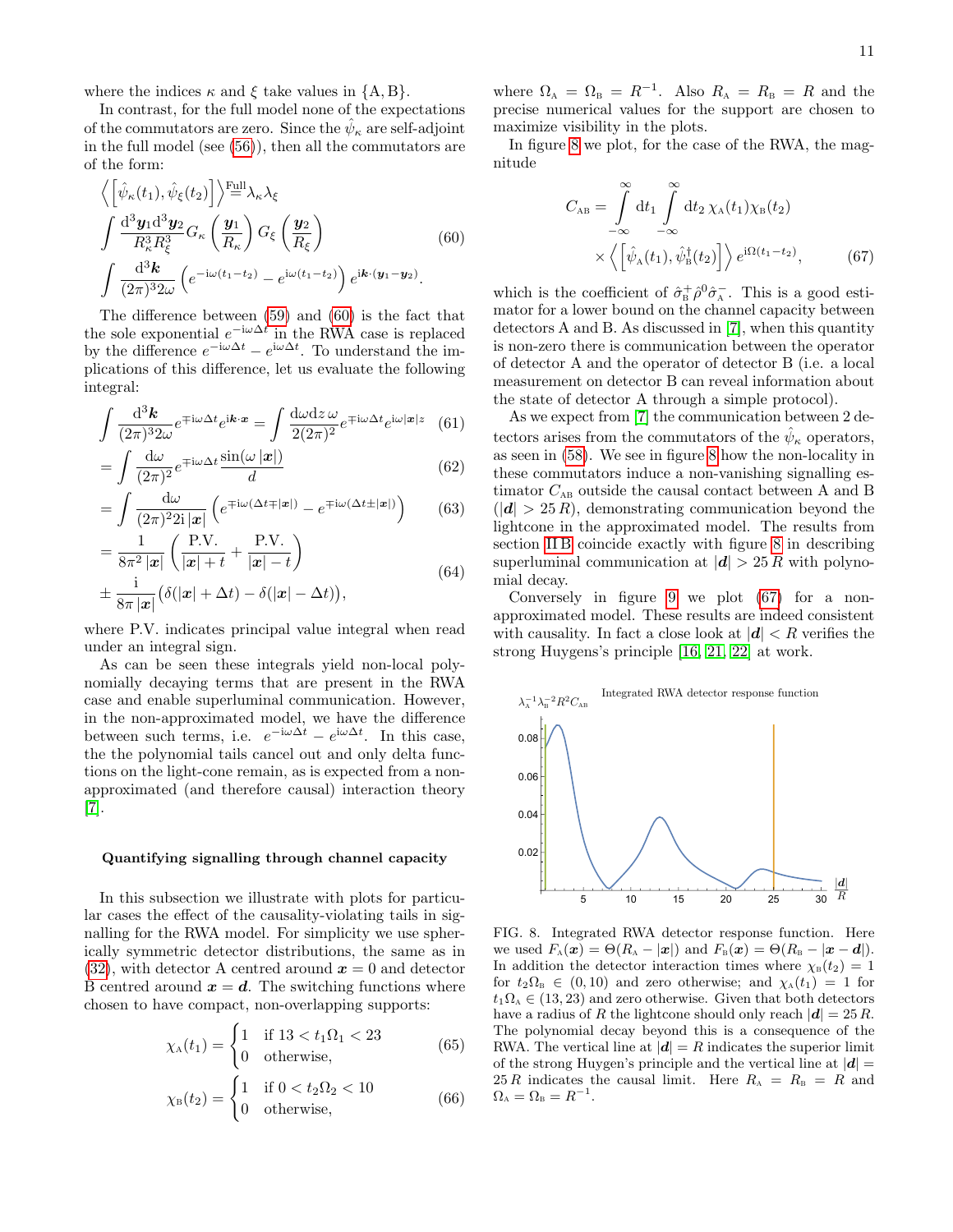

<span id="page-11-0"></span>FIG. 9. Integrated no approx detector response function. Here we used  $F_{A}(\boldsymbol{x}) = \Theta(R_{A} - |\boldsymbol{x}|)$  and  $F_{B}(\boldsymbol{x}) = \Theta(R_{B} - \Phi)\mathbb{I}$  $|x - d|$ ). In addition the detector interaction times where  $\chi_{\text{B}}(t_2) = 1$  for  $t_2 \Omega_{\text{B}} \in (0, 10)$  and zero otherwise; and  $\chi_{A}(t_1) = 1$  for  $t_1 \Omega_A \in (13, 23)$  and zero otherwise. Given that both detectors have a radius of  $R$  the lightcone should only reach  $|d| = 25 R$ . Note how when considering the full model then causality is maintained. The vertical line at  $|d| = R$ indicates the superior limit of the strong Huygen's principle and the vertical line at  $|\mathbf{d}| = 25 R$  indicates the causal limit. Here  $R_{\text{A}} = R_{\text{B}} = R$  and  $\Omega_{\text{A}} = \Omega_{\text{B}} = R^{-1}$ .

### <span id="page-11-1"></span>V. DISCUSSION: THE PERSISTENT VIOLATION OF CAUSALITY IN THE RWA

From the results and plots above we have seen that the Hamiltonian non-locality introduced by the RWA translates into physically measurable non-causal effects such as non-causal field expectation values and superluminal communication between two particle detectors. Remarkably this is true regardless of how long the interaction lasts.

For very short interactions, we have seen that for the  $\delta$ coupling, when considering spherically symmetric smearings of compact support of the form [\(32\)](#page-4-4) and under the assumption  $|x| \gg R$  the expressions [\(28\)](#page-4-0) and [\(29\)](#page-4-1) yield

$$
\langle : \hat{T}_{00}(\boldsymbol{x},0) : \rangle_{\text{RWA}} \sim \frac{4\lambda^2 \sin^2 (R^2)}{9\pi^2 R^4 |\boldsymbol{x}|^6},
$$
 (68)

$$
\langle : \hat{\phi}^2(\boldsymbol{x},0) : \rangle_{\text{RWA}} \sim \frac{2\lambda^2 \sin^2 (R^2)}{9\pi^2 R^4 |\boldsymbol{x}|^4}.
$$
 (69)

This behaviour is perhaps unsurprising given  $\hat{H}^{\text{RWA}}_{\text{I}}$  has a  $1/r^2$  non-locality, combined with the quadratic nature of  $\hat{\phi}^2$  should result in a  $1/r^4$  non-locality. As for the stressenergy tensor, it is composed of  $\partial_{\mu}\hat{\phi}\partial_{\nu}\hat{\phi}$ , i.e. the two derivative operators act of the cannonical commutation relations to produce a  $1/r^6$  non-locality.

Remarkably, even for long timescales, when considering perturbative evolution under the assumption  $|x| \gg$  $t, R$  (events far ahead of the lightcone) and when considering spherically symmetric smearings of compact support of the form [\(32\)](#page-4-4), the expectation values [\(40\)](#page-6-1) and [\(41\)](#page-6-2) asymptote to

$$
\langle : \hat{T}_{00}(\boldsymbol{x},t) : \rangle_{\text{RWA}} \sim \frac{16\lambda^2 \sin^2\left(\frac{t\Omega}{2}\right)}{9\pi^2 |\boldsymbol{x}|^6 \Omega^2},
$$
 (70)

$$
\left\langle : \hat{\phi}^2(\boldsymbol{x}, t) : \right\rangle_{\text{RWA}} \sim \frac{8\lambda^2 \sin^2\left(\frac{t\Omega}{2}\right)}{9\pi^2 \Omega^2 |\boldsymbol{x}|^4}.
$$
 (71)

Hence, perhaps not expected under the usual 'RWA works for long times' belief, the asymptotic behaviour of the expectation values is the same for long interaction times as it is for very short interaction times. The satisfaction of the RWA's criterion does not improve the causality violation in any way.

By applying the same asymptotic analysis and assumptions ( $|\mathbf{d}| \gg t, R_{\text{A}}, R_{\text{B}}$ , and smearings of the form [\(32\)](#page-4-4)) to the case of 2 detector communication [\(59\)](#page-9-1), we find that

$$
\left\langle \hat{\psi}_A(t_1)\hat{\psi}_B^{\dagger}(t_2) \right\rangle \sim \frac{1}{|\mathbf{d}|^2},
$$
 (72)

where  $|\mathbf{d}|$  is the inter-detector spatial distance in the detector's comoving frame. This should not be a surprise, given that the communication capacity is given by the commutator of the respective field operators and [\(14\)](#page-2-2) tells us that this commutation relations will decay as  $1/r^2$ .

Whilst the presence of a polynomially decaying nonlocality should be a deal breaker for the RWA models we expect the behaviour of 'resonant-rotating' terms to be more significant when considering situations well within the bulk of the light cone, and where relativistic considerations are not too important for the phsyics described. By considering fixed spatial points away from surface of the 'light sphere', i.e. far from any causal considerations the RWA will pointwise converge to the full model, as shown in the appendix [D.](#page-17-0) One such example of this would be to consider cavity setups where the interaction timescales are larger than the light crossing time of the cavity itself. However, as the realm of relativistic quantum information and ultra fast optical experiments expands [\[23\]](#page-22-21), the usefulness of the RWA diminishes and will become unsuitable for modelling experimental situations.

## VI. CONCLUSIONS

We have studied in detail the causality violations of the rotating wave approximation (RWA). Over the course of this manuscript we have followed up on the results of Compagno et al. [\[12,](#page-22-11) [13\]](#page-22-12) in demonstrating the non-local physical effects of a RWA detector acting on a vacuum field, greatly extending their results and including an asymptotic study of detector response in several different regimes. We have also extended the results of Clerk & Sipe [\[14\]](#page-22-13) by finding the exact asymptotic behaviour of the RWA interaction Hamiltonian's non-locality. Our work found that the light-matter interaction assumes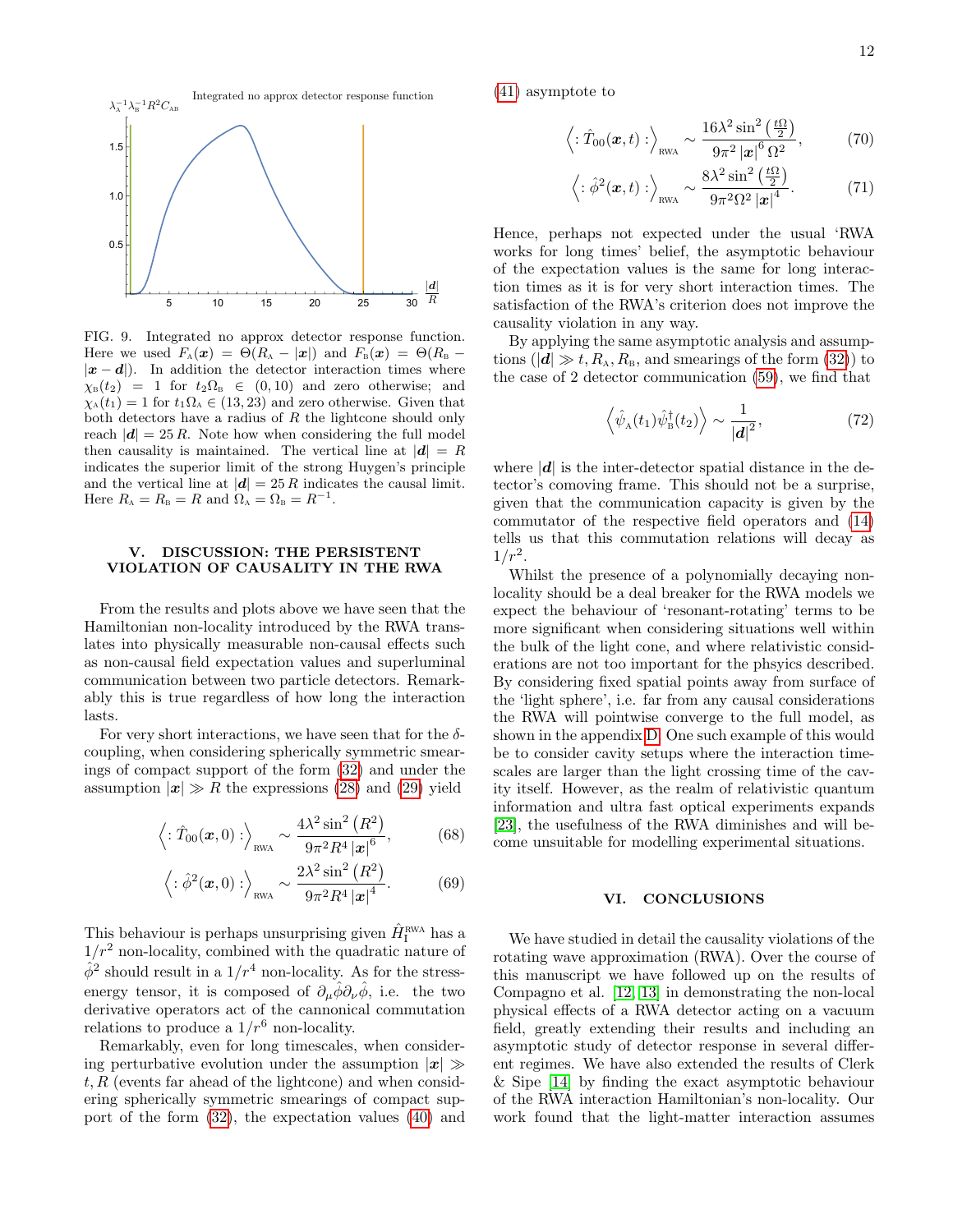a  $1/r^2$  non-locality when subject to the RWA, a nonlocality that extends to the unitary time evolution operator by means of  $1/r^4$  and  $1/r^6$  non-localities for  $\hat{\phi}^2(x)$ and  $\hat{T}_{00}(\boldsymbol{x})$  field expectation values. This polynomial decay is independent of time, demonstrating that waiting for long times does not fix the causality violations of the RWA when looking at field observables.

Additionally, we have also studied the fundamental relativistic quantum information scenario consisting of 2 detectors communicating through their coupling with a quantum field. In this situation the RWA predicts superluminal signalling, introducing a potentially severe  $1/r^2$  non-locality, which becomes particularly important in vacuum field experiments, such as entanglement harvesting [\[2,](#page-22-1) [24–](#page-22-22)[26\]](#page-22-23). Again, no matter how long we wait,

there are always polynomial tails that allow for fasterthan-light signalling in the RWA.

The RWA may provide a certain simplification to the mathematical description of the physics as discussed at the end of appendix [C;](#page-13-0) however, the non-localities introduced by RWA make it incompatible with any setup with relativistic considerations are relevant (such is the case in relativistic quantum information). Furthermore, these considerations are becoming more relevant with the improvement of fast switching light-matter interaction experimental technologies [\[23\]](#page-22-21).

## ACKNOWLEDGMENTS

E.M-M acknowledges support of the NSERC Discovery program as well as his Ontario Early Researcher Award.

### <span id="page-12-0"></span>Appendix A: RWA Hamiltonian non-locality integrals

In section [II B](#page-2-4) we made use of equations [\(12\)](#page-2-5) and [\(13\)](#page-2-6) to demonstrate that the RWA Hamiltonian has non-local interaction terms. Equation [\(12\)](#page-2-5) is standard whilst equation [\(13\)](#page-2-6) requires a couple of careful considerations. For brevity let  $r \coloneqq y - z$ ,

$$
\int d^3 \mathbf{k} \frac{e^{i\mathbf{k} \cdot \mathbf{r}}}{\omega} = \int_0^\infty d\omega \int_0^{2\pi} d\phi \int_{-1}^1 dz \,\omega^2 \frac{e^{i\omega rz}}{\omega} = 2\pi \int d\omega \,\omega \frac{e^{i\omega r} - e^{-i\omega r}}{i\omega r} = \frac{2\pi}{ir} \int d\omega \left( e^{i\omega r} - e^{-i\omega r} \right). \tag{A1}
$$

At this point we introduce a soft UV cutoff as a regularizator to facilitate the  $\omega$  integral. This cutoff takes the form of  $e^{-\varepsilon\omega}$ , where following  $\omega$  integration we will take  $\varepsilon \to 0$ .

$$
\frac{2\pi}{\mathrm{i}r} \int \mathrm{d}\omega \left( e^{\mathrm{i}\omega r} - e^{-\mathrm{i}\omega r} \right) = \lim_{\varepsilon \to 0} \frac{2\pi}{\mathrm{i}r} \int \mathrm{d}\omega \left( e^{\omega(\mathrm{i}r - \varepsilon)} - e^{\omega(-\mathrm{i}r - \varepsilon)} \right) \tag{A2}
$$

$$
= \lim_{\varepsilon \to 0} \frac{2\pi}{\mathrm{i}r} \left( -\frac{1}{\mathrm{i}r - \varepsilon} + \frac{1}{-\mathrm{i}r - \varepsilon} \right) \tag{A3}
$$

$$
= \lim_{\varepsilon \to 0} \frac{2\pi}{\mathrm{i}r} \left( -\frac{2\mathrm{i}r}{-r^2 - \varepsilon^2} \right) = \frac{4\pi}{r^2}.
$$
 (A4)

This leaves us with equation [\(13\)](#page-2-6),

$$
\int d^3 \mathbf{k} \frac{e^{i\mathbf{k} \cdot (\mathbf{y} - \mathbf{z})}}{\omega} = \frac{4\pi}{|\mathbf{y} - \mathbf{z}|^2}.
$$
\n(A5)

### <span id="page-12-1"></span>Appendix B: RWA  $\delta$ -switching unitary time evolution operator

In section [III A](#page-2-3) we stated that the time evolution operator generated by the RWA Hamiltonian under a  $\delta$ -switching, after considering that it will be acting on the vacuum (i.e. the time evolution operator restricted to that particular state of the field), is given by equation [\(20\)](#page-3-2). Its derivation follows: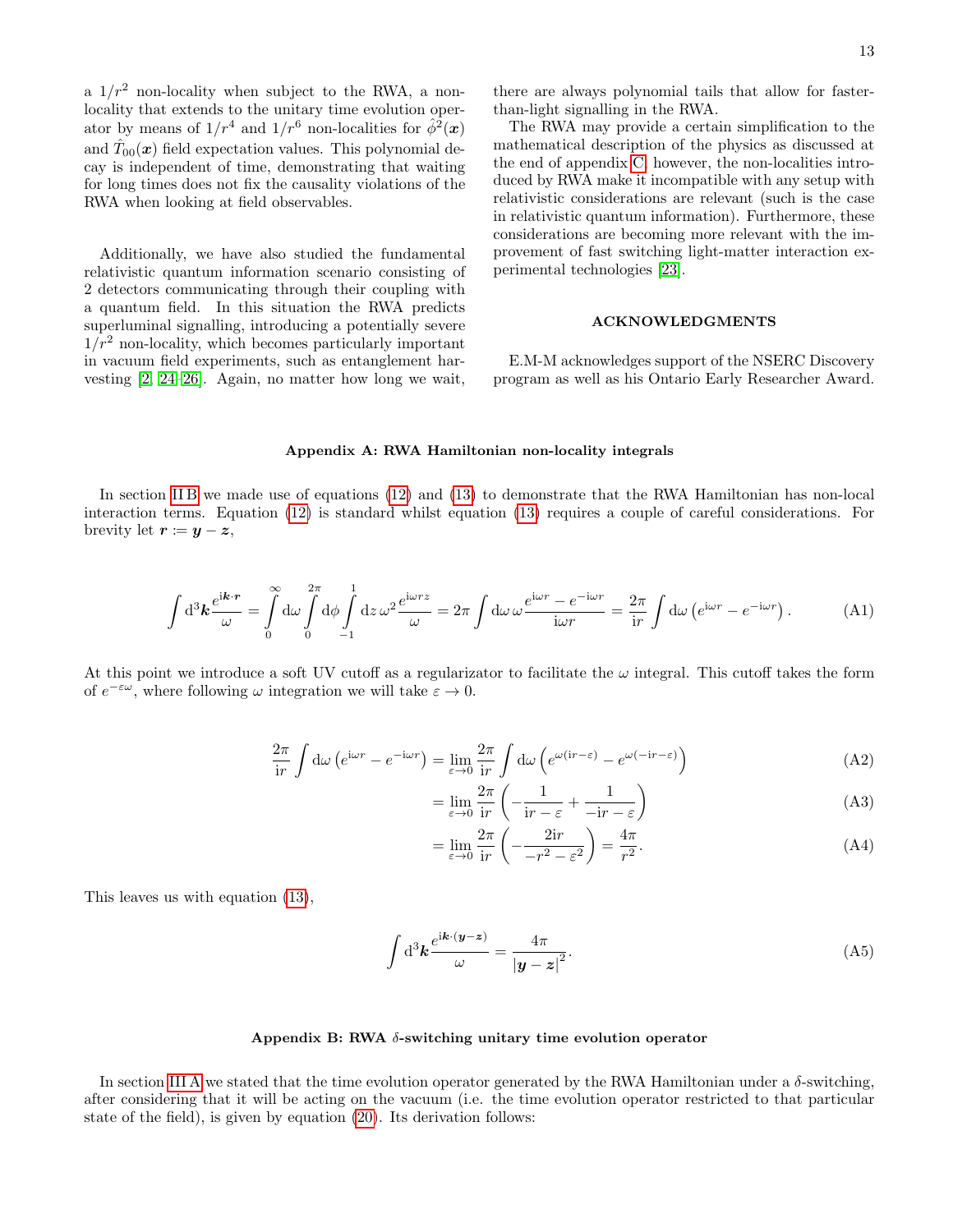$$
\hat{U} = \mathcal{T} \exp\left(-i \int \hat{H}_{\rm I} \mathrm{d}t\right) \tag{B1}
$$

$$
= \exp(-i(\hat{\alpha}\hat{\sigma}^+ + \hat{\alpha}^\dagger\hat{\sigma}^-))
$$
(B2)

$$
= \sum_{n=0}^{\infty} \frac{(-i)^{2n}}{(2n)!} \left(\hat{\sigma}^+ \hat{\alpha} + \hat{\sigma}^- \hat{\alpha}^{\dagger}\right)^{2n} + \sum_{n=0}^{\infty} \frac{(-i)^{2n+1}}{(2n+1)!} \left(\hat{\sigma}^+ \hat{\alpha} + \hat{\sigma}^- \hat{\alpha}^{\dagger}\right)^{2n+1}
$$
(B3)

$$
= \sum_{n=0}^{\infty} \frac{(-1)^n}{(2n)!} \left( \hat{\Pi}_e(\hat{\alpha}\hat{\alpha}^\dagger)^n + \hat{\Pi}_g(\hat{\alpha}^\dagger\hat{\alpha})^n \right) - i \sum_{n=0}^{\infty} \frac{(-1)^n}{(2n+1)!} \left( \hat{\sigma}^+(\hat{\alpha}\hat{\alpha}^\dagger)^n \hat{\alpha} + \hat{\sigma}^-\hat{\alpha}^\dagger(\hat{\alpha}\hat{\alpha}^\dagger)^n \right)
$$
(B4)

$$
= \sum_{n=0}^{\infty} \frac{(-1)^n}{(2n)!} \left( \hat{\Pi}_e (\hat{\alpha}^\dagger \hat{\alpha} + K^2 \hat{\mathbb{1}})^n + \hat{\Pi}_g (\hat{\alpha}^\dagger \hat{\alpha})^n \right) - i \sum_{n=0}^{\infty} \frac{(-1)^n}{(2n+1)!} \left( \hat{\sigma}^+ (\hat{\alpha}^\dagger \hat{\alpha} + K^2 \hat{\mathbb{1}})^n \hat{\alpha} + \hat{\sigma}^- \hat{\alpha}^\dagger (\hat{\alpha}^\dagger \hat{\alpha} + K^2 \hat{\mathbb{1}})^n \right). \tag{B5}
$$

Here  $\hat{\Pi}_g := |g\rangle\langle g|$ ,  $\hat{\Pi}_e := |e\rangle\langle e|$  refer to projection operators on the detector Hilbert space. Note that all the field operators  $\hat{\alpha}$  are evaluated at  $t = 0$ . Further note that

<span id="page-13-1"></span>
$$
K^{2}\hat{\mathbb{1}} := \left[\hat{\alpha}(0), \hat{\alpha}^{\dagger}(0)\right] = \tilde{\lambda}^{2} \int \frac{\mathrm{d}^{3} \mathbf{k}}{(2\pi)^{3} 2\omega} \left|\tilde{F}(\mathbf{k})\right|^{2} \hat{\mathbb{1}},\tag{B6}
$$

Acting with [\(B5\)](#page-13-1) on the vacuum we can cancel all terms that annihilate it and therefore

$$
\hat{U}|0\rangle = \left[\hat{\Pi}_g + \sum_{n=0}^{\infty} \frac{(-1)^n}{(2n)!} \hat{\Pi}_e K^{2n} - i \sum_{n=0}^{\infty} \frac{(-1)^n}{(2n+1)!} \hat{\sigma}^- \hat{\alpha}^{\dagger} K^{2n}\right]|0\rangle = \left[\hat{\Pi}_g + \hat{\Pi}_e \cos K - i \frac{\hat{\sigma}^- \hat{\alpha}^{\dagger}(0)}{K} \sin K\right]|0\rangle, \quad (B7)
$$

where in the final step the time dependence of  $\hat{\alpha}$  is explicitly shown for clarity.

# <span id="page-13-0"></span>Appendix C: Field expectations under perturbative expansions

Here we present a derivation of the expectation values  $\langle \hat{T}_{\mu\nu} \rangle$  and  $\langle \hat{\phi}^2 \rangle$  when using second order perturbation theory both for the full model and under the RWA.

## 1. Full model expectations

Without the RWA approximation the interaction Hamiltonian is

$$
\hat{H}_{\rm I}(t) = \lambda \chi(t) \hat{\sigma}_x(t) \int \mathrm{d}^3 y \, \frac{1}{R^3} G\left(\frac{y}{R}\right) \int \frac{\mathrm{d}^3 k}{(2\pi)^{3/2} \sqrt{2\omega}} \left(e^{-i\omega t + i\mathbf{k} \cdot \mathbf{y}} \hat{a}_{\mathbf{k}} + e^{i\omega t - i\mathbf{k} \cdot \mathbf{y}} \hat{a}_{\mathbf{k}}^{\dagger}\right),\tag{C1}
$$

where, in order to simplify, we can define

$$
\tilde{F}(\mathbf{k}) \coloneqq \int \mathrm{d}^3 \mathbf{y} \, \frac{1}{R^3} G\left(\frac{\mathbf{y}}{R}\right) e^{\mathrm{i} \mathbf{k} \cdot \mathbf{y}},\tag{C2}
$$

$$
\hat{\alpha}(t) := \lambda \int \frac{\mathrm{d}^3 \mathbf{k}}{(2\pi)^{3/2} \sqrt{2\omega}} \tilde{F}(\mathbf{k}) e^{-i\omega t} \hat{a}_{\mathbf{k}},\tag{C3}
$$

then

$$
\hat{H}_{\rm I}(t) = \chi(t)\hat{\sigma}_x(t) \left(\hat{\alpha} + \hat{\alpha}^{\dagger}\right). \tag{C4}
$$

The corresponding second order time evolution operator becomes

$$
\hat{U} = \hat{\mathbb{1}} - i \int_{-\infty}^{\infty} dt_1 \chi(t_1) \hat{\sigma}_x(t_1) \left( \hat{\alpha}(t_1) + \hat{\alpha}^\dagger(t_1) \right)
$$
  
\n
$$
- \int_{-\infty}^{\infty} dt_1 \int_{-\infty}^{t_1} dt_2 \chi(t_1) \chi(t_2) \hat{\sigma}_x(t_1) \hat{\sigma}_x(t_2) \left( \hat{\alpha}(t_1) + \hat{\alpha}^\dagger(t_1) \right) \left( \hat{\alpha}(t_2) + \hat{\alpha}^\dagger(t_2) \right) + \mathcal{O}(\lambda^3), \tag{C5}
$$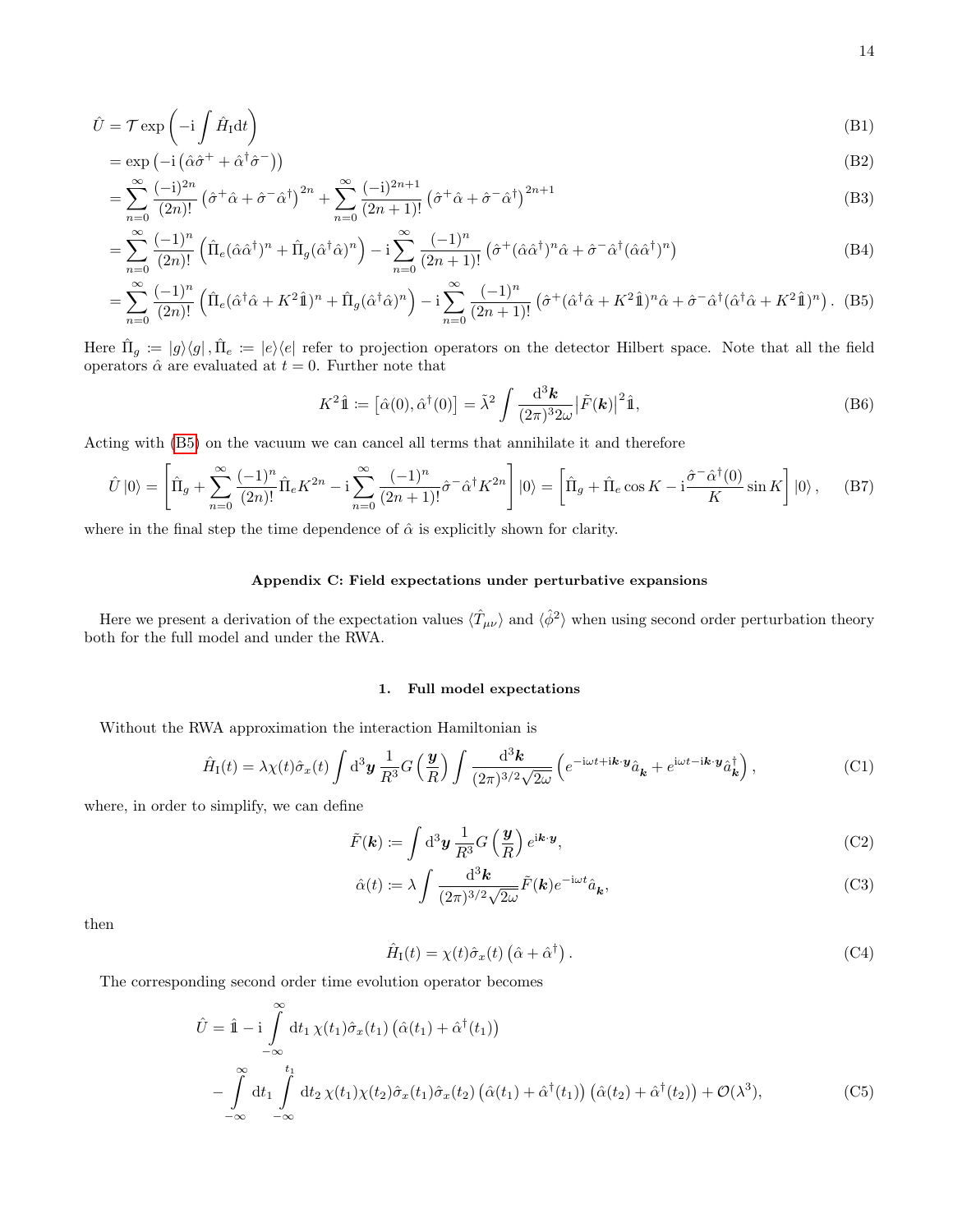where the interaction time is encoded in the shape and support of  $\chi(t)$ .

Taking into account that

$$
\left[\hat{\alpha}(t_1), \hat{\alpha}^\dagger(t_2)\right] = \lambda^2 \int \frac{\mathrm{d}^3 \mathbf{k}}{(2\pi)^3 2\omega} \left|\tilde{F}(\mathbf{k})\right|^2 e^{-i\omega(t_1 - t_2)},\tag{C6}
$$

 $\hat{U}$  acting on the vacuum can be simplified to

$$
\hat{U}|0\rangle = \left[\hat{\mathbb{1}} - i \int_{-\infty}^{\infty} dt_1 \chi(t_1) \hat{\sigma}_x(t_1) \hat{\alpha}^\dagger(t_1) - \int_{-\infty}^{\infty} dt_1 \int_{-\infty}^{t_1} dt_2 \chi(t_1) \chi(t_2) \left(\hat{\Pi}_e e^{i\Omega(t_1 - t_2)} + \Pi_g e^{-i\Omega(t_1 - t_2)}\right) \times \left(\hat{\alpha}^\dagger(t_1) \hat{\alpha}^\dagger(t_2) + \lambda^2 \int \frac{d^3 \mathbf{k}}{(2\pi)^3 2\omega} e^{-i\omega(t_1 - t_2)} \left|\tilde{F}(\mathbf{k})\right|^2\right)\right]|0\rangle.
$$
\n(C7)

This yields components with 0, 1 and 2 excitations. By taking the expectation values and using that

$$
\left[\hat{a}_{\mathbf{k}}, \hat{\alpha}^{\dagger}(t_1)\right] = \lambda \frac{e^{i\omega t_1} \tilde{F}^*(\mathbf{k})}{(2\pi)^{3/2} \sqrt{2\omega}},\tag{C8}
$$

we can write

$$
\langle : \hat{T}_{\mu\nu}(\boldsymbol{x},t): \rangle_{\text{Full}} = \lambda^{2} \int \frac{d^{3}k d^{3}k'}{(2\pi)^{6}4\omega\omega'} \left( k_{\mu}k_{\nu}^{\prime} - \frac{\eta_{\mu\nu}}{2}k_{\gamma}k^{\prime\gamma} \right)
$$
\n
$$
\left[ e^{-i(\omega-\omega')t+i(\boldsymbol{k}-\boldsymbol{k}')\cdot\boldsymbol{x}} \int_{-\infty}^{\infty} dt_{1} \int_{-\infty}^{\infty} dt_{1}^{\prime} \chi(t_{1})\chi(t_{1}^{\prime}) \left( \hat{\Pi}_{e} e^{i\Omega(t_{1}-t_{1}^{\prime})} + \hat{\Pi}_{g} e^{-i\Omega(t_{1}-t_{1}^{\prime})} \right) \tilde{F}(\boldsymbol{k}') \tilde{F}^{*}(\boldsymbol{k}) e^{-i\omega' t_{1}+i\omega t_{1}^{\prime}}
$$
\n
$$
+ e^{i(\omega-\omega')t-i(\boldsymbol{k}-\boldsymbol{k}')\cdot\boldsymbol{x}} \int_{-\infty}^{\infty} dt_{1} \int_{-\infty}^{\infty} dt_{1}^{\prime} \chi(t_{1})\chi(t_{1}^{\prime}) \left( \hat{\Pi}_{e} e^{i\Omega(t_{1}-t_{1}^{\prime})} + \hat{\Pi}_{g} e^{-i\Omega(t_{1}-t_{1}^{\prime})} \right) \tilde{F}^{*}(\boldsymbol{k}') \tilde{F}(\boldsymbol{k}) e^{-i\omega t_{1}+i\omega' t_{1}^{\prime}}
$$
\n
$$
+ e^{-i(\omega+\omega')t+i(\boldsymbol{k}+\boldsymbol{k}')\cdot\boldsymbol{x}} \int_{-\infty}^{\infty} dt_{1} \int_{-\infty}^{t_{1}} dt_{2} \chi(t_{1})\chi(t_{2}) \left( \hat{\Pi}_{e} e^{i\Omega(t_{1}-t_{2})} + \hat{\Pi}_{g} e^{-i\Omega(t_{1}-t_{2})} \right) \tilde{F}^{*}(\boldsymbol{k}') \tilde{F}^{*}(\boldsymbol{k}) \left( e^{i\omega t_{1}+i\omega' t_{2}} + e^{i\omega' t_{1}+i\omega t_{2}} \right)
$$
\n
$$
+ e^{i(\omega+\omega')t-i(\boldsymbol{k}+\boldsymbol{k}')\cdot\boldsymbol{x}} \int_{-\infty}^{\infty} dt_{1} \int_{-\infty}^{t_{
$$

$$
\langle : \hat{\phi}^{2}(\boldsymbol{x},t) : \rangle_{\text{Full}} = \lambda^{2} \int \frac{d^{3} \mathbf{k} d^{3} \mathbf{k}'}{(2\pi)^{6} 4\omega \omega'} \n\Bigg[ e^{-i(\omega - \omega')t + i(\mathbf{k} - \mathbf{k}') \cdot \mathbf{x}} \int \limits_{-\infty}^{\infty} dt_{1} \int \limits_{-\infty}^{\infty} dt'_{1} \chi(t_{1}) \chi(t_{1}') \left( \hat{\Pi}_{e} e^{i\Omega(t_{1} - t_{1}')} + \hat{\Pi}_{g} e^{-i\Omega(t_{1} - t_{1}')} \right) \tilde{F}(\mathbf{k}') \tilde{F}^{*}(\mathbf{k}) e^{-i\omega' t_{1} + i\omega t_{1}'} \n+ e^{i(\omega - \omega')t - i(\mathbf{k} - \mathbf{k}') \cdot \mathbf{x}} \int \limits_{-\infty}^{\infty} dt_{1} \int \limits_{-\infty}^{\infty} dt'_{1} \chi(t_{1}) \chi(t_{1}') \left( \hat{\Pi}_{e} e^{i\Omega(t_{1} - t_{1}')} + \hat{\Pi}_{g} e^{-i\Omega(t_{1} - t_{1}')} \right) \tilde{F}^{*}(\mathbf{k}') \tilde{F}(\mathbf{k}) e^{-i\omega t_{1} + i\omega' t_{1}'} \n- e^{-i(\omega + \omega')t + i(\mathbf{k} + \mathbf{k}') \cdot \mathbf{x}} \int \limits_{-\infty}^{\infty} dt_{1} \int \limits_{-\infty}^{t_{1}} dt_{2} \chi(t_{1}) \chi(t_{2}) \left( \hat{\Pi}_{e} e^{i\Omega(t_{1} - t_{2})} + \hat{\Pi}_{g} e^{-i\Omega(t_{1} - t_{2})} \right) \tilde{F}^{*}(\mathbf{k}') \tilde{F}^{*}(\mathbf{k}) \left( e^{i\omega t_{1} + i\omega' t_{2}} + e^{i\omega' t_{1} + i\omega t_{2}} \right) \n- e^{i(\omega + \omega')t - i(\mathbf{k} + \mathbf{k}') \cdot \mathbf{x}} \int \limits_{-\infty}^{\infty} dt_{1} \int \limits_{-\infty}^{t_{1}} dt_{2} \chi(t_{1}) \chi(t_{2}) \left( \hat{\Pi}_{e} e^{-i\Omega(t_{1} - t_{2})} + \hat{\Pi}_{g} e^{i\Omega(t
$$

In the equations above the contributions to the expectations from 1 excitation states are those of the form  $\tilde{F}\tilde{F}^*$ , where as the remainder, i.e.  $\tilde{F}\tilde{F}$  and  $\tilde{F}^*\tilde{F}^*$ , are contributions from the superposition of 0 and 2 excitation states.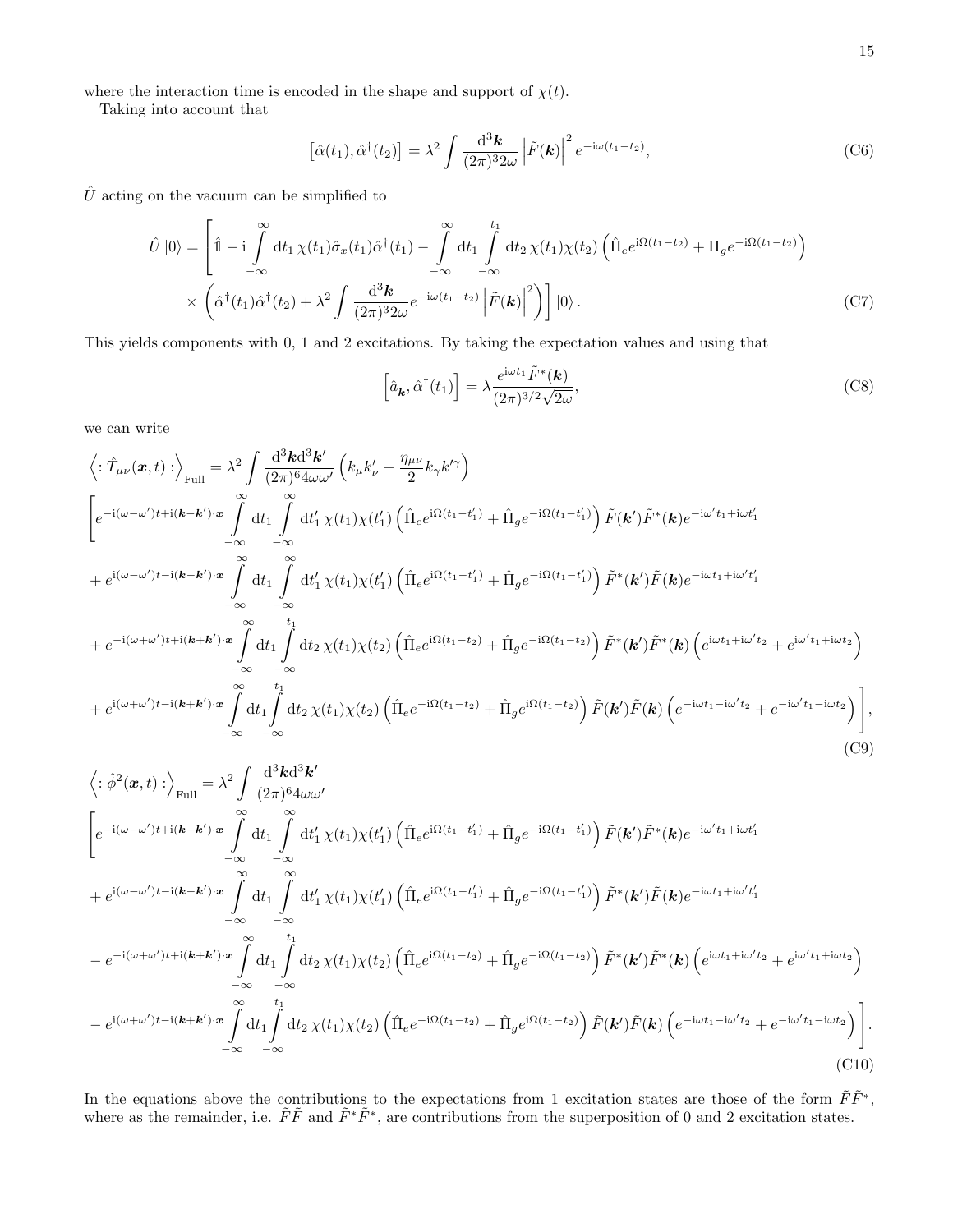Here we assumed that t is larger than the maximum t in the support of  $\chi(t)$ , i.e. they represent the evolution of the stress-energy density after the detector's interaction.

In order to simplify this rather long expression and further compare with the RWA, we define the following:

<span id="page-15-0"></span>
$$
J_{\mu,e}^1(\boldsymbol{x},t) := \int \frac{\mathrm{d}^3 \boldsymbol{k}}{\omega} k_{\mu} \tilde{F}(\boldsymbol{k}) e^{\mathrm{i}\omega t - \mathrm{i}\boldsymbol{k} \cdot \boldsymbol{x}} \int \limits_{-\infty}^{\infty} \mathrm{d}t_1 \, \chi(t_1) e^{-\mathrm{i}(\omega - \Omega)t_1},\tag{C11}
$$

$$
J_{\mu\nu,e}^{2}(\boldsymbol{x},t) := \int \frac{d^{3} \mathbf{k} d^{3} \mathbf{k}'}{\omega \omega'} k_{\mu} k_{\nu}' \tilde{F}(\mathbf{k}) \tilde{F}(\mathbf{k}') e^{i\omega t - i\mathbf{k} \cdot \mathbf{x}} e^{i\omega' t - i\mathbf{k}' \cdot \mathbf{x}}
$$
  
 
$$
\times \int \limits_{-\infty}^{\infty} dt_{1} \int \limits_{-\infty}^{t_{1}} dt_{2} \chi(t_{1}) \chi(t_{2}) \left( e^{-i(\omega + \Omega)t_{1} - i(\omega' - \Omega)t_{2}} + e^{-i(\omega - \Omega)t_{2} - i(\omega' + \Omega)t_{1}} \right), \tag{C12}
$$

<span id="page-15-1"></span>
$$
M_e^1(\boldsymbol{x},t) \coloneqq \int \frac{\mathrm{d}^3 \boldsymbol{k}}{\omega} \tilde{F}(\boldsymbol{k}) e^{\mathrm{i}\omega t - \mathrm{i}\boldsymbol{k} \cdot \boldsymbol{x}} \int_{-\infty}^{\infty} \mathrm{d}t_1 \,\chi(t_1) e^{-\mathrm{i}(\omega - \Omega)t_1},\tag{C13}
$$

<span id="page-15-2"></span>
$$
M_e^2(\boldsymbol{x},t) = \int \frac{\mathrm{d}^3 \mathbf{k} \mathrm{d}^3 \mathbf{k}'}{\omega \omega'} \tilde{F}(\mathbf{k}) \tilde{F}(\mathbf{k}') e^{i\omega t - i\mathbf{k} \cdot \mathbf{x}} e^{i\omega' t - i\mathbf{k}' \cdot \mathbf{x}} \times \int \limits_{-\infty}^{\infty} \mathrm{d}t_1 \int \limits_{-\infty}^{t_1} \mathrm{d}t_2 \,\chi(t_1) \chi(t_2) \left( e^{-i(\omega + \Omega)t_1 - i(\omega' - \Omega)t_2} + e^{-i(\omega - \Omega)t_2 - i(\omega' + \Omega)t_1} \right),
$$
\n(C14)

with  $J_{\mu,g}^1, J_{\mu\nu,g}^2, M_g^1$  and  $M_g^2$  differing from those above by a swap  $\Omega \to -\Omega$ . This way

$$
\left\langle : \hat{T}_{\mu\nu}(\boldsymbol{x},t) : \right\rangle_{\text{Full}} = \frac{\lambda^2}{4(2\pi)^6} \sum_{i \in \{e,g\}} \hat{\Pi}_i \left( J_{\mu,i}^1 J_{\nu,i}^{1*} + J_{\mu,i}^{1*} J_{\nu,i}^1 - \frac{\eta_{\mu\nu}}{2} \left( J_{\gamma,i}^1 J_i^{1\gamma*} + J_{\gamma,i}^{1*} J_i^{1\gamma} \right) + J_{\mu\nu,i}^2 + J_{\mu\nu,i}^{2*} - \frac{\eta_{\mu\nu}}{2} \left( J_{\gamma,i}^{2\gamma} + J_{\gamma,i}^{2\gamma*} \right) \right) + \mathcal{O}(\lambda^3), \tag{C15}
$$

$$
\left\langle : \hat{\phi}^2(\mathbf{x}, t) : \right\rangle_{\text{Full}} = \frac{\lambda^2}{4(2\pi)^6} \sum_{i \in \{e, g\}} \hat{\Pi}_i \left( 2 \left| M_i^1 \right|^2 - M_i^2 - M_i^{2*} \right) + \mathcal{O}(\lambda^3). \tag{C16}
$$

The projection operators meant that if we consider an initial state given by  $|0\rangle \otimes (a_g |g\rangle + a_e |e\rangle)$  then the equations above simplify to

$$
\left\langle : \hat{T}_{\mu\nu}(\mathbf{x},t) : \right\rangle_{\text{Full}} = \frac{\lambda^2}{4(2\pi)^6} \sum_{i \in \{e,g\}} |a_i|^2 \left( J_{\mu,i}^1 J_{\nu,i}^{1*} + J_{\mu,i}^{1*} J_{\nu,i}^1 - \frac{\eta_{\mu\nu}}{2} \left( J_{\gamma,i}^1 J_i^{1\gamma*} + J_{\gamma,i}^{1*} J_i^{1\gamma} \right) + J_{\mu\nu,i}^2 + J_{\mu\nu,i}^{2*} \right) \right. \\
\left. - \frac{\eta_{\mu\nu}}{2} \left( J_{\gamma,i}^{2\gamma} + J_{\gamma,i}^{2\gamma*} \right) \right) + \mathcal{O}(\lambda^3),\n\tag{C17}
$$

$$
\left\langle : \hat{\phi}^2(\mathbf{x}, t) : \right\rangle_{\text{Full}} = \frac{\lambda^2}{4(2\pi)^6} \sum_{i \in \{e, g\}} |a_i|^2 \left( 2 \left| M_i^1 \right|^2 - M_i^2 - M_i^{2*} \right) + \mathcal{O}(\lambda^3). \tag{C18}
$$

# <span id="page-15-4"></span><span id="page-15-3"></span>2. RWA expectations

The RWA interaction Hamiltonian is (see [\(8\)](#page-2-0))

$$
\hat{H}_{\rm I}(t) = \lambda \chi(t) \int \mathrm{d}^3 \mathbf{y} \, \frac{1}{R^3} G\left(\frac{\mathbf{y}}{R}\right) \int \frac{\mathrm{d}^3 \mathbf{k}}{(2\pi)^{3/2} \sqrt{2\omega}} \left( e^{-i(\omega - \Omega)t + i\mathbf{k} \cdot \mathbf{y}} \hat{a}_{\mathbf{k}} \hat{\sigma}^+ + e^{i(\omega - \Omega)t - i\mathbf{k} \cdot \mathbf{y}} \hat{a}_{\mathbf{k}}^\dagger \hat{\sigma}^- \right),\tag{C19}
$$

where, in order to simplify, we can define

$$
\tilde{F}(\mathbf{k}) := \int \mathrm{d}^3 \mathbf{y} \, \frac{1}{R^3} G\left(\frac{\mathbf{y}}{R}\right) e^{i\mathbf{k} \cdot \mathbf{y}},\tag{C20}
$$

$$
\hat{\alpha}(t) := \lambda \int \frac{\mathrm{d}^3 \mathbf{k}}{(2\pi)^{3/2} \sqrt{2\omega}} \tilde{F}(\mathbf{k}) e^{-i(\omega - \Omega)t} \hat{a}_{\mathbf{k}}, \tag{C21}
$$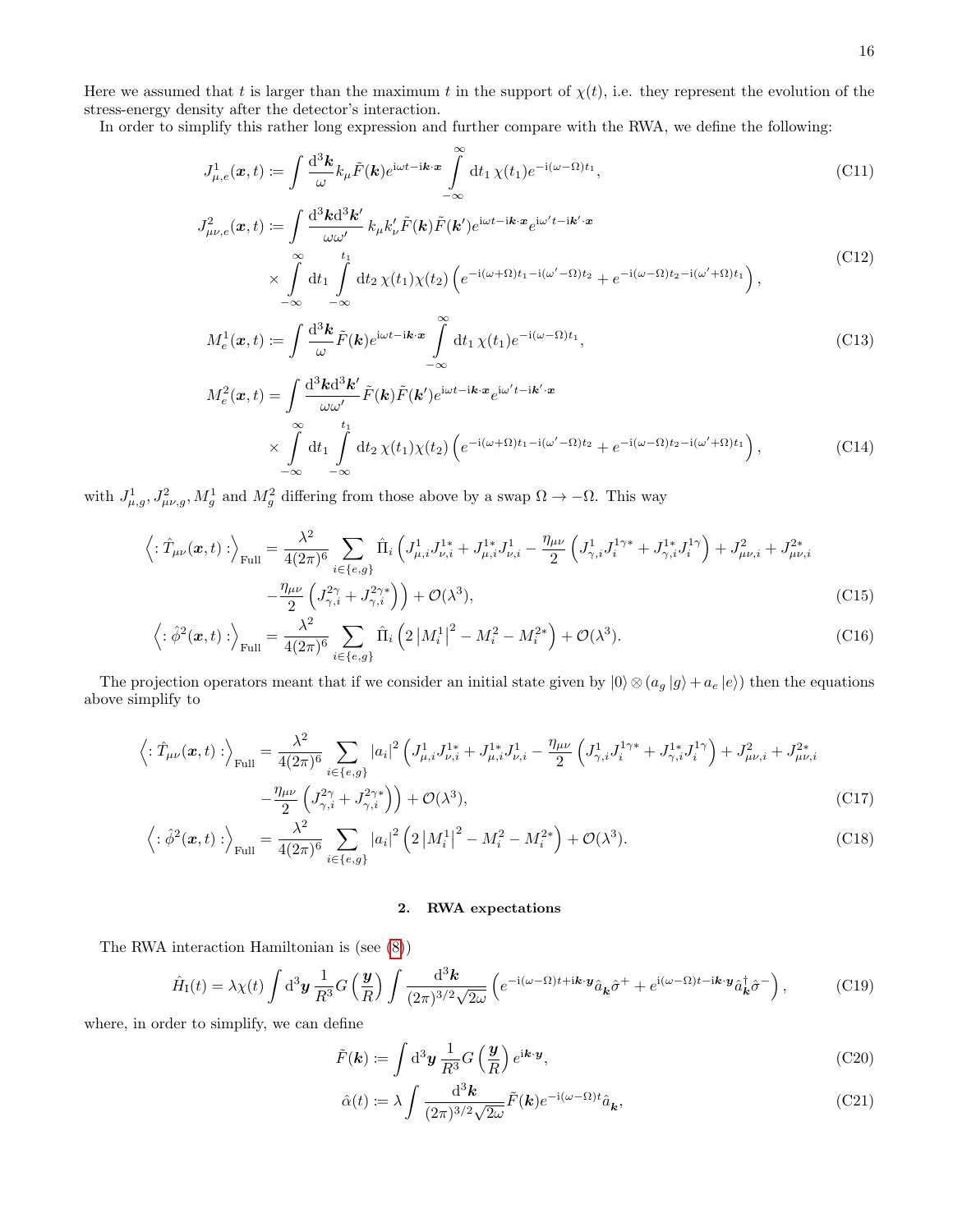then

$$
\hat{H}_{\rm I}(t) = \chi(t) \left( \hat{\alpha}(t) \hat{\sigma}^+ + \hat{\alpha}^\dagger(t) \hat{\sigma}^- \right). \tag{C22}
$$

The corresponding second order time evolution operator becomes

$$
\hat{U} = \hat{\mathbf{I}} - i \int_{-\infty}^{\infty} dt_1 \chi(t_1) \left( \hat{\alpha}(t_1) \hat{\sigma}^+ + \hat{\alpha}^\dagger(t_1) \hat{\sigma}^- \right)
$$
\n
$$
- \int_{-\infty}^{\infty} dt_1 \int_{-\infty}^{t_1} dt_2 \chi(t_1) \chi(t_2) \left( \hat{\alpha}(t_1) \hat{\sigma}^+ + \hat{\alpha}^\dagger(t_1) \hat{\sigma}^- \right) \left( \hat{\alpha}(t_2) \hat{\sigma}^+ + \hat{\alpha}^\dagger(t_2) \hat{\sigma}^- \right) + \mathcal{O}(\lambda^3)
$$
\n
$$
= \hat{\mathbf{I}} - i \int_{-\infty}^{\infty} dt_1 \chi(t_1) \left( \hat{\alpha}(t_1) \hat{\sigma}^+ + \hat{\alpha}^\dagger(t_1) \hat{\sigma}^- \right) - \int_{-\infty}^{\infty} dt_1 \int_{-\infty}^{t_1} dt_2 \chi(t_1) \chi(t_2) \left( \hat{\alpha}(t_1) \hat{\alpha}^\dagger(t_2) \hat{\Pi}_c + \hat{\alpha}^\dagger(t_1) \hat{\alpha}(t_2) \hat{\Pi}_c \right) + \mathcal{O}(\lambda^3).
$$
\n(C23)

$$
= \hat{\mathbb{1}} - i \int_{-\infty} dt_1 \chi(t_1) \left( \hat{\alpha}(t_1) \hat{\sigma}^+ + \hat{\alpha}^\dagger(t_1) \hat{\sigma}^- \right) - \int_{-\infty} dt_1 \int_{-\infty} dt_2 \chi(t_1) \chi(t_2) \left( \hat{\alpha}(t_1) \hat{\alpha}^\dagger(t_2) \hat{\Pi}_e + \hat{\alpha}^\dagger(t_1) \hat{\alpha}(t_2) \hat{\Pi}_g \right) + \mathcal{O}(\lambda^3), \tag{C24}
$$

where  $\hat{\Pi}_{g,e}$  are the projection operators onto the ground and excited states of the detector respectively. Note the interaction duration is encoded in the shape and support of  $\chi(t)$ .

For compactness we define

$$
\hat{\xi} := -i \int_{-\infty}^{\infty} dt_1 \, \chi(t_1) \hat{\alpha}^\dagger(t_1). \tag{C25}
$$

Using that

$$
\left[\hat{\alpha}(t_1),\hat{\alpha}^\dagger(t_2)\right] = \lambda^2 \int \frac{\mathrm{d}^3 \mathbf{k}}{(2\pi)^3 2\omega} \left|\tilde{F}(\mathbf{k})\right|^2 e^{-i(\omega-\Omega)t_1} e^{i(\omega-\Omega)t_2},\tag{C26}
$$

the time evolution operator acting on the vacuum state simplifies to

$$
\hat{U}|0\rangle = \left(\hat{\mathbb{1}} + \hat{\xi}\hat{\sigma}^- - \int_{-\infty}^{\infty} dt_1 \int_{-\infty}^{t_1} dt_2 \,\chi(t_1)\chi(t_2)\hat{\Pi}_e \int \frac{d^3\mathbf{k}}{(2\pi)^3 2\omega} |F(\mathbf{k})|^2 e^{-i(\omega-\Omega)t_1} e^{i(\omega-\Omega)t_2}\right)|0\rangle. \tag{C27}
$$

For computational purposes we only need to focus on the  $\hat{\xi}$  term, given it is the only one with a field excitation. Since we only have 0 and 1 field excitations, and using that

<span id="page-16-1"></span><span id="page-16-0"></span>
$$
\left[\hat{a}_{\mathbf{k}}, \hat{\xi}\right] = -i\lambda \int_{-\infty}^{\infty} dt_1 e^{i(\omega - \Omega)t_1} \chi(t_1) \frac{\tilde{F}^*(\mathbf{k})}{(2\pi)^{3/2} \sqrt{2\omega}},\tag{C28}
$$

the stress energy tensor and  $\hat{\phi}^2$  expectations reduce to

$$
\left\langle : \hat{T}_{\mu\nu}(\boldsymbol{x},t) : \right\rangle_{\text{RWA}} = \hat{\Pi}_e \int \frac{\mathrm{d}^3 \mathbf{k} \mathrm{d}^3 \mathbf{k}'}{(2\pi)^3 \sqrt{4\omega \omega'}} \left( k_{\mu} k_{\nu}^{\prime} - \frac{\eta_{\mu\nu}}{2} k_{\gamma} k^{\prime \gamma} \right) \times \left( e^{-i(\omega - \omega^{\prime})t + i(\mathbf{k} - \mathbf{k}^{\prime}) \cdot \boldsymbol{x}} \left[ \hat{\xi}^{\dagger}, \hat{a}^{\dagger}_{\mathbf{k}^{\prime}} \right] \left[ \hat{a}_{\mathbf{k}}, \hat{\xi} \right] + e^{i(\omega - \omega^{\prime})t - i(\mathbf{k} - \mathbf{k}^{\prime}) \cdot \boldsymbol{x}} \left[ \hat{\xi}^{\dagger}, \hat{a}^{\dagger}_{\mathbf{k}} \right] \left[ \hat{a}_{\mathbf{k}^{\prime}}, \hat{\xi} \right] \right) + \mathcal{O}(\lambda^3), \tag{C29}
$$

$$
\left\langle : \hat{\phi}^2(\mathbf{x}, t) : \right\rangle_{\text{RWA}} = \hat{\Pi}_e \int \frac{\mathrm{d}^3 \mathbf{k} \mathrm{d}^3 \mathbf{k}'}{(2\pi)^3 \sqrt{4\omega \omega'}} \left( e^{-i(\omega - \omega')t + i(\mathbf{k} - \mathbf{k}') \cdot \mathbf{x}} \left[ \hat{\xi}^\dagger, \hat{a}^\dagger_{\mathbf{k}'} \right] \left[ \hat{a}_{\mathbf{k}}, \hat{\xi} \right] + e^{i(\omega - \omega')t - i(\mathbf{k} - \mathbf{k}') \cdot \mathbf{x}} \left[ \hat{\xi}^\dagger, \hat{a}^\dagger_{\mathbf{k}} \right] \left[ \hat{a}_{\mathbf{k}'}, \hat{\xi} \right] \right) + \mathcal{O}(\lambda^3). \tag{C30}
$$

Here we assumed that t is larger than the maximum t in the support of  $\chi(t)$ , i.e. post interaction. Also note that these results require the initial state of the detector to have some excited state component. If the initial state is the ground state then the expectation of the stress-energy density and the field amplitude squared (normal ordered) are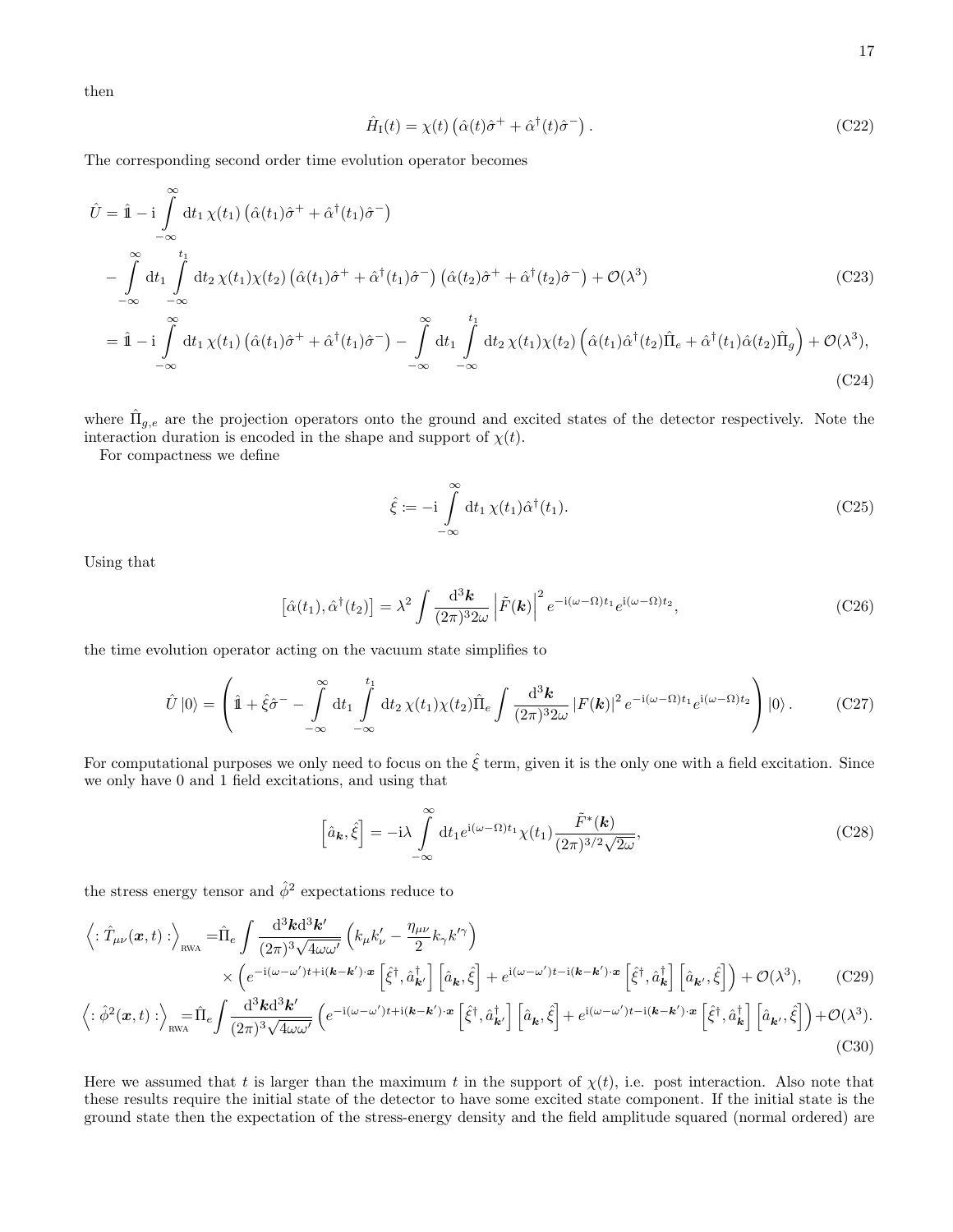$$
\left\langle : \hat{T}_{\mu\nu}(\boldsymbol{x},t) : \right\rangle_{\text{RWA}} = \frac{\lambda^2}{4(2\pi)^6} \hat{\Pi}_e \left[ J_{\mu,e}^1 J_{\nu,e}^{1*} + J_{\mu,e}^{1*} J_{\nu,e}^1 - \eta_{\mu\nu} J_{\gamma,e}^{1*} J_e^{1*} \right] + \mathcal{O}(\lambda^3), \tag{C31}
$$

$$
\left\langle : \hat{\phi}^2(\boldsymbol{x}, t) : \right\rangle_{\text{RWA}} = \frac{\lambda^2}{2(2\pi)^6} \hat{\Pi}_e \left| M_e^1 \right|^2 + \mathcal{O}(\lambda^3). \tag{C32}
$$

The projection operators meant that if we consider an initial state given by  $|0\rangle \otimes (a_q |g\rangle + a_e |e\rangle)$  then the equations above simplify to

$$
\left\langle : \hat{T}_{\mu\nu}(\boldsymbol{x},t) : \right\rangle_{\text{RWA}} = \frac{\lambda^2}{4(2\pi)^6} \left| a_e \right|^2 \left[ J_{\mu,e}^1 J_{\nu,e}^{1*} + J_{\mu,e}^{1*} J_{\nu,e}^1 - \eta_{\mu\nu} J_{\gamma,e}^{1*} J_e^{1*} \right] + \mathcal{O}(\lambda^3), \tag{C33}
$$

$$
\left\langle : \hat{\phi}^2(\mathbf{x}, t) : \right\rangle_{\text{RWA}} = \frac{\lambda^2}{2(2\pi)^6} |a_e|^2 |M_e^1|^2 + \mathcal{O}(\lambda^3). \tag{C34}
$$

### 3. Why RWA?

As shown above the implementation of the RWA avoids the need to calculate  $J_{\mu\nu,e}^2$  when determining the stressenergy expectations. The great advantage to this is that a 2D semi-infinite integral can be avoided, i.e.  $0 < \omega < \infty$  and  $0 < \omega' < \infty$ . Unlike the  $J_{\mu,e}^1$  terms that can be separated, the terms  $J_{\mu\nu,e}^2$  (as shown in [\(D4\)](#page-18-0)) contain a denominator that cannot be separated.

### <span id="page-17-0"></span>Appendix D: RWA in large time limit

In the discussion of the main text (section [V\)](#page-11-1) the field expectations are Laurent expanded in the limit  $|x| \gg t, R$ , showing that the RWA continues to violate causality in the long time limit. Here we demonstrate why this occurs.

### 1. Persistence of RWA causality violations

Consider equation [\(C14\)](#page-15-2), with

<span id="page-17-1"></span>
$$
\chi(t) = \Theta(t+T) - \Theta(t-T). \tag{D1}
$$

Again, a handwavy argument can be put together along the lines of that as  $T \to \infty$  then the  $t_1$  integral will resemble  $\delta(\omega + \Omega)$ , and the t<sub>2</sub> integral will resemble  $\delta(\omega - \Omega)$  given the Fourier transform definition of the Dirac  $\delta$ . This in turn would mean that in the long time limit the contribution from that integral would be zero once one integrates over  $k$  since the argument of the delta is always strictly positive, and hence one can just throw away the contribution from those counter-rotating terms. In the same fashion the emergent  $\delta(\omega - \Omega)$  would allow one to keep only one frequency in the field (the so-called single mode approximation) for the integrals involving de-excitation probabilities (e.g.  $(C11)$  and  $(C13)$ ) in the same long time limit.

This may be true if we keep the position at which we evaluate the observables fixed and we take the limit of large T. However this will not be true if we take the limit of long times and long spatial separation simultaneously as to evaluate field observables near the light-cone of the detector. In this particular situation it is important to consider the terms outside the integrals, i.e.  $e^{i\omega t - i\mathbf{k} \cdot \mathbf{x}}e^{i\omega' t - i\mathbf{k}' \cdot \mathbf{x}}$ , which are evaluated at  $t = T$  and since as  $T \to \infty$  these terms will begin to oscillate wildly such as to unravel the integral definition of the Dirac delta introducing polynomial decays in  $\omega$ , eliminating the foundations on which the RWA (and the single mode approxiamtion) and SMA are based. That is to say, the long time limit of the integrals of  $J_{\mu\nu,e}^2$  do not converge uniformly to zero when considering the external exponentials.

Mathematically, consider the following expression (central to  $J_{\mu\nu,e}^2$  and  $M_e^2$ )

$$
e^{i\omega T - i\mathbf{k}\cdot\mathbf{x}}e^{i\omega' T - i\mathbf{k}'\cdot\mathbf{x}}\int\limits_{-\infty}^{\infty} dt_1 \int\limits_{-\infty}^{t_1} dt_2 \,\chi(t_1)\chi(t_2) \left(e^{-i(\omega+\Omega)t_1 - i(\omega'-\Omega)t_2} + e^{-i(\omega-\Omega)t_2 - i(\omega'+\Omega)t_1}\right).
$$
 (D2)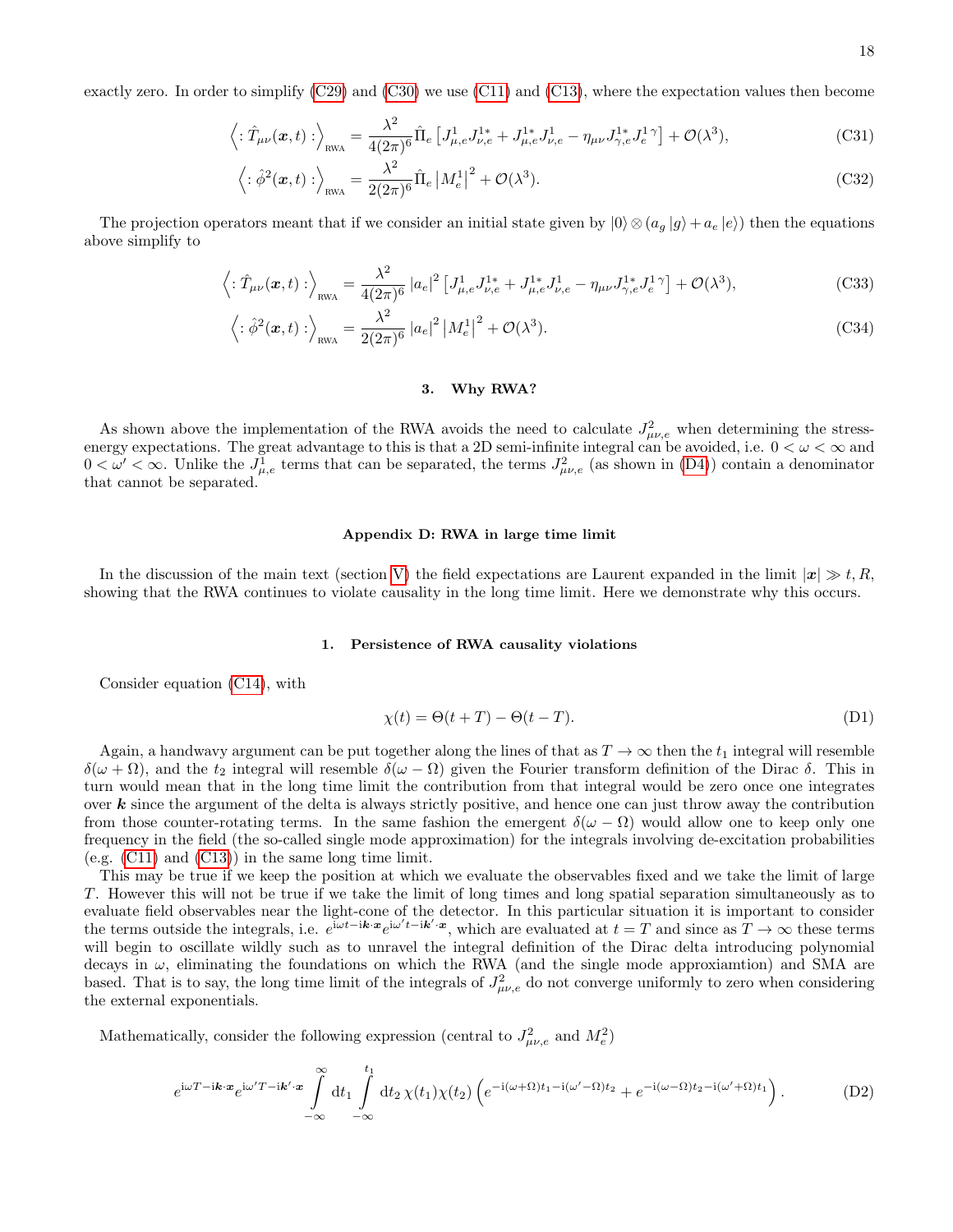First note that when evaluating the expectations of  $\hat{T}_{00}$  or  $\hat{\phi}^2$  that we can swap  $\omega \leftrightarrow \omega'$  in the second term of [\(D2\)](#page-17-1) without affecting the result of [\(C17\)](#page-15-3) and [\(C18\)](#page-15-4) (although not for the off diagonal stress energy terms). We perform this swap to simplify the equations in this derivation, i.e. the expression becomes

<span id="page-18-0"></span>
$$
I := 2e^{i\omega T - i\mathbf{k}\cdot\mathbf{x}}e^{i\omega' T - i\mathbf{k}'\cdot\mathbf{x}}\int_{-\infty}^{\infty} dt_1 \int_{-\infty}^{t_1} dt_2 \,\chi(t_1)\chi(t_2)e^{-i(\omega + \Omega)t_1 - i(\omega' - \Omega)t_2}.\tag{D3}
$$

When we perform the integrals in question we obtain

$$
I = e^{i\omega T - i\mathbf{k} \cdot \mathbf{x}} e^{i\omega' T - i\mathbf{k}' \cdot \mathbf{x}} \frac{4i}{\Omega - \omega'} \left( \frac{e^{i(\omega' - \Omega)T} \sin[(\omega + \Omega)T]}{\omega + \Omega} - \frac{\sin[(\omega + \omega')T]}{\omega + \omega'} \right).
$$
(D4)

Here we note that the sinc functions in the brackets usually pointwise converge to delta functions (as  $T \to \infty$ ) and since  $\omega, \omega', \Omega > 0$  then these will naturally be zero, making  $J_{\mu\nu,e}^2 \to 0$  and therefore seemingly demonstrating that the RWA predictions tend to the full model predictions in the infinite time limit. However, we must consider the exponentials outside the brackets. Since we are looking at the violations of causality near the surface of the light cone and the interaction lasts from  $-T$  to T, we must set  $|x| \approx 2T$ , which is the leading edge of the detectors perturbation on the field.

Therefore, when we consider the integrals in momentum space in equations [\(C11\)](#page-15-0) and [\(C13\)](#page-15-1), the oscillatory terms outside of the  $t_1, t_2$  integrals, near the lightcone, go as  $e^{2i\omega T} - e^{-2i\omega T}$  (this difference between two exponentials emerges from  $e^{i\mathbf{k}\cdot\mathbf{x}}$  after integrating the angular variables in momentum space). Therefore the terms of [\(D4\)](#page-18-0) near the lightcone, approximately oscillate as:

$$
I = \underbrace{e^{i\omega T - i\boldsymbol{k}\cdot\boldsymbol{x}}}_{e^{-i\omega T} - e^{3i\omega T}} \underbrace{e^{i\omega' T} - i\boldsymbol{k}'\cdot\boldsymbol{x}}_{e^{i\omega' T - i\boldsymbol{k}'\cdot\boldsymbol{x}}} \underbrace{4i}_{\Omega - \omega'} \left( \underbrace{e^{i(\omega' - \Omega)T} \sin[(\omega + \Omega)T]}_{e^{i(\omega + \omega')T} - e^{-i(\omega - \omega' + 2\Omega)T}} - \underbrace{\frac{\sin[(\omega + \omega')T]}{\omega + \omega'}}_{e^{i(\omega + \omega')T} - e^{-i(\omega + \omega')T}} \right). \tag{D5}
$$

A quick inspection reveals that within I there will be terms that oscillate slowly (or not at all), i.e. if  $|x| = 2T + \epsilon$ , terms of the form  $e^{i\omega\epsilon}$  will appear that oscillate slowly with respect to the significant sections of the smearing Fourier transforms (i.e.  $\tilde{F}(\mathbf{k})$ ) and other terms within the  $\mathbf{k}, \mathbf{k}'$  integrals. This of course means that even if  $T \to \infty$  the polynomial decay remains. With more rigorous working it can be shown that the non-locality introduced by the RWA Hamiltonian persists, polynomially decaying from the surface of the light cone/sphere, similar to the plots shown in the manuscript. This of course should not be surprising considering the explicit non-locality of the interaction Hamiltonian.

Note, however, that if  $|x| \ll 2T$  then the arguments above no longer hold and we can take the pointwise limit of Dirac  $\delta$ , i.e. for  $|x| \ll 2T$ : RWA→UdW, as described in the next section.

#### 2. RWA convergence to the full model

The derivation above showed that the second order counter-rotating terms do not vanish for long times near the light cone. One can ask under what conditions there are points where the second order counter-rotating terms do vanish.

Consider the counter-rotating contributions to the expectation of  $\hat{\phi}^2$  [\(C18\)](#page-15-4) which are given by the real part of  $(C14)$ . Consider a simple switching of duration  $T$ :

$$
\chi(t) = \Theta(t+T) - \Theta(t-T),\tag{D6}
$$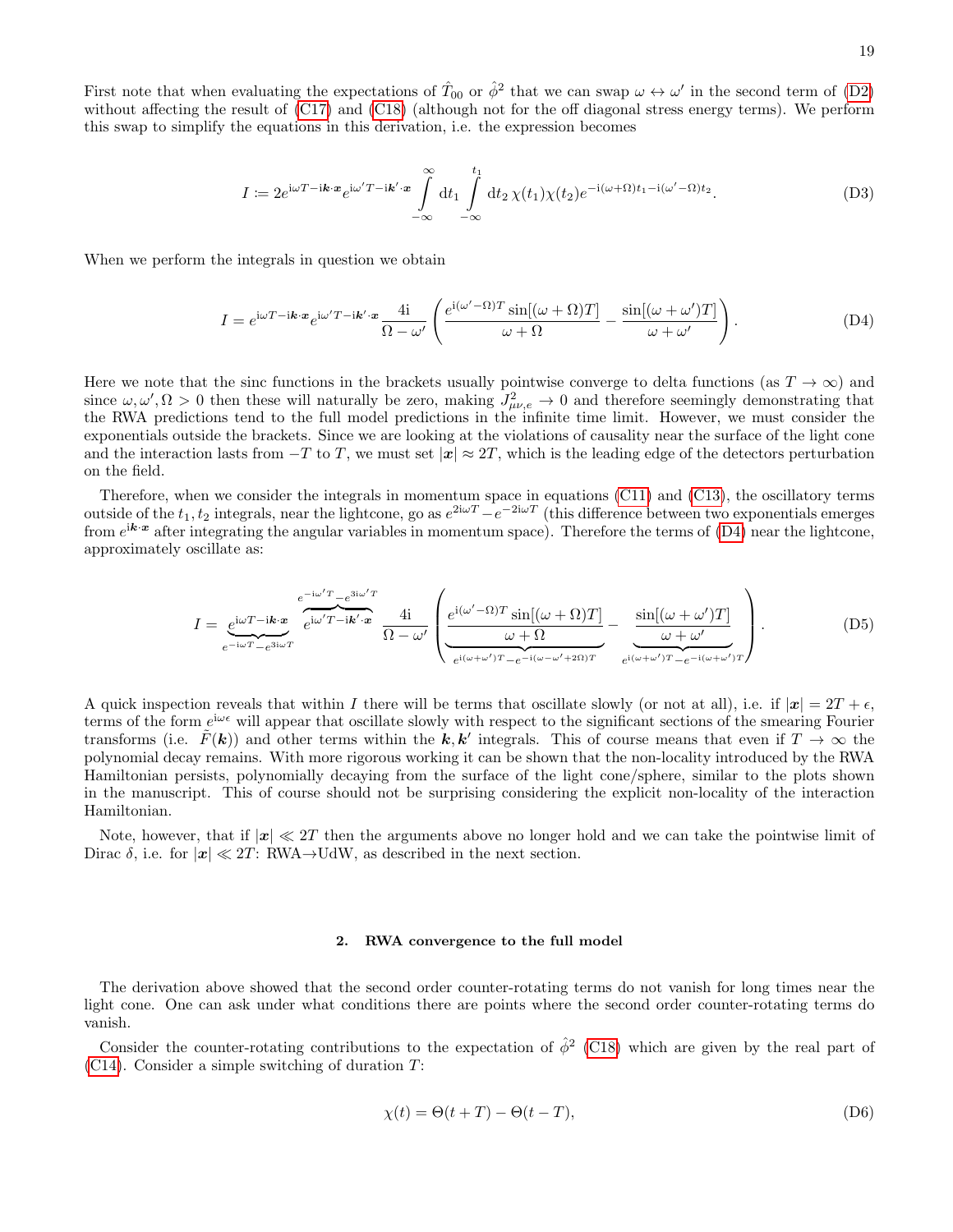and a spherically symmetric detector smearing. Then

$$
M_e^2 = \frac{2(2\pi)^2}{|\mathbf{x}|^2} \int d\omega \, d\omega' F(\omega) F(\omega') \left\{ \frac{1}{(\omega'-\Omega)} \left[ \frac{e^{i(\omega+\omega')|\mathbf{x}|} - e^{i(\omega+\omega')(2T+|\mathbf{x}|)}}{(\omega+\omega')} - \frac{e^{2i(\omega'-\Omega)T+i(\omega+\omega')|\mathbf{x}|} - e^{i(\omega+\omega')(2T+|\mathbf{x}|)}}{(\omega+\Omega)} \right] \right\}
$$
  

$$
- \frac{1}{(\omega'-\Omega)} \left[ \frac{e^{i(\omega-\omega')|\mathbf{x}|} - e^{2i(\omega+\omega')T+i(\omega-\omega')|\mathbf{x}|}}{(\omega+\omega')} - \frac{e^{2i(\omega'-\Omega)T+i(\omega-\omega')|\mathbf{x}|} - e^{2i(\omega+\omega')T+i(\omega-\omega')|\mathbf{x}|}}{(\omega+\Omega)} \right]
$$
  

$$
- \frac{1}{(\omega'-\Omega)} \left[ \frac{e^{-i(\omega-\omega')|\mathbf{x}|} - e^{2i(\omega+\omega')T-i(\omega-\omega')|\mathbf{x}|}}{(\omega+\omega')} - \frac{e^{2i(\omega'-\Omega)T-i(\omega-\omega')|\mathbf{x}|} - e^{2i(\omega+\omega')T-i(\omega-\omega')|\mathbf{x}|}}{(\omega+\Omega)} \right]
$$
  

$$
+ \frac{1}{(\omega'-\Omega)} \left[ \frac{e^{-i(\omega+\omega')|\mathbf{x}|} - e^{i(\omega+\omega')(2T-|\mathbf{x}|)}}{(\omega+\omega')} - \frac{e^{2i(\omega'-\Omega)T-i(\omega+\omega')|\mathbf{x}|} - e^{i(\omega+\omega')(2T-|\mathbf{x}|)}}{(\omega+\Omega)} \right] \right\}.
$$
  
(D7)

This can be decomposed in the following way:

$$
M_e^2 = M_{e,\text{residual}}^2(T, \boldsymbol{x}) + M_{e,\text{uniform}}^2(T, \boldsymbol{x}),\tag{D8}
$$

where

$$
M_{e,residual}^{2} = \frac{2(2\pi)^{2}}{\left|\mathbf{x}\right|^{2}} \int d\omega d\omega' \tilde{F}(\omega) \tilde{F}(\omega') \left\{ \frac{e^{i(\omega+\omega')|\mathbf{x}|} - e^{i(\omega-\omega')|\mathbf{x}|} - e^{-i(\omega-\omega')|\mathbf{x}|} + e^{-i(\omega+\omega')|\mathbf{x}|} - e^{i(\omega+\omega')(2T-|\mathbf{x}|)}}{(\omega'-\Omega)(\omega+\omega')} \right\}
$$
\n
$$
+ \frac{e^{i(\omega+\omega')(2T-|\mathbf{x}|)}}{(\omega'-\Omega)(\omega+\Omega)} \right\}, \tag{D9}
$$
\n
$$
M_{e,uniform}^{2} = \frac{2(2\pi)^{2}}{\left|\mathbf{x}\right|^{2}} \int d\omega d\omega' \tilde{F}(\omega) \tilde{F}(\omega') \left\{ \frac{-e^{i(\omega+\omega')(2T+|\mathbf{x}|)} + e^{i\omega(2T+|\mathbf{x}|)+i\omega'(2T-|\mathbf{x}|)} + e^{i\omega(2T-|\mathbf{x}|)+i\omega'(2T+|\mathbf{x}|)}}{(\omega'-\Omega)(\omega+\omega')} \right\}
$$
\n
$$
- \frac{e^{-2i\Omega T + i\omega|\mathbf{x}| + i\omega'(2T+|\mathbf{x}|)} - e^{i(\omega+\omega')(2T+|\mathbf{x}|)} - e^{-2i\Omega T + i\omega|\mathbf{x}| + i\omega'(2T-|\mathbf{x}|)} + e^{i\omega(2T+|\mathbf{x}|)+i\omega'(2T-|\mathbf{x}|)}}{(\omega'-\Omega)(\omega+\Omega)} \left\}
$$
\n
$$
- \frac{e^{-2i\Omega T - i\omega|\mathbf{x}| + i\omega'(2T-|\mathbf{x}|)} - e^{-2i\Omega T - i\omega|\mathbf{x}| + i\omega'(2T+|\mathbf{x}|)} + e^{i\omega(2T-|\mathbf{x}|)+i\omega'(2T+|\mathbf{x}|)}}{(\omega'-\Omega)(\omega+\Omega)} \right\}.
$$
\n(D10)

The complex exponentials in  $M_{e,\text{uniform}}^2$  always become highly oscillatory in the limit of very long interaction  $T \to \infty$ (irrespective of the choice of  $x$ ). This means that the handwavy argument that the contribution of the counter-rotating terms goes to zero in such a limit is correct for these terms:

$$
\lim_{T \to \infty} M_{e,\text{uniform}}^2 = 0. \tag{D11}
$$

However, for the term  $M_{e,\text{Residual}}^2$  there are values of x for which some of the complex exponentials in the integral become slowly oscillatory and provide finite contributions even in the limit of very long interaction times  $T \to \infty$ . In particular, when  $x \approx 2T$  (around the boundary of the lightcone of the detector's interaction) some of the complex exponentials in the integral become slowly oscillatory and will not cancel in the long T limit.

As a conclusion, we see that as we evaluate the field observables deeper into the lightcone of the detector's interaction (long interaction times but evaluating in the timelike are far from the detector's interaction lightcone front) the rotating wave approximation becomes more accurate. When we look at values closer to detector's lightcone boundary the approximation fails no matter how long the interaction time is.

# Appendix E: RWA signalling - 2 detector perturbative expansion

Here we go step by step over the 2 detector perturbative expansion, resulting in the reduced density matrix for 1 of the 2 detectors with the field completely traced out.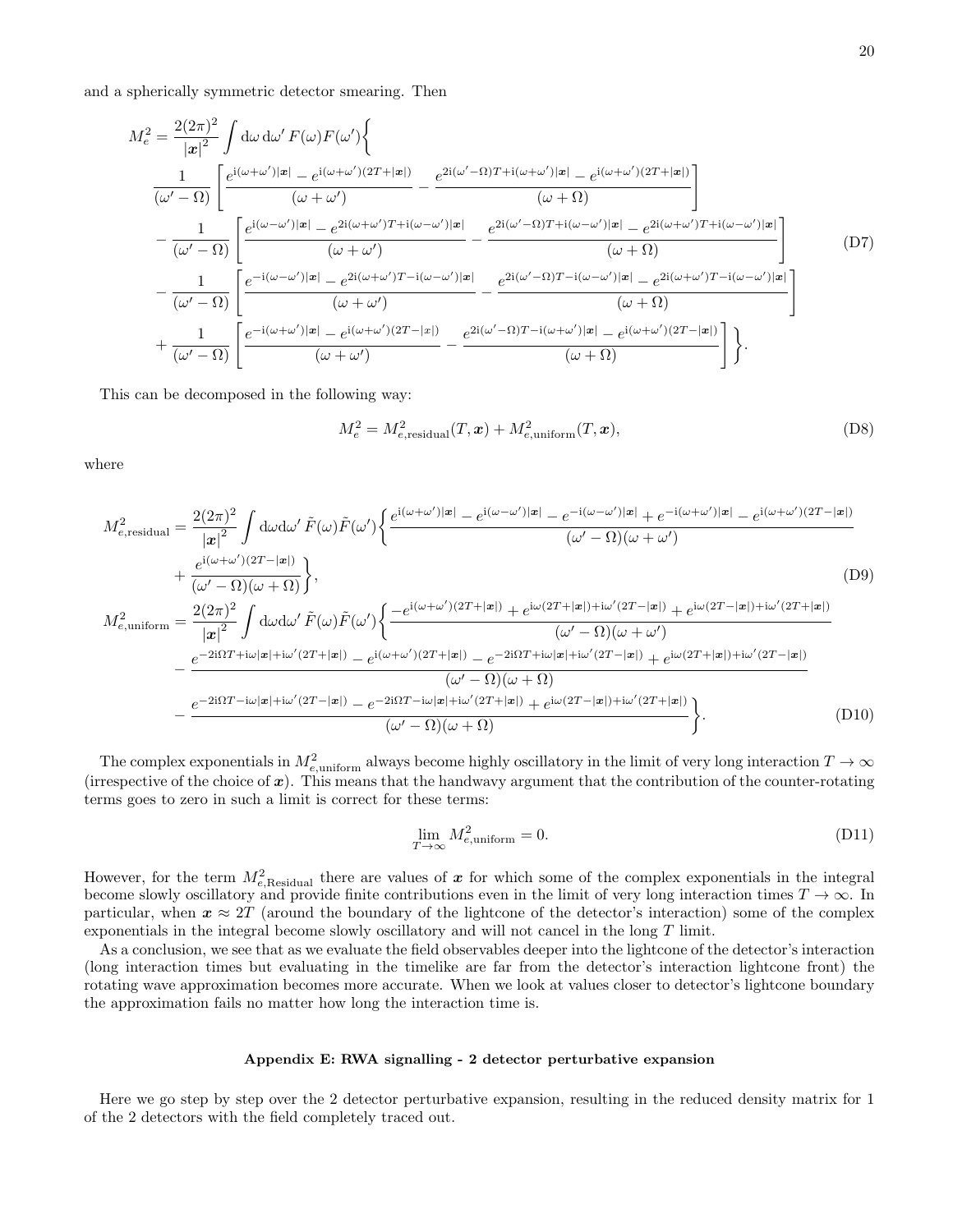$$
\tilde{F}(\mathbf{k}) \coloneqq \int \mathrm{d}^3 \mathbf{y} \, \frac{1}{R^3} G\left(\frac{\mathbf{y}}{R}\right) e^{i\mathbf{k} \cdot \mathbf{y}}.\tag{E1}
$$

The Unruh-DeWitt interaction Hamiltonian has the form

$$
\hat{H} = \lambda \chi(t) \int d^3x \, G(x) \hat{\sigma}_x(t) \int \frac{d^3k}{(2\pi)^{3/2} \sqrt{2\omega}} \left( e^{-i\omega t + i\mathbf{k} \cdot \mathbf{x}} \hat{a}_{\mathbf{k}} + e^{i\omega t - i\mathbf{k} \cdot \mathbf{x}} \hat{a}_{\mathbf{k}}^{\dagger} \right).
$$
(E2)

In order to proceed we define the following, if Unruh-DeWitt coupling:

$$
\hat{\psi}_i = \lambda_i \int \frac{\mathrm{d}^3 \mathbf{k}}{(2\pi)^{3/2} \sqrt{2\omega}} \left( \tilde{F}_i(\mathbf{k}) e^{-i\omega t} \hat{a}_{\mathbf{k}} + \tilde{F}_i^*(\mathbf{k}) e^{i\omega t} \hat{a}_{\mathbf{k}}^\dagger \right), \tag{E3}
$$

if RWA coupling:

$$
\hat{\psi}_i = \lambda_i \int \frac{\mathrm{d}^3 \mathbf{k}}{(2\pi)^{3/2} \sqrt{2\omega}} \tilde{F}_i(\mathbf{k}) e^{-i\omega t} \hat{a}_{\mathbf{k}},\tag{E4}
$$

c.f. [\(56\)](#page-9-0).

This way the interaction Hamiltonian becomes

$$
\hat{H} = \chi_{\rm A}(t) \left( \hat{\sigma}_{\rm A}^+(t) \hat{\psi}_{\rm A} + \hat{\sigma}_{\rm A}^-(t) \hat{\psi}_{\rm A}^\dagger \right) + \chi_{\rm B}(t) \left( \hat{\sigma}_{\rm B}^+(t) \hat{\psi}_{\rm B} + \hat{\sigma}_{\rm B}^-(t) \hat{\psi}_{\rm B}^\dagger \right). \tag{E5}
$$

The time evolution operator then looks like

$$
\hat{U}(t) = \hat{\mathbb{I}} - i \int_{-\infty}^{\infty} dt_1 \left( \chi_A(t_1) \left( \hat{\sigma}_A^+(t_1) \hat{\psi}_A(t_1) + \hat{\sigma}_A^-(t_1) \hat{\psi}_A^{\dagger}(t_1) \right) + \chi_B(t_1) \left( \hat{\sigma}_B^+(t_1) \hat{\psi}_B(t_1) + \hat{\sigma}_B^-(t_1) \hat{\psi}_B^{\dagger}(t_1) \right) \right) \n- \int_{-\infty}^{\infty} dt_1 \int_{-\infty}^{t_1} dt_2 \left( \chi_A(t_1) \left( \hat{\sigma}_A^+(t_1) \hat{\psi}_A(t_1) + \hat{\sigma}_A^-(t_1) \hat{\psi}_A^{\dagger}(t_1) \right) + \chi_B(t_1) \left( \hat{\sigma}_B^+(t_1) \hat{\psi}_B(t_1) + \hat{\sigma}_B^-(t_1) \hat{\psi}_B^{\dagger}(t_1) \right) \right)
$$
\n
$$
\left( \chi_A(t_2) \left( \hat{\sigma}_A^+(t_2) \hat{\psi}_A(t_2) + \hat{\sigma}_A^-(t_2) \hat{\psi}_A^{\dagger}(t_2) \right) + \chi_B(t_2) \left( \hat{\sigma}_B^+(t_2) \hat{\psi}_B(t_2) + \hat{\sigma}_B^-(t_2) \hat{\psi}_B^{\dagger}(t_2) \right) \right) + \mathcal{O}(\lambda^3).
$$
\n(B)

By assuming the initial field state is the vacuum and the initial detector states is  $\hat{\rho}_0$ , the reduced detector density matrix becomes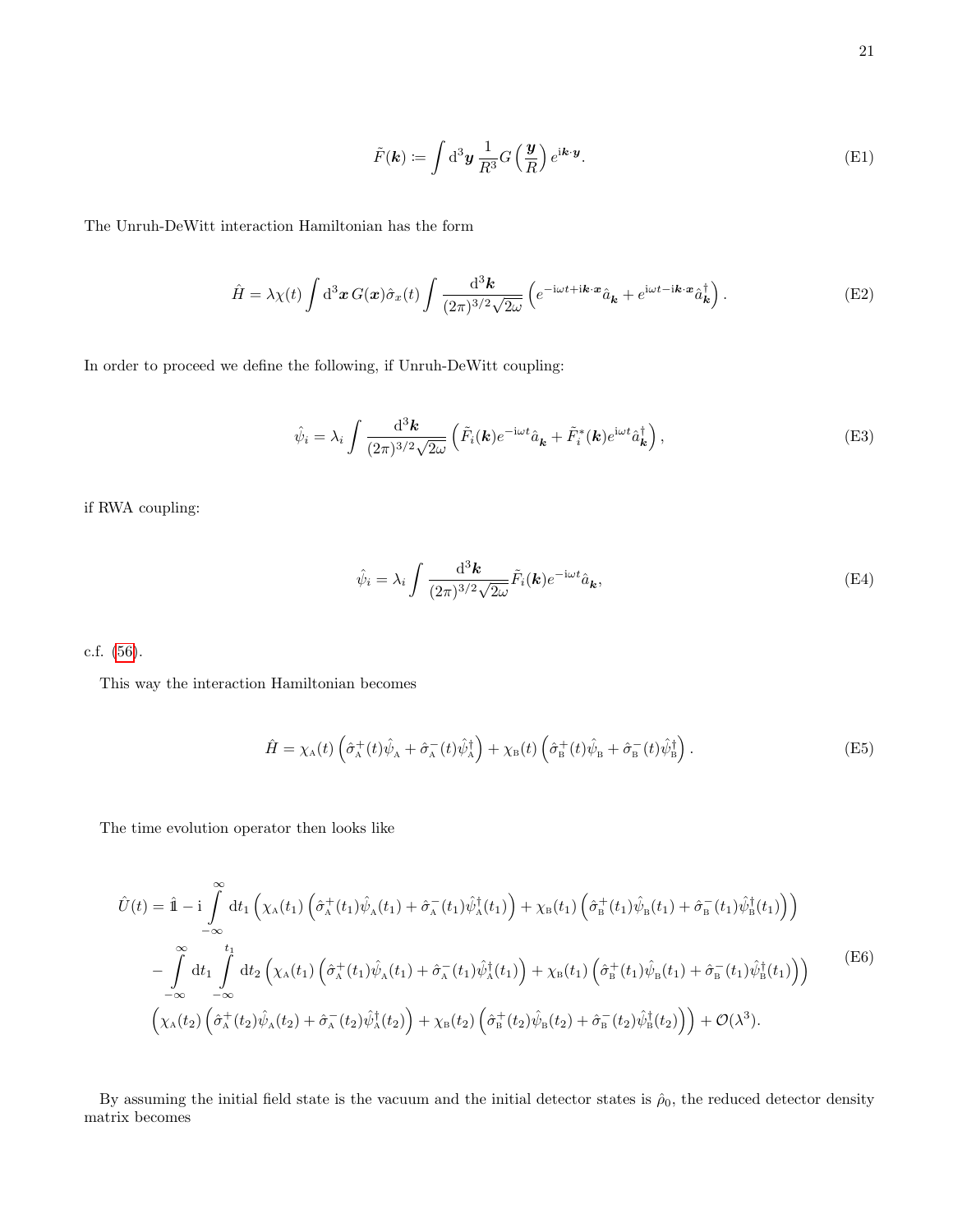$$
\hat{\rho}_{0}(t) = \hat{\rho}_{0} + \int_{-\infty}^{\infty} dt_{1} \int_{-\infty}^{\infty} dt_{2} \Big\{ \chi_{\lambda}(t_{1}) \chi_{\lambda}(t_{2}) \Big( \hat{\sigma}_{\lambda}^{\pm} \hat{\rho}_{0} \hat{\sigma}_{\lambda} e^{i\Omega_{\lambda}(t_{1} + t_{2})} \Big\langle \hat{\psi}_{\lambda}(t_{2}) \hat{\psi}_{\lambda}(t_{1}) \Big\rangle + \hat{\sigma}_{\lambda}^{\pm} \hat{\rho}_{0} \hat{\sigma}_{\lambda}^{\pm} e^{-i\Omega_{\lambda}(t_{1} + t_{2})} \Big\langle \hat{\psi}_{\lambda}(t_{2}) \hat{\psi}_{\lambda}(t_{1}) \Big\rangle \Big\} + \hat{\sigma}_{\lambda}^{\pm} \hat{\rho}_{0} \hat{\sigma}_{\lambda}^{\pm} e^{-i\Omega_{\lambda}(t_{1} + t_{2})} \Big\langle \hat{\psi}_{\lambda}(t_{2}) \hat{\psi}_{\lambda}(t_{1}) \Big\rangle \Big\} + \hat{\sigma}_{\lambda}^{\pm} \hat{\rho}_{0} \hat{\sigma}_{\lambda}^{\pm} e^{-i\Omega_{\lambda}(t_{1} + t_{2})} \Big\langle \hat{\psi}_{\lambda}(t_{2}) \hat{\psi}_{\lambda}(t_{1}) \Big\rangle \Big\} + \hat{\sigma}_{\lambda}^{\pm} \hat{\rho}_{0} \hat{\sigma}_{\lambda}^{\pm} e^{-i\Omega_{\lambda}(t_{1} + t_{2})} \Big\langle \hat{\psi}_{\lambda}(t_{2}) \hat{\psi}_{\lambda}(t_{1}) \Big\rangle \Big\} + \hat{\sigma}_{\lambda}^{\pm} \hat{\rho}_{0} \hat{\sigma}_{\lambda}^{\pm} e^{-i(\Omega_{\lambda} t_{2} + \Omega_{\lambda} t_{1})} \Big\langle \hat{\psi}_{\lambda}(t_{2}) \hat{\psi}_{\lambda}(t_{1}) \Big\rangle \Big\}
$$
  
+  $\chi_{\lambda}(t_{1}) \chi_{\lambda}(t_{2}) \Big\langle \hat{\sigma}_{\lambda}^{\pm} \hat{\rho}_{0} \hat{\sigma}_{\lambda}^{\pm} e^{i(\Omega_{\lambda} t_{2} + \Omega_{\lambda} t_{1})} \Big\langle \hat{\psi}_{\lambda}(t_{2}) \hat{\psi}_{\lambda}(t_{1}) \Big\rangle + \hat{\sigma}_{\lambda}^{\pm} \hat{\rho}_{0} \hat{\sigma}_{\lambda}^{\pm} e^{-i(\Omega_{\lambda} t_{2} +$ 

Now in order to gauge the non-local effects we consider the following scenario,  $\chi_B$  occurs before  $\chi_A$  and in our frame of reference their supports do not overlap, same as in [\[7\]](#page-22-6). This allows us to eliminate the terms  $\chi_B(t_1)\chi_A(t_2)$  from the ordered integral and allows us to compare terms from the integrals that proportional to  $\lambda_A\lambda_B$ , note that our choice of switching means that the time-ordering becomes trivial for  $\lambda_A\lambda_B$  terms. Furthermore we trace out the second detector and inspect the first detector's density matrix,